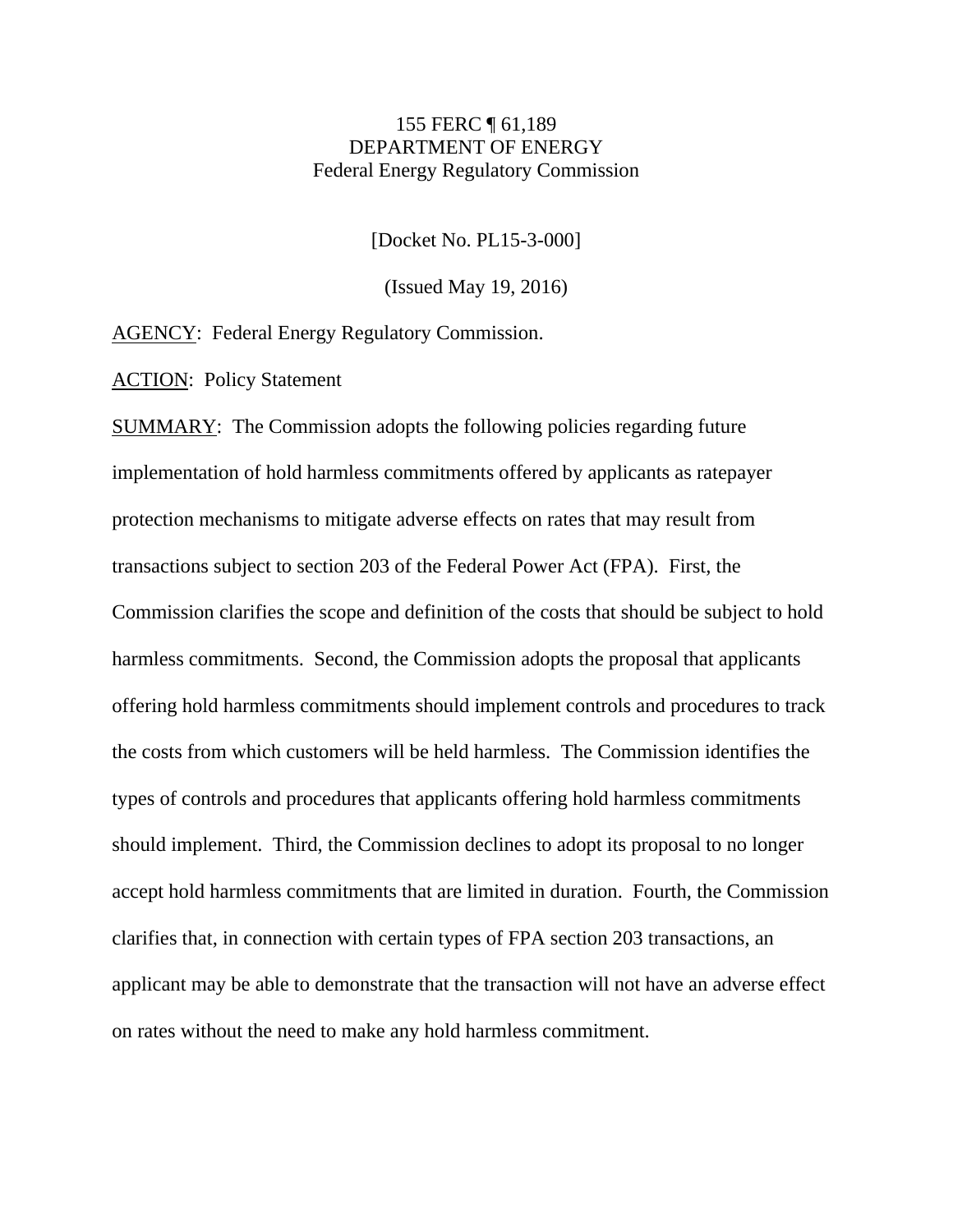# EFFECTIVE DATE: This policy statement will become effective **[90 days after**

## **publication in the FEDERAL REGISTER]**

## FOR FURTHER INFORMATION CONTACT:

Eric Olesh (Technical Information) Office of Energy Market Regulation 888 First Street, NE Washington, DC 20426 (202) 502-6524 eric.olesh@ferc.gov

Noah Monick (Legal Information) Office of the General Counsel 888 First Street, NE Washington, DC 20426 (202) 502-8299 noah.monick@ferc.gov

Olga Anguelova (Accounting Information) Office of Enforcement 888 First Street, NE Washington, DC 20426 (202) 502-8098 olga.anguelova@ferc.gov

## SUPPLEMENTARY INFORMATION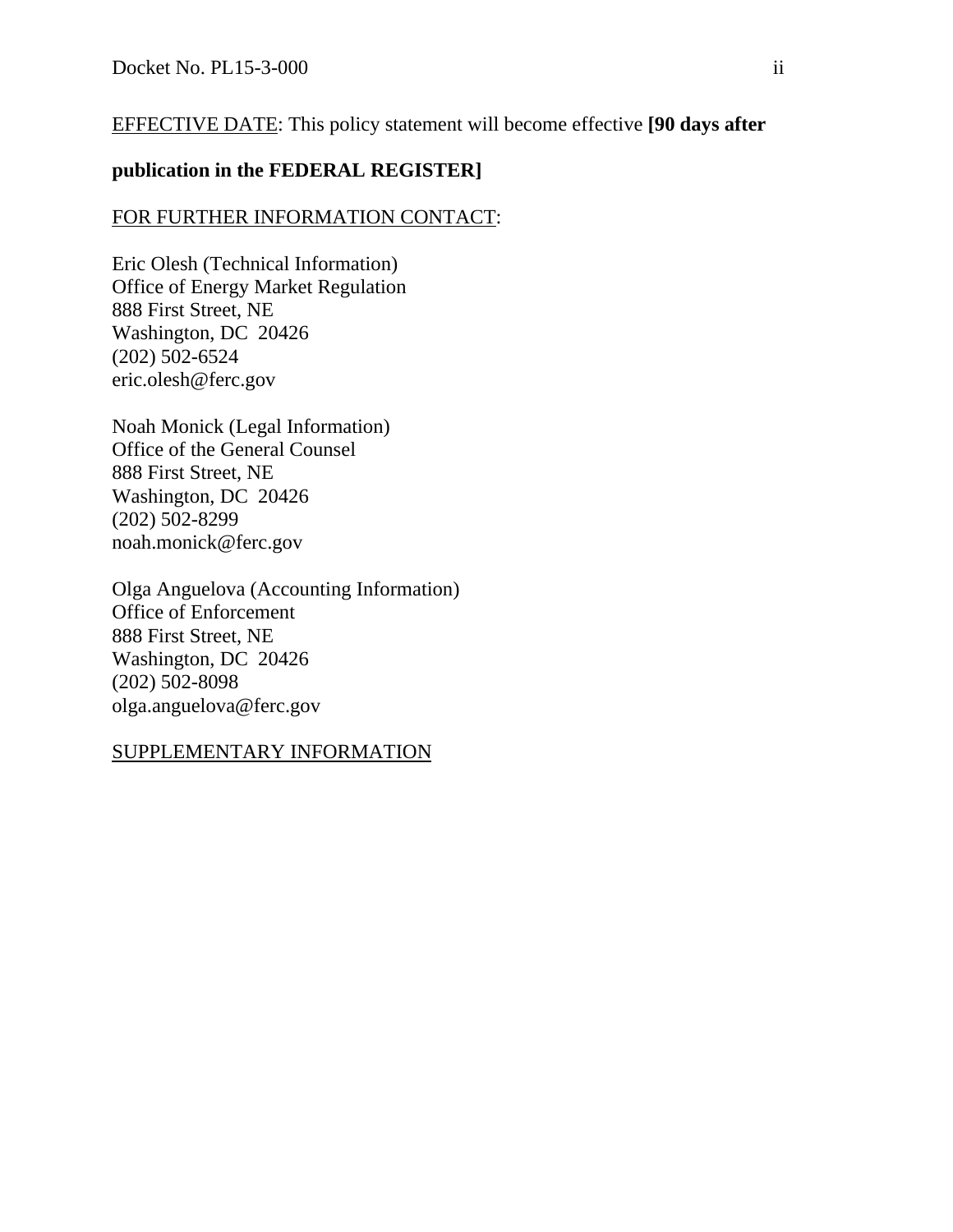## 155 FERC ¶ 61,189 UNITED STATES OF AMERICA FEDERAL ENERGY REGULATORY COMMISSION

Before Commissioners: Norman C. Bay, Chairman; Cheryl A. LaFleur, Tony Clark, and Colette D. Honorable.

Policy Statement on Hold Harmless Commitments Docket No. PL15-3-000

## POLICY STATEMENT

(Issued May 19, 2016)

1. The Commission issues this Policy Statement to provide guidance regarding future implementation of hold harmless commitments offered by applicants as ratepayer protection mechanisms to mitigate adverse effects on rates that may result from transactions that are subject to section 203 of the Federal Power Act (FPA).**<sup>1</sup>**

2. On January 22, 2015, the Commission proposed guidance in four areas pertaining to hold harmless commitments: (1) the scope and definition of the costs that should be subject to hold harmless commitments; (2) controls and procedures to track the costs from which customers will be held harmless; (3) whether to no longer accept hold harmless commitments that are limited in duration; and (4) clarification that, in certain cases, an applicant may be able to demonstrate that a proposed transaction will not have an adverse effect on rates without the need to make any hold harmless commitment or

**1** 16 U.S.C. 824b (2012).

 $\overline{a}$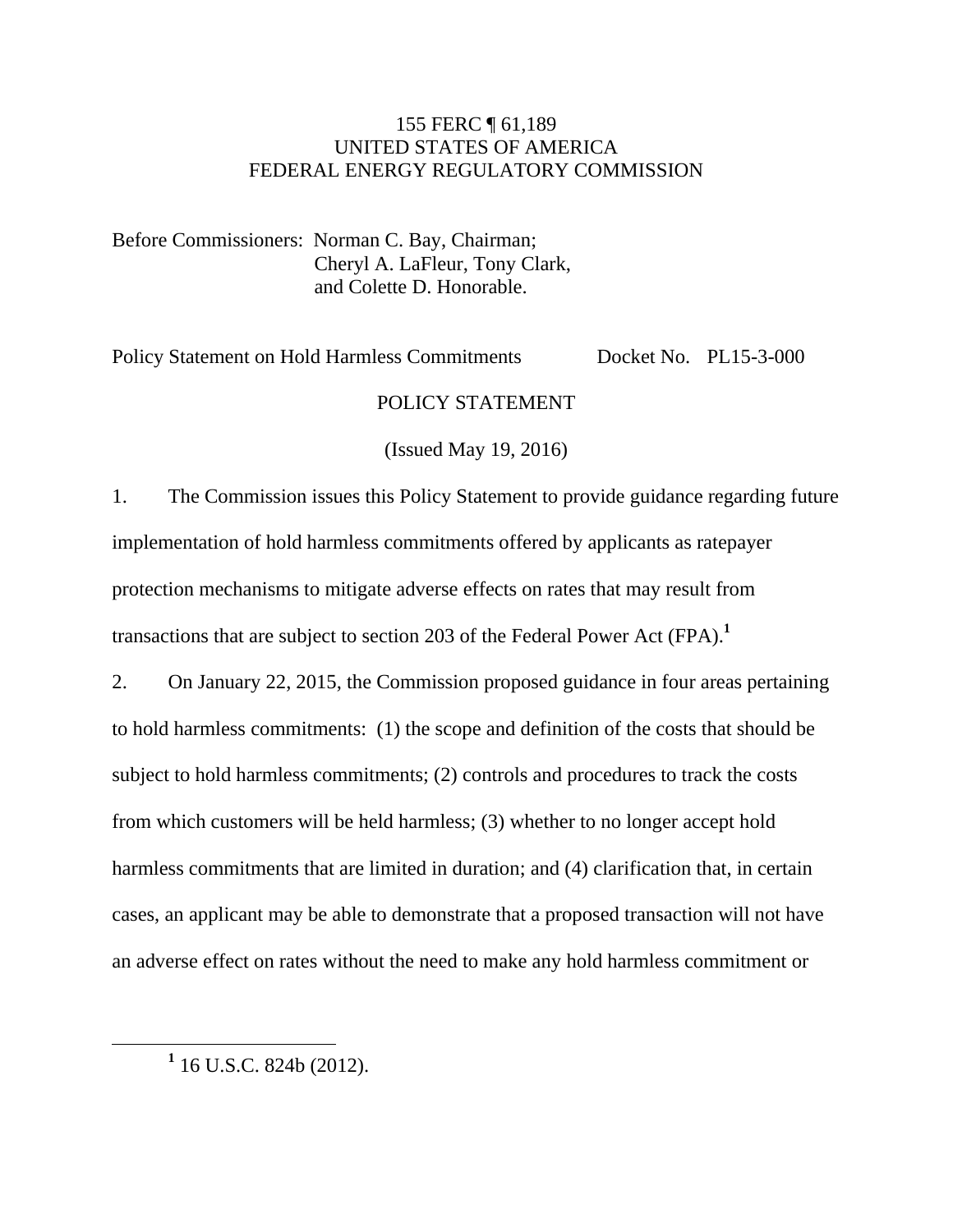offer any other form of ratepayer protection mechanism.**<sup>2</sup>** We adopt, clarify, and withdraw, in part, the proposals in the Proposed Policy Statement as explained in further detail below.

3. First, we adopt, as general guidance, the lists of transaction-related costs and transition costs that should be subject to any hold harmless commitment, as proposed in the Proposed Policy Statement, and provide additional clarifications regarding transition costs, capital costs, labor costs, and the costs of transactions that are not consummated. Second, we adopt, in part, the proposal regarding establishing controls and procedures for transaction-related costs subject to any hold harmless commitment. Third, we withdraw our proposal to no longer accept hold harmless commitments that are limited in duration and clarify that we will continue to accept hold harmless commitments that are time limited to support a Commission finding that a proposed transaction will have no adverse effect on rates. Fourth, we clarify that consistent with the Merger Policy Statement, a hold harmless commitment is one of several forms of ratepayer protection that an applicant can offer to address any potential adverse effect on rates, and that hold harmless commitments may be unnecessary for some categories of transactions if an applicant can otherwise demonstrate that a proposed transaction will have no adverse effect on rates.

**<sup>2</sup>** *Policy Statement on Hold Harmless Commitments*, Proposed Policy Statement, 80 FR 4231 (Jan. 27 2015), 150 FERC ¶ 61,031 (2015) (Proposed Policy Statement).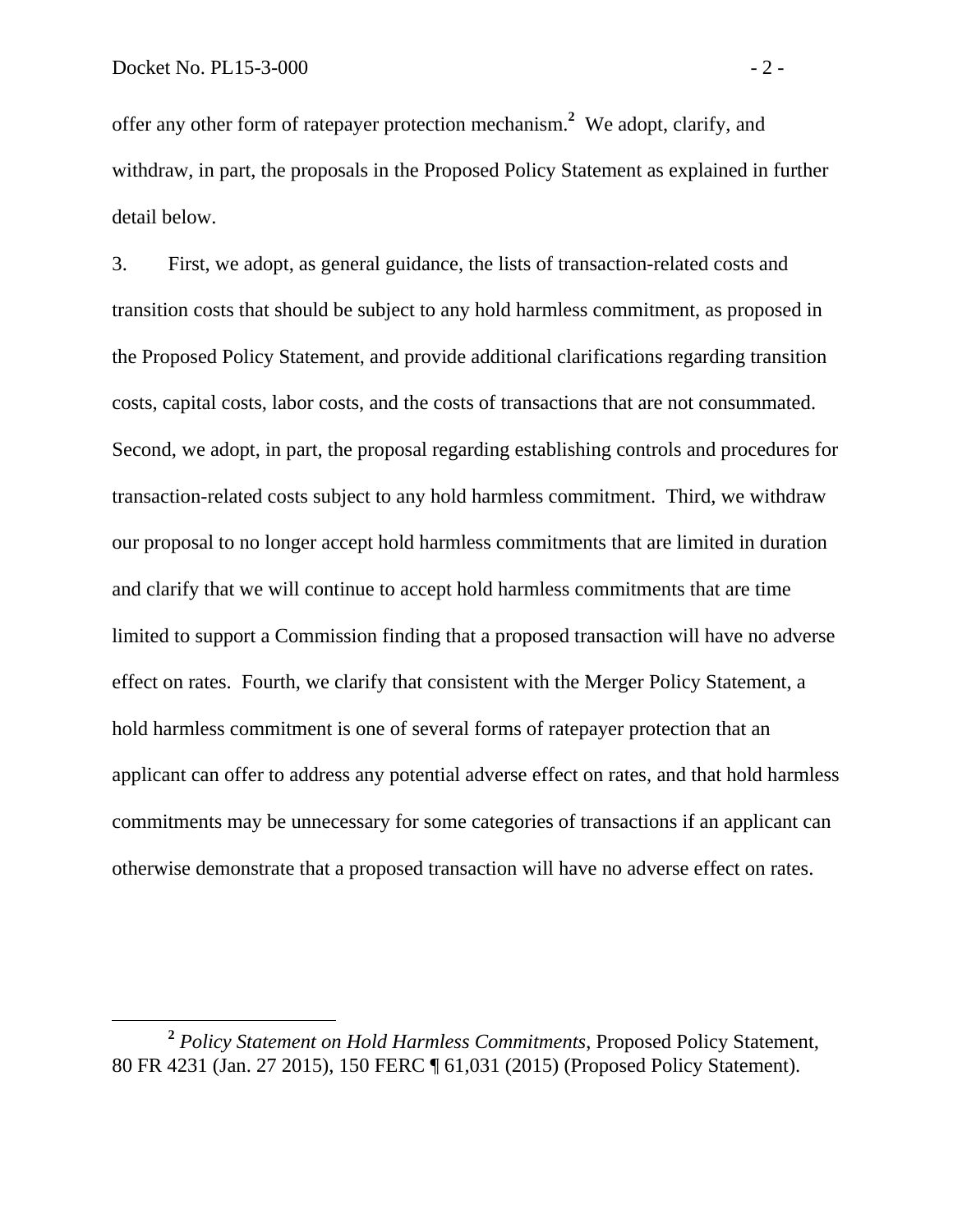## **I. Background**

# **A. The Commission's Analysis of Proposed Transactions Under FPA Section 203**

4. FPA section 203(a)(4) requires the Commission to approve proposed dispositions, consolidations, acquisitions, or changes in control if it determines that the proposed transaction will be consistent with the public interest.**<sup>3</sup>** The Commission's analysis of whether a transaction will be consistent with the public interest generally involves consideration of three factors: (1) the effect on competition; (2) the effect on rates; and (3) the effect on regulation.<sup>4</sup> Before granting authorization, FPA section  $203(a)(4)$  also requires the Commission to find that the transaction "will not result in cross-subsidization of a non-utility associate company or the pledge or encumbrance of utility assets for the

**3** 16 U.S.C. 824b(a)(4) (2012).

 $\overline{a}$ 

**4** *See Inquiry Concerning the Commission's Merger Policy Under the Federal Power Act: Policy Statement*, Order No. 592, 61 FR 68595 (Dec. 30, 1996), FERC Stats. & Regs. ¶ 31,044, at 30,111 (1996) (Merger Policy Statement), *reconsideration denied*, Order No. 592-A, 79 FERC ¶ 61,321 (1997). *See also FPA Section 203 Supplemental Policy Statement*, 72 FR 42277 (Aug. 2, 2007), FERC Stats. & Regs. ¶ 31,253 (2007). *See also Revised Filing Requirements Under Part 33 of the Commission's Regulations*, Order No. 642, 65 FR 70983 (Nov. 28, 2000), FERC Stats. & Regs. ¶ 31,111 (2000), *order on reh'g*, Order No. 642-A, 94 FERC ¶ 61,289 (2001). *See also Transactions Subject to FPA Section 203*, Order No. 669, 71 FR 1348 (Jan. 6, 2006), FERC Stats. & Regs. ¶ 31,200 (2005), *order on reh'g*, Order No. 669-A, 71 FR 28422 (May 16, 2006), FERC Stats. & Regs. ¶ 31,214, *order on reh'g*, Order No. 669-B, 71 FR 42579 (July 27, 2006), FERC Stats. & Regs. ¶ 31,225 (2006).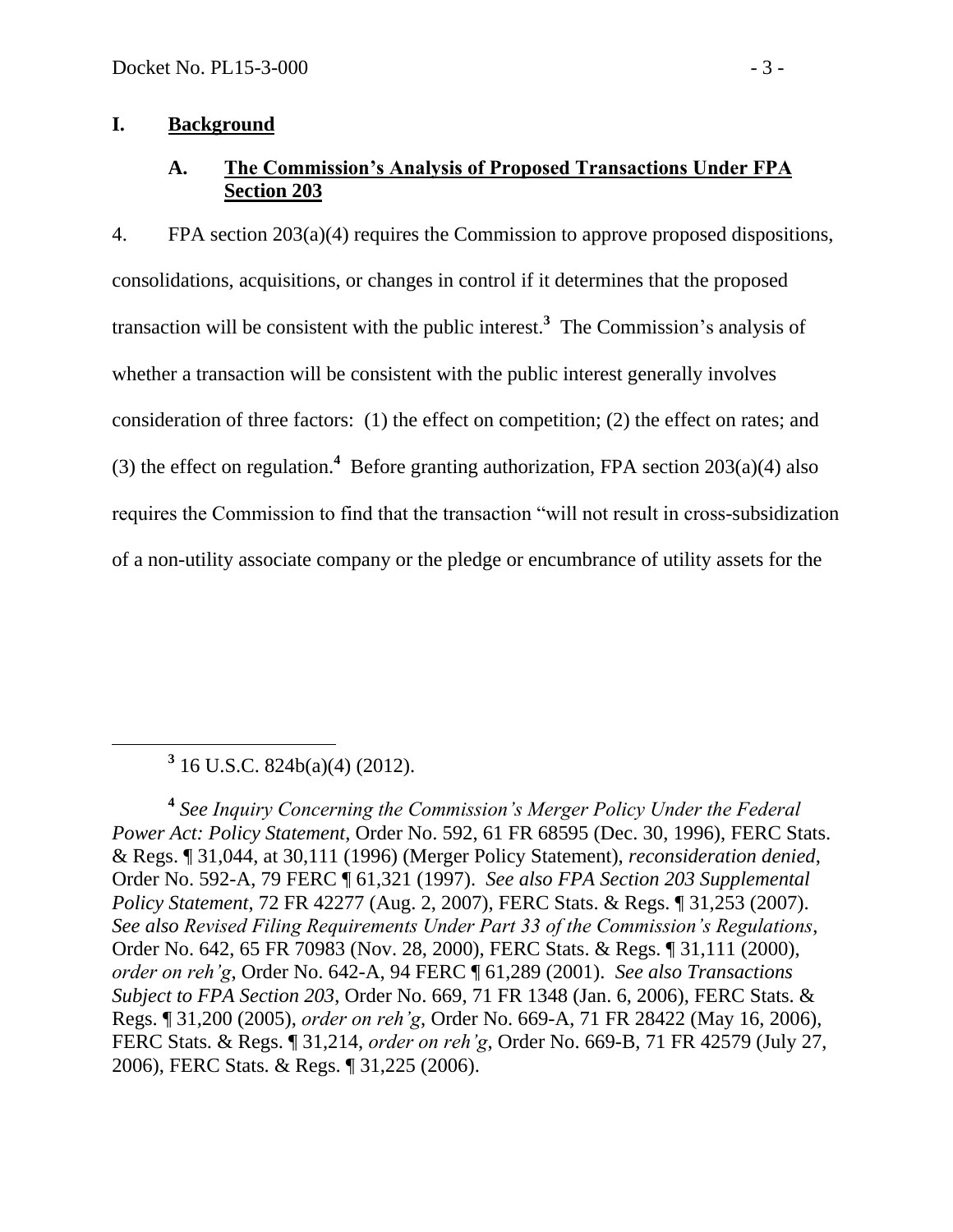benefit of an associate company, unless the Commission determines that the crosssubsidization, pledge, or encumbrance will be consistent with the public interest."**<sup>5</sup>**

5. The Proposed Policy Statement focused on the second prong of the Commission's FPA section 203 analysis, specifically, the effect of a proposed transaction on rates. As explained in the Proposed Policy Statement, the Commission has stated that, when considering a proposed transaction's effect on rates, the Commission's focus "is on the effect that a proposed transaction itself will have on rates, whether that effect is adverse, and whether any adverse effect will be offset or mitigated by benefits that are likely to result from the proposed transaction.<sup>56</sup> As relevant here, the Commission considers whether the transaction could result in an adverse effect on rates to wholesale requirements or transmission customers.

6. Generally, the Commission may find that a transaction will have no adverse effect on rates if an applicant demonstrates that there is no mechanism that would enable the applicant to recover costs related to the transaction in wholesale power or transmission rates, either because existing contracts would not allow such costs to be passed through to customers or, in the case of market-based rates, the transaction can have no adverse

<sup>&</sup>lt;sup>5</sup> 16 U.S.C. 824b(a)(4). The Commission's regulations establish verification and information requirements for applicants that seek a determination that a transaction will not result in inappropriate cross-subsidization or a pledge or encumbrance of utility assets. *See* 18 CFR 33.2(j).

**<sup>6</sup>** Proposed Policy Statement, 150 FERC ¶ 61,031 at P 3 (quoting *ITC Midwest LLC*, 140 FERC ¶ 61, 125, at P 19 (2012)).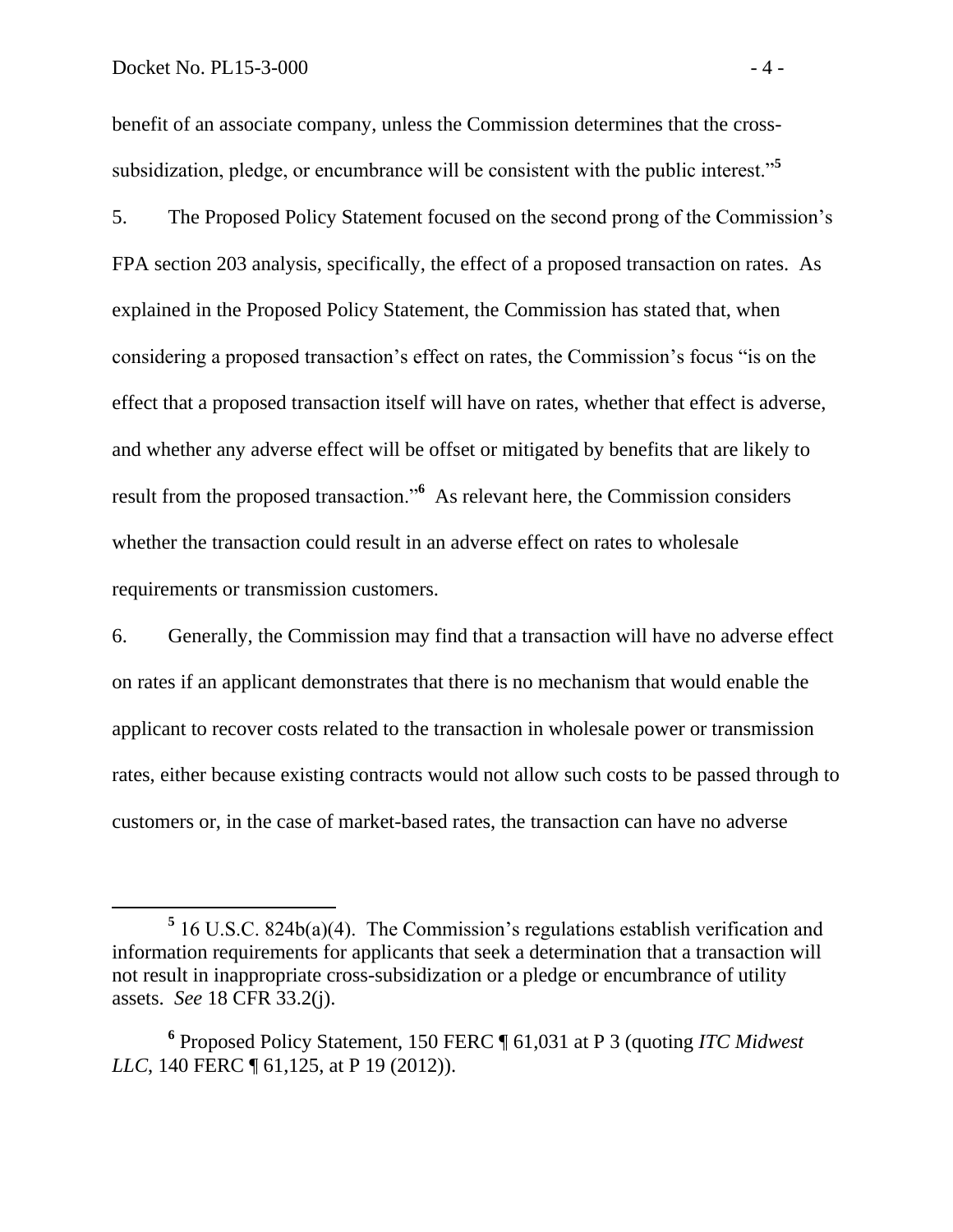impact on wholesale rates.<sup>7</sup> In addition, in cases in which the proposed transaction may have an effect on rates, the Commission may nevertheless be able to find that the transaction will not have an adverse effect on rates if the applicant has demonstrated that there are offsetting benefits. Finally, the Commission may base its finding that a transaction will not have an adverse effect on rates in whole or in part on an applicant's offer of specific ratepayer protections, such as a hold harmless commitment.

7. If an applicant's only customers are wholesale power sales customers served under market-based rates, then the transaction will have no adverse effect on rates for such customers.**<sup>8</sup>** Similarly, if an applicant is unable to pass through transaction-related costs because its existing contracts do not allow for such pass through, then the transaction will have no adverse effect on rates for such customers. **9** If, however, the transaction could result in an increase in rates and the wholesale power sales customers of the applicants are not served exclusively under market-based rates, or if the applicants have wholesale requirements or transmission customers, the Commission evaluates whether there are sufficient benefits to ratepayers that would offset any potential rate impact. If such

**7** *See Exelon Corp.*, 149 FERC ¶ 61,148, at P 105 (2014).

**<sup>8</sup>** *Cinergy Corp.*, 140 FERC ¶ 61,180, at P 41 (2012) (citing *Duquesne Light Holdings, Inc.*, 117 FERC  $\P$  61,326, at P 25 (2006)) ("The Commission has previously stated that, when there are market-based rates, the effect on rates is not of concern. The effect on rates is not of concern in these circumstances because market-based rates will not be affected by the seller's cost of service and, thus, will not be adversely affected by the Proposed Transaction.").

**9** *See, e.g.*, *Public Service Co. of New Mexico*, 153 FERC ¶ 61,377, at P 39 (2015); *NRG Energy Holdings, Inc.*, 146 FERC ¶ 61,196, at P 87 (2014).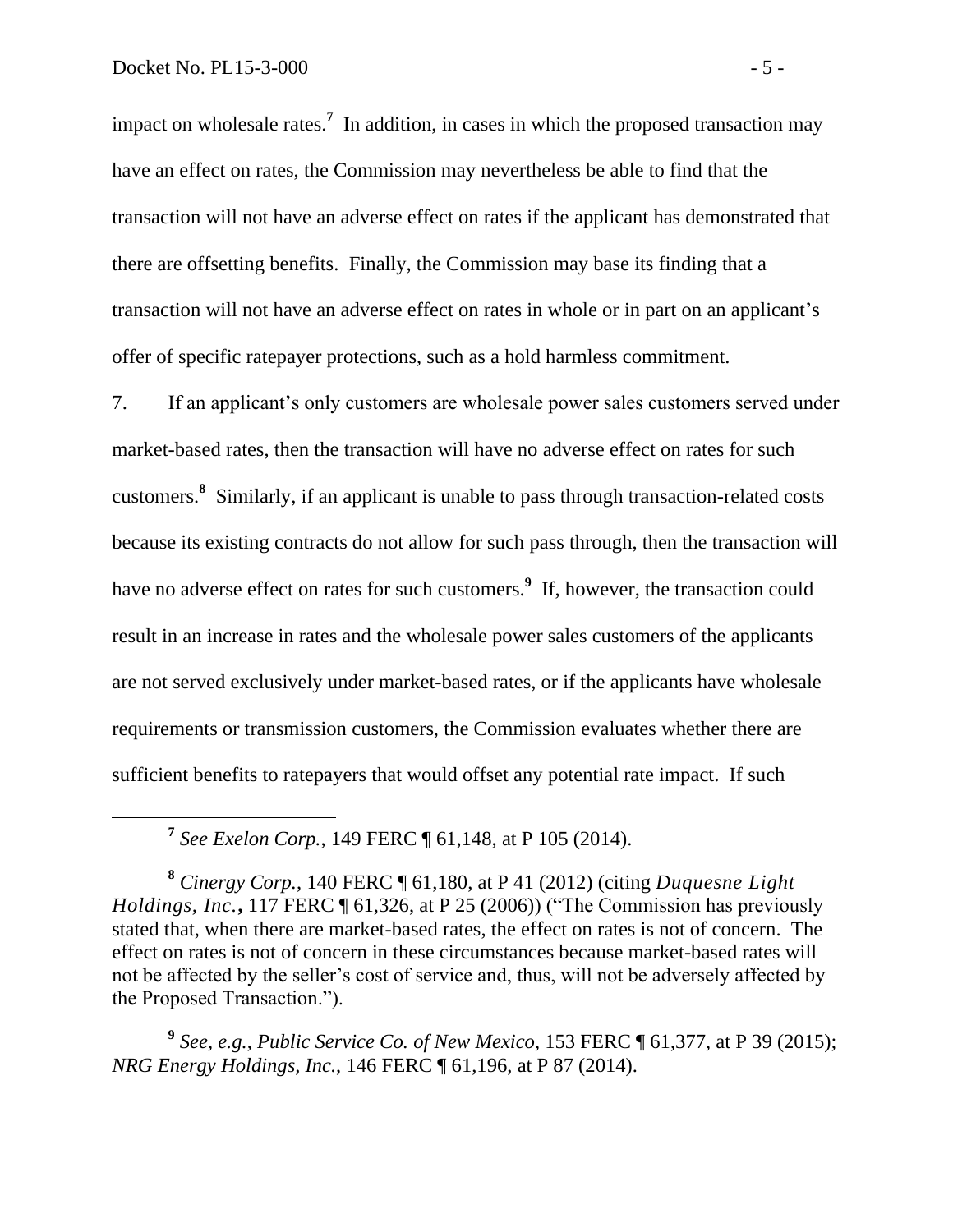benefits exist, the analysis of the effect on rates ends with a finding that there is no adverse effect on rates because of those offsetting economic benefits.**<sup>10</sup>**

8. If a proposed transaction has the potential to increase wholesale rates, but there is no showing of quantifiable offsetting economic benefits, the Commission must determine whether ratepayers are sufficiently protected from the potential rate increase, or whether there are other non-quantifiable, offsetting benefits that would, nevertheless, support a finding that the proposed transaction is consistent with the public interest, regardless of the potential for a rate increase.**<sup>11</sup>** When the Commission has considered such nonquantifiable offsetting benefits, it has often been in the context of transactions that increase competition or enable more competitive markets, such as transactions resulting

**<sup>10</sup>** The Commission has found that there is no adverse effect on rates where, although costs may increase in one area of the utility's operations, lower costs are expected elsewhere. *See, e.g.*, *Bluegrass Generation Co., L.L.C.*, 139 FERC ¶ 61,094, at P 41 (2012) (finding no adverse effect on rates because increases in capacity charges would be offset by a savings in energy rates).

**<sup>11</sup>** An increase in rates "can still be consistent with the public interest if there are countervailing benefits that derive from the merger." Merger Policy Statement, FERC Stats. & Regs. ¶ 31,044 at 30,114; *see also ALLETE, Inc.*, 129 FERC ¶ 61,174, at P 19 (2009) ("Our focus here is on the effect that the Proposed Transaction itself will have on rates, whether that effect is adverse, and whether any adverse effect will be offset or mitigated by benefits likely to result from the Proposed Transaction.").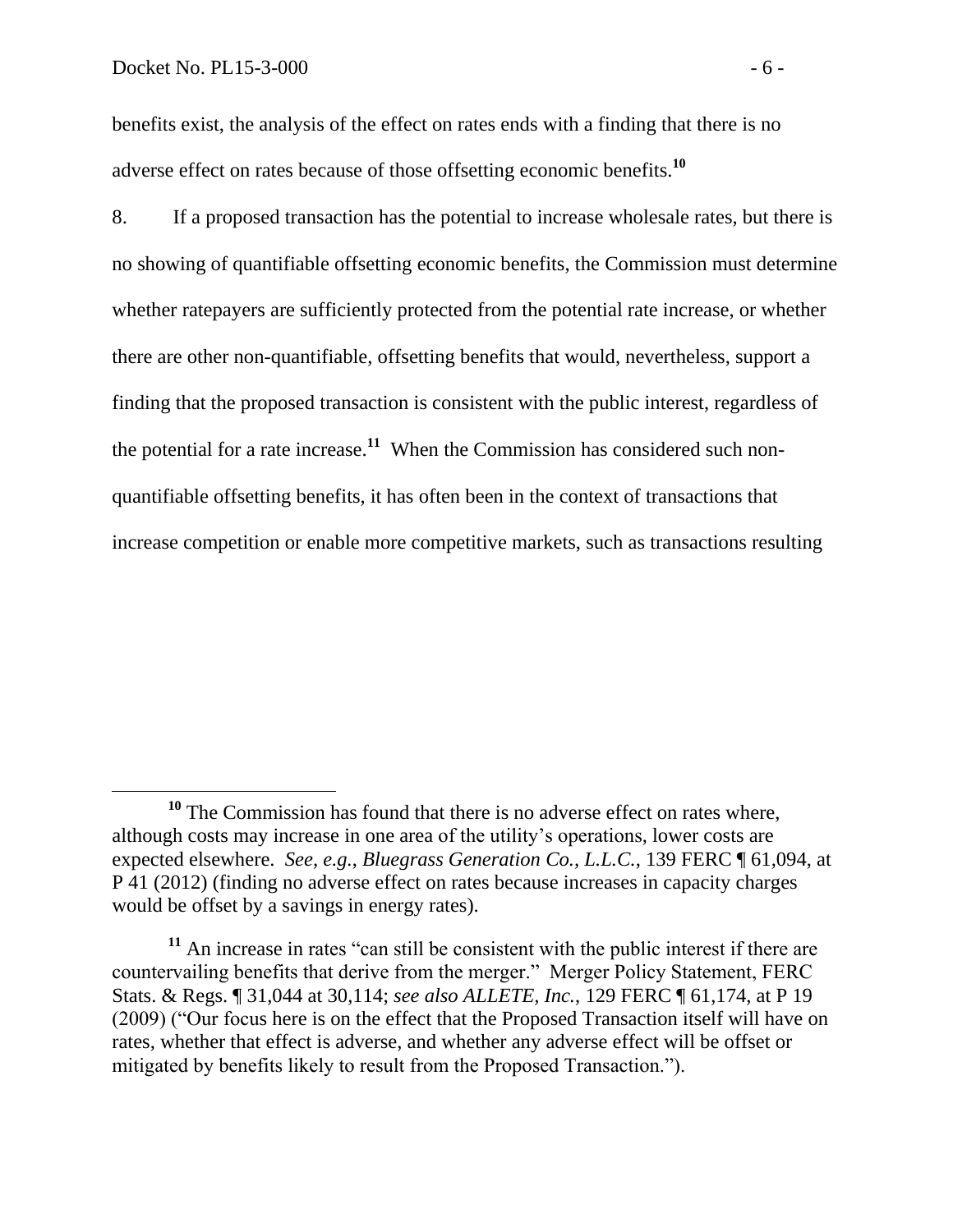in the expansion of regional transmission organizations or the increase in transmission ownership by independent transmission companies.**<sup>12</sup>**

9. Prior to the issuance of the Merger Policy Statement, the Commission had required applicants and intervenors to estimate the future costs and benefits of a transaction and then litigate the validity of those estimates. The Commission, however, eliminated those requirements in the Merger Policy Statement and, instead, established various ratepayer protection mechanisms that an applicant could offer to insulate customers from any possible rate effects attributable to a proposed transaction. **13**

10. The Commission then explained that it had previously accepted "a variety of hold harmless provisions," and that parties could consider those as well as "other mechanisms" if they appropriately address ratepayer concerns."**<sup>14</sup>** Among the types of protection the

**<sup>13</sup>** Merger Policy Statement, FERC Stats. & Regs. ¶ 31,044 at 30,111 ("[I]n assessing the effect of a proposed merger on rates, we will no longer require applicants and intervenors to estimate the future costs and benefits of a merger and then litigate the validity of those estimates. Instead, we will require applicants to propose appropriate rate protection for customers.").

**<sup>14</sup>** *Id.* at 30,124.

**<sup>12</sup>** *See, e.g.*, *ITC Midwest LLC*, 133 FERC ¶ 61,169, at P 23 (2010) (finding offsetting benefits because of the transfer of transmission assets to a standalone transmission company); *ALLETE*, 129 FERC ¶ 61,174 at P 20 (finding that the advantages created in joining a regional transmission organization outweighed potential rate increase created by the different tax treatment of the assets after transfer); *Ameren Servs. Co.*, 103 FERC ¶ 61,121, at P 23 (2003) (finding that increasing a regional transmission organization's footprint would offset a rate increase); *Rockland Elec. Co.*, 97 FERC ¶ 61,357, at 62,651 (2001) (finding that attracting more bidders and encouraging more competition offset a potential rate increase for locational marginal prices along a seam at times of peak demand).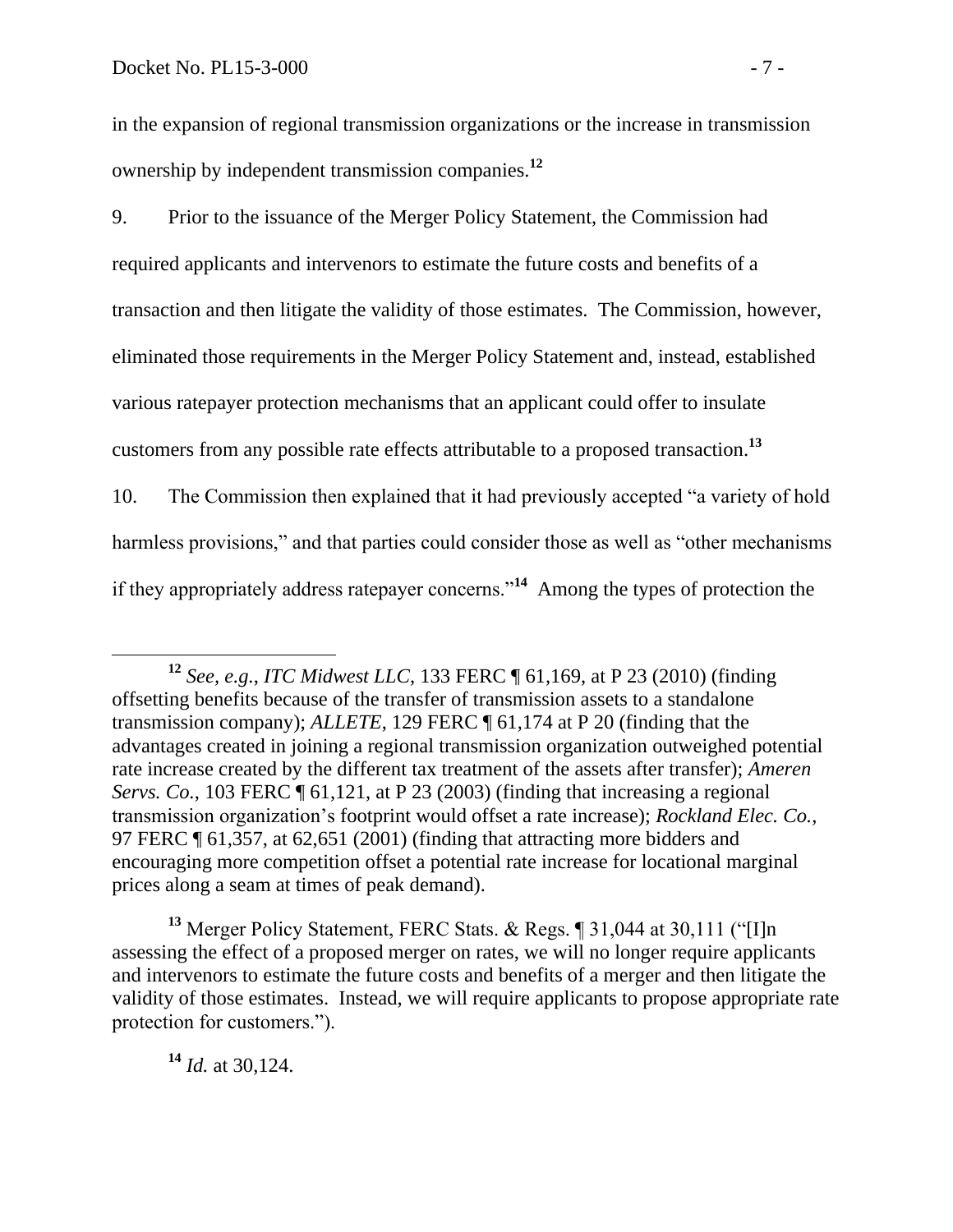Commission stated applicants could propose were the following:

- Open season for wholesale customers—applicants agree to allow existing wholesale customers a reasonable opportunity to terminate their contracts (after notice) and switch suppliers. This allows customers to protect themselves from merger-related harm.

- General hold harmless provision—a commitment from the applicant that it will protect wholesale customers from any adverse rate effects resulting from the merger for a significant period of time following the merger. Such a provision must be enforceable and administratively manageable.

- Moratorium on increases in base rates (rate freeze)—applicants commit to freezing their rates for wholesale customers under certain tariffs for a significant period of time.

- Rate reduction—applicants make a commitment to file a rate decrease for their wholesale customers to cover a significant period of time.**<sup>15</sup>**

11. The Commission concluded that, although each mechanism would provide some

benefit to ratepayers, in the majority of circumstances the most meaningful (and the most

likely to give wholesale customers the earliest opportunity to take advantage of emerging

competitive wholesale markets) was an open season provision.**<sup>16</sup>**

12. Subsequently, in Order No. 642, the Commission promulgated regulations

governing FPA section 203 applications and described the information applicants must

submit regarding the effect of a proposed transaction on rates. In relevant part, the

Commission stated:

In the [Merger] Policy Statement, we determined that ratepayer protection mechanisms (e.g., open seasons to allow early termination of existing service contracts or rate freezes) may be necessary to protect the wholesale customers of merger applicants. …

Thus, in the [Notice of Proposed Rulemaking] we proposed that all merger

**<sup>15</sup>** *Id.* (footnotes omitted).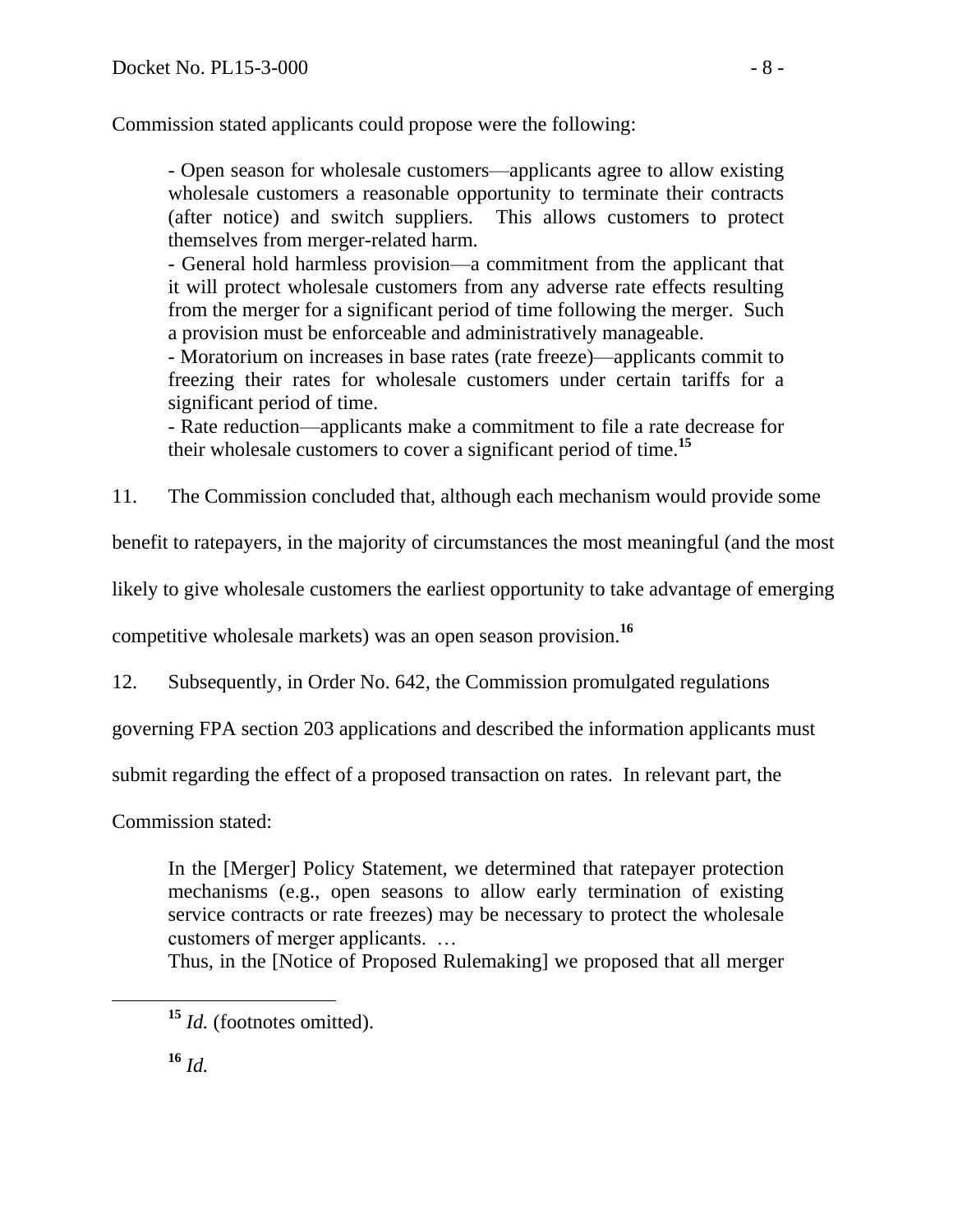applicants demonstrate how wholesale ratepayers will be protected and that applicants will have the burden of proving that their proposed ratepayer protections are adequate. Specifically, we proposed that applicants must clearly identify what customer groups are covered (e.g., requirements customers, transmission customers, formula rate customers, etc.), what types of costs are covered, and the time period for which the protection will apply.**<sup>17</sup>**

13. The Commission adopted the proposals set forth in the Notice of Proposed

Rulemaking and emphasized that if applicants did not offer any ratepayer protection

mechanisms, they must explain how the proposed merger would provide adequate

ratepayer protection.**<sup>18</sup>**

# **B. Current Commission Practice Regarding Hold Harmless Commitments**

14. Over the last decade hold harmless commitments have become a common feature of FPA section 203 applications involving mergers of traditional franchised utilities or their upstream holding companies.**<sup>19</sup>** More recently, hold harmless commitments have been made in connection with transactions by traditional franchised utilities to acquire

**<sup>17</sup>** Order No. 642, FERC Stats. & Regs. ¶ 31,111 at 31,914.

**<sup>18</sup>** *Id.*

**<sup>19</sup>** The Commission has also accepted other forms of ratepayer protection in lieu of or in addition to hold harmless commitments. *See, e.g.*, *Cinergy Services, Inc.*, 102 FERC ¶ 61,128, at P 33 (2003) (accepting rate freeze as rate mitigation); *Vermont Yankee Nuclear Power Corp.*, 91 FERC ¶ 61,325, at 62,125 (2000) (accepting rate cap and an open season provision as mitigation); *Cajun Elec. Power Coop., Inc.*, 90 FERC ¶ 61,309, at 62,005-06 (2000) (approving a transaction where current customers were allowed to keep their current contracts or choose from three different power purchasing agreements).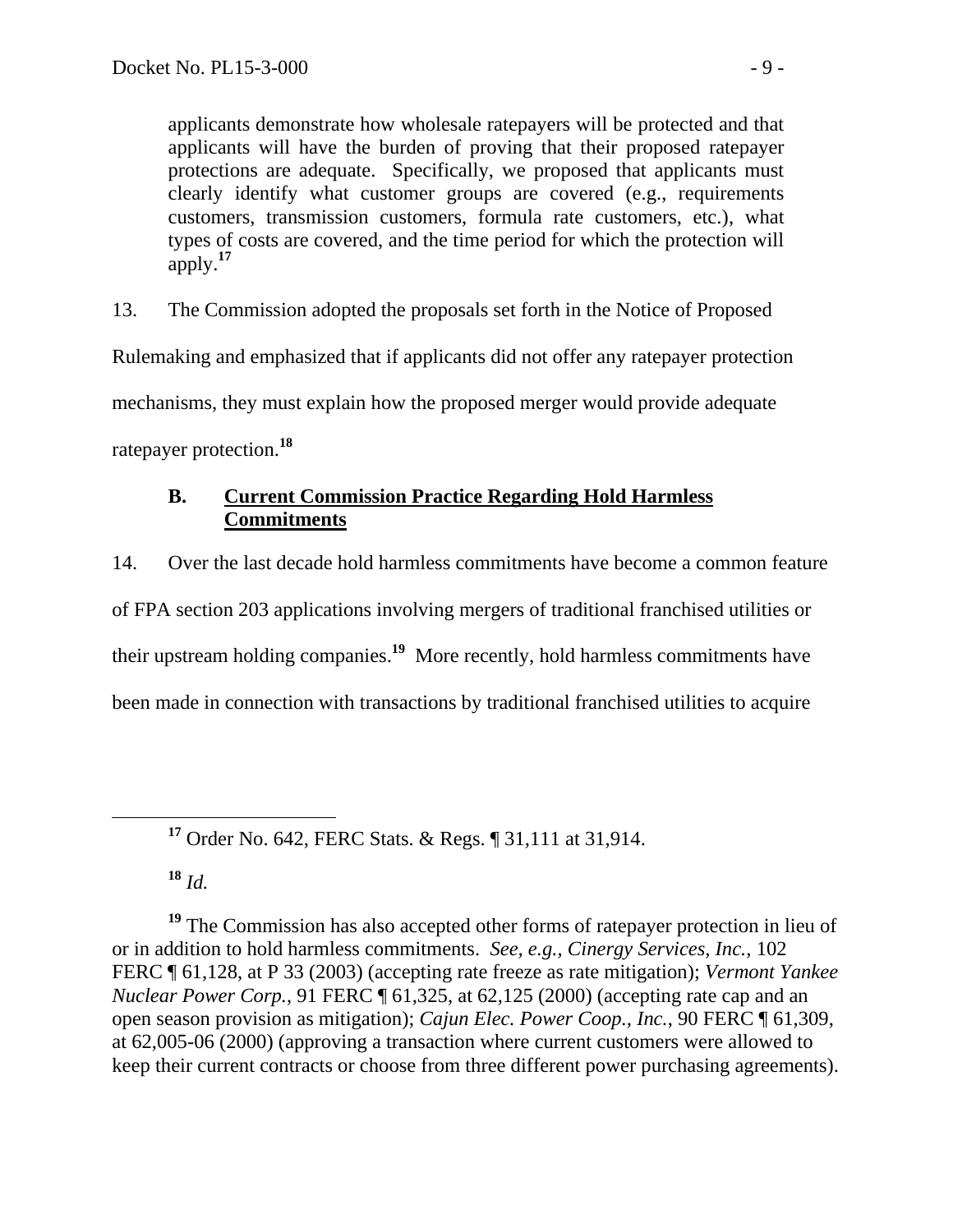jurisdictional facilities in order to satisfy resource adequacy requirements at the state level, to improve system reliability and/or meet other regulatory requirements.**<sup>20</sup>**

15. The Commission has consistently accepted hold harmless commitments in which FPA section 203 applicants commit not to seek recovery of transaction-related costs in jurisdictional rates except to the extent that such costs are offset by transaction-related savings.**<sup>21</sup>** Thus, hold harmless commitments typically focus on preventing recovery in rates of the costs incurred that are "related" to the transaction.<sup>22</sup> Although the Commission has relied on commitments to hold customers harmless from transaction-

**<sup>21</sup>** *NSTAR Advanced Energy Sys., Inc.*, 131 FERC ¶ 61,098, at P 24 (2010) ("The Commission looks for assurances from public utilities that they hold customers harmless from these transaction-related costs, to the extent they are not exceeded by cost savings arising from the transaction, for a significant period of time following the merger, not an indefinite period of time.") (internal citation omitted); *see also Cinergy*, 140 FERC ¶ 61,180 at P 42; *ITC Midwest*, 140 FERC ¶ 61,125 at PP 21-22; *Int'l Transmission*, 139 FERC ¶ 61,003 at P 17; *BHE Holdings Inc.*, 133 FERC ¶ 61,231, at P 37 (2010); *cf. Sierra Pacific Power Co.*, 133 FERC ¶ 61,017, at P 14 (2010) (accepting a commitment not to include any transaction-related costs in its Commission-accepted open access transmission tariff).

**<sup>22</sup>** An applicant may seek to recover transaction-related costs incurred prior to consummating a proposed transaction or those transaction-related costs incurred within the time period during which the hold harmless commitment applies by making certain filings. Specifically, an applicant must submit a new filing under FPA section 205 and a concurrent informational filing in the relevant FPA section 203 docket. In the FPA section 205 filing, an applicant must: (1) specifically identify the transaction-related costs they are seeking to recover; and (2) demonstrate that those costs are exceeded by the savings produced by the transaction. *Exelon Corp.*, 149 FERC ¶ 61,148 at PP 105-107.

**<sup>20</sup>** *See, e.g.*, *FirstEnergy Generation Corp.*, 141 FERC ¶ 61,239, at PP 1, 16, 27-30 (2012) (*FirstEnergy*) (accepting a hold harmless commitment in an asset transaction where generation assets would be turned into assets to support transmission system upgrades in order to meet needs identified in a study by PJM Interconnection, L.L.C. following the retirement of other generating facilities); *ITC Midwest*, 140 FERC ¶ 61,125 at P 15; *Int'l Transmission Co.*, 139 FERC ¶ 61,003, at P 16 (2012).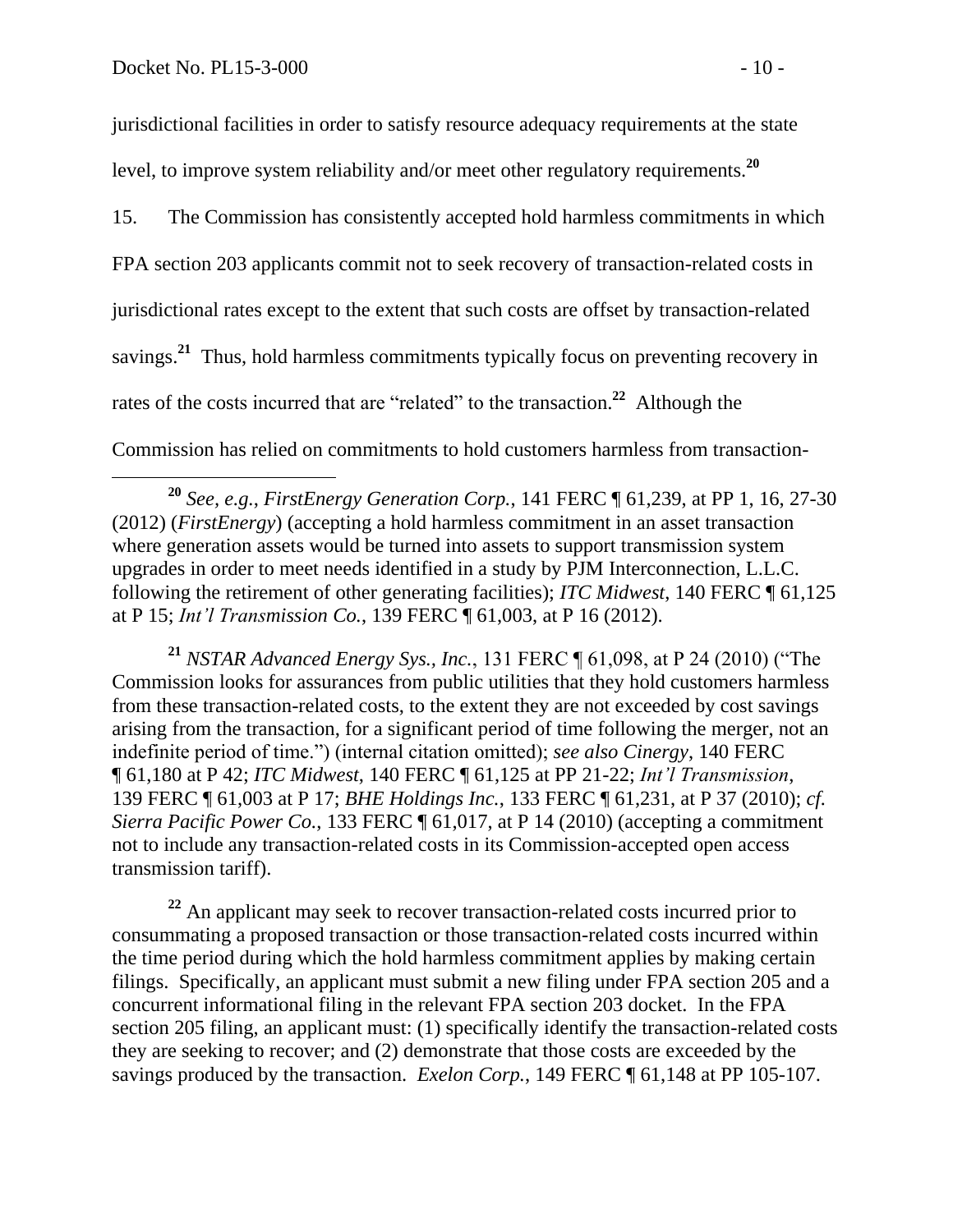related costs to support findings of no adverse effects on rates, these commitments generally have not included detailed definitions of the transaction-related costs that are covered by the applicant's hold harmless commitment or identified the categories of savings that the transaction is expected to produce. **23**

## **C. Proposed Policy Statement**

16. On January 22, 2015, the Commission issued a Proposed Policy Statement on Hold Harmless Commitments to attempt to address: (1) concerns of parties that may believe hold harmless commitments offer insufficient protection; (2) instances in which hold harmless commitments may not be necessary; and (3) confusion over the scope and coverage of hold harmless commitments.

17. The Proposed Policy Statement focused on the matter of what should constitute an acceptable hold harmless commitment to demonstrate that ratepayers will be adequately protected from any rate effects of a transaction. The Commission identified several general areas to address including: (1) the scope and definition of the costs that should be subject to hold harmless commitments; (2) controls and procedures to track the costs from which customers will be held harmless; (3) the acceptance of hold harmless commitments that are limited in duration; and (4) clarification that, if applicants are

**<sup>23</sup>** *See, e.g., Puget Energy*, 123 FERC ¶ 61,050 at P 27 ("We accept Applicants' hold harmless commitment, which we interpret to include all merger-related costs, not only costs related to consummating the transaction. If Applicants seek to recover any merger-related costs in a subsequent section 205 filing, they must show quantifiable offsetting benefits.") (citations and footnotes omitted); *National Grid plc*, 117 FERC ¶ 61,080, at P 54 (2006) ("Applicants have committed to hold ratepayers harmless from transaction-related costs in excess of transaction savings for a period of five years.").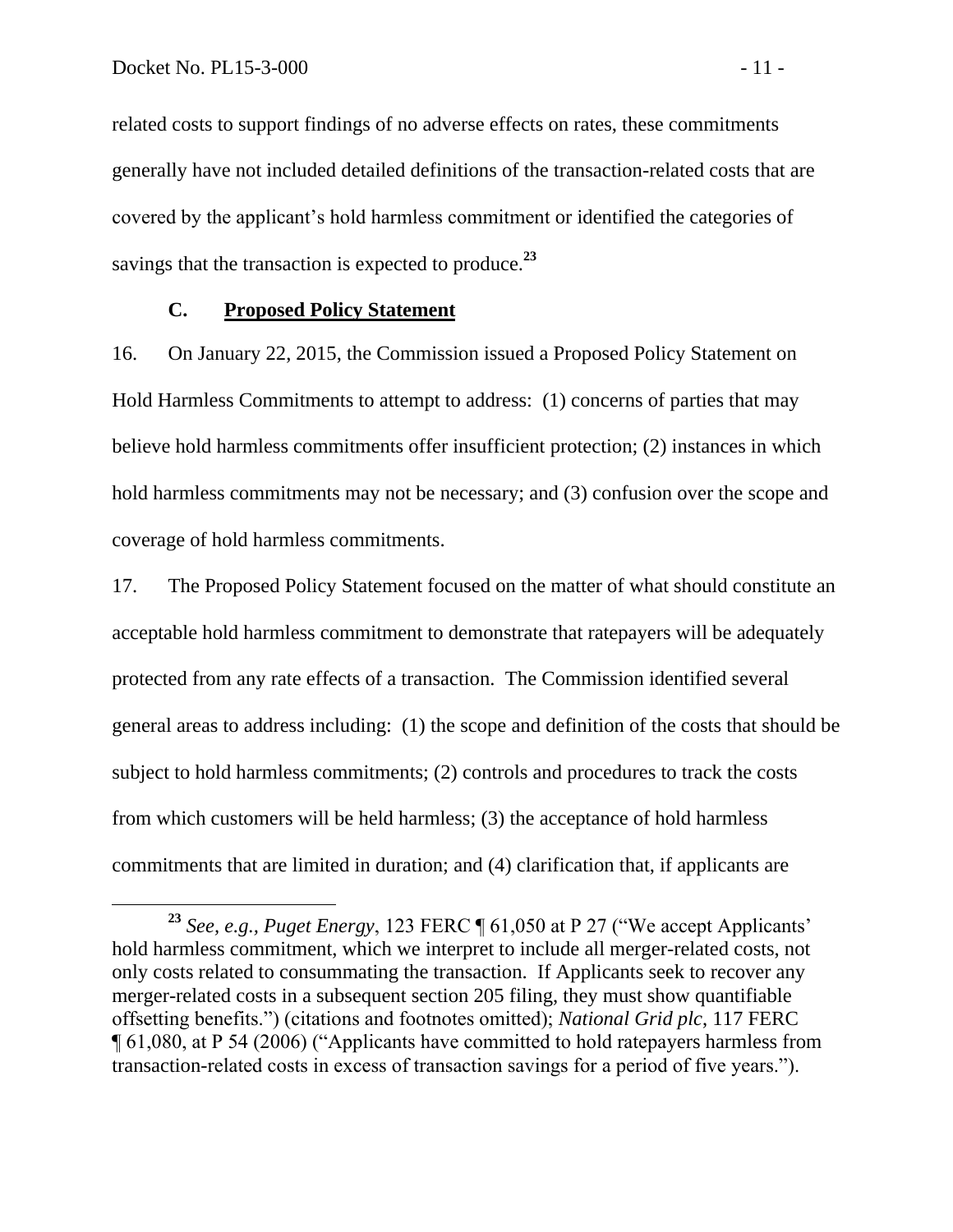otherwise able to demonstrate that a proposed transaction will not have an adverse effect on rates, then there is no need for applicants to make hold harmless commitments or offer other ratepayer protection mechanisms. The Proposed Policy Statement did not propose to provide guidance on what categories of savings related to a proposed transaction may be used in a subsequent section 205 filing to justify recovery of transaction-related costs. These issues will be considered on a case-by-case basis.

#### **D. Comments**

18. Comments were filed by American Electric Power Company, Inc. (AEP); American Public Power Association and the National Rural Electric Cooperative Association (collectively, APPA and NRECA); Edison Electric Institute (EEI); Electric Power Supply Association (EPSA); Louisville Gas and Electric Company and Kentucky Utilities Company (collectively, Kentucky Utilities); South Central MCN, LLC and Midcontinent MCN, LLC (collectively, Transmission-Only Companies); Southern Company Services, Inc. as agent for Alabama Power Company, Georgia Power Company, Gulf Power Company, and Mississippi Power Company (collectively, Southern Company); Transmission Access Policy Study Group; and Transmission Dependent Utility Systems (Transmission Dependent Utilities).

19. We discuss specific concerns raised by commenters below.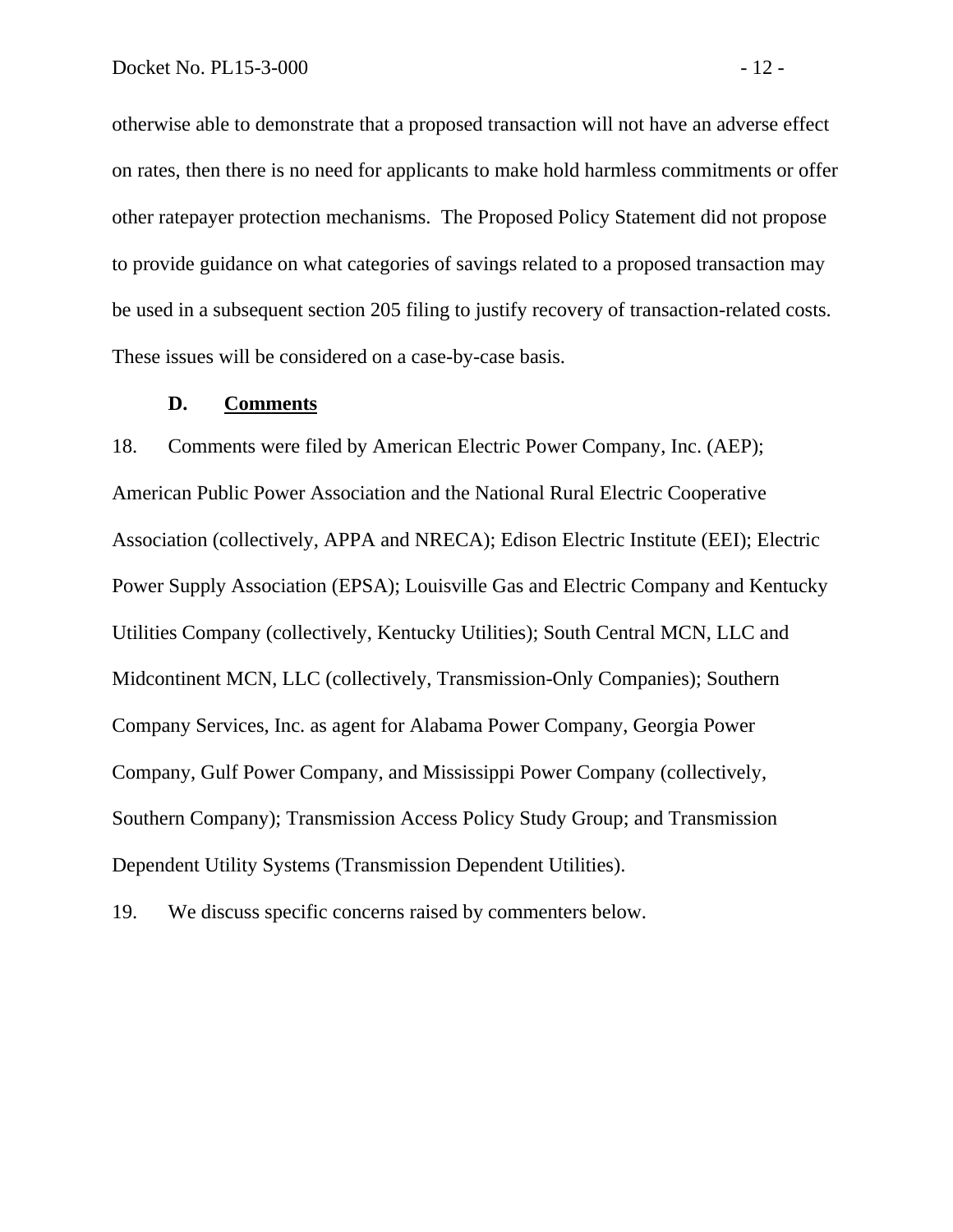## **II. Discussion**

## **A. Scope and Definition of Transaction-Related Costs**

### **1. Proposal**

20. The Commission's experience has been that applicants generally do not attempt to define what costs are subsumed in the term "transaction-related costs," and that this may lead to later disagreement over which costs are or are not covered by the applicant's hold harmless commitment. In the Proposed Policy Statement, therefore, the Commission set forth guidelines for costs subject to hold harmless commitments offered by FPA section 203 applicants.**<sup>24</sup>** Specifically, the Commission proposed that the costs set out below are those transaction-related costs from which customers must be held harmless and that may not be recovered from customers except to the extent exceeded by demonstrated transaction-related savings.**<sup>25</sup>** The Commission proposed to provide guidance in the Proposed Policy Statement regarding how to identify transaction-related costs, and acknowledged that attempts to precisely articulate all such costs are not feasible.

21. First, the Commission proposed that transaction-related costs include, but are not limited to, the following costs incurred to explore, agree to, and consummate a transaction:

**<sup>24</sup>** *See* Proposed Policy Statement, 150 FERC ¶ 61,031 at PP 21-28.

<sup>&</sup>lt;sup>25</sup> We expect that applicants proposing to recover these costs would track and record them pursuant to the procedures established below. *See infra* PP 66-69.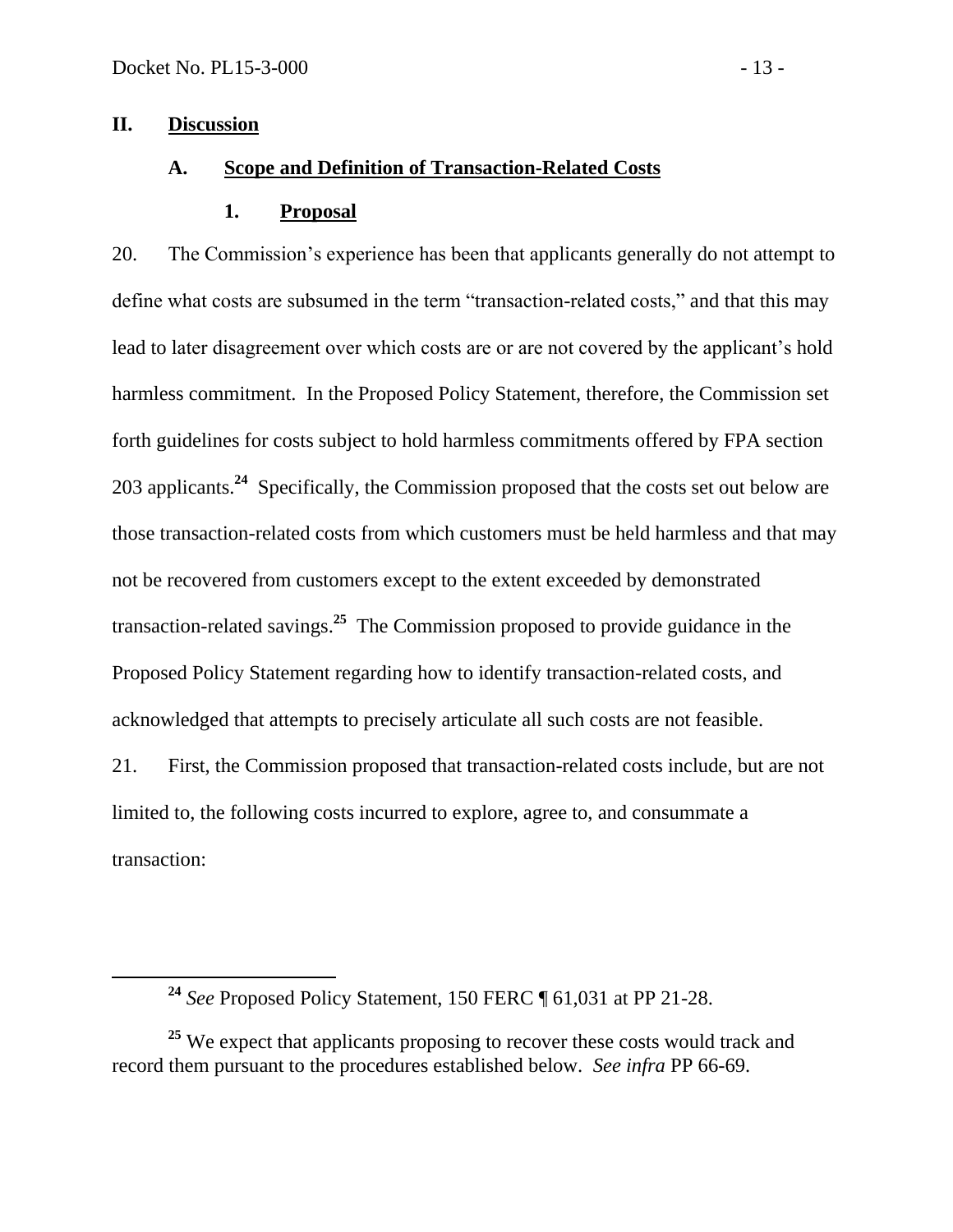- the costs of securing an appraisal, formal written evaluation, or fairness opinions related to the transaction;
- the costs of structuring the transaction, negotiating the structure of the transaction, and obtaining tax advice on the structure of the transaction;
- the costs of preparing and reviewing the documents effectuating the transaction (e.g., the costs to transfer legal title of an asset, building permits, valuation fees, the merger agreement or purchase agreement and any related financing documents);
- $\bullet$  the internal labor costs of employees<sup>26</sup> and the costs of external, third-party, consultants and advisors to evaluate potential merger transactions, and once a merger candidate has been identified, to negotiate merger terms, to execute financing and legal contracts, and to secure regulatory approvals;**<sup>27</sup>**
- $\bullet$  the costs of obtaining shareholder approval (e.g., the costs of proxy solicitation and special meetings of shareholders);
- professional service fees incurred in the transaction (e.g., fees for accountants, surveyors, engineers, and legal consultants); and

<sup>&</sup>lt;sup>26</sup> If the duties of employees are not solely dedicated to activities related to a transaction, internal labor costs deemed merger-related should be determined in a manner that is proportionally equal to the amount of time spent on the merger compared to other activities of the utility and tracked accordingly.

<sup>&</sup>lt;sup>27</sup> Some of these costs are typically incurred prior to the announcement of a merger.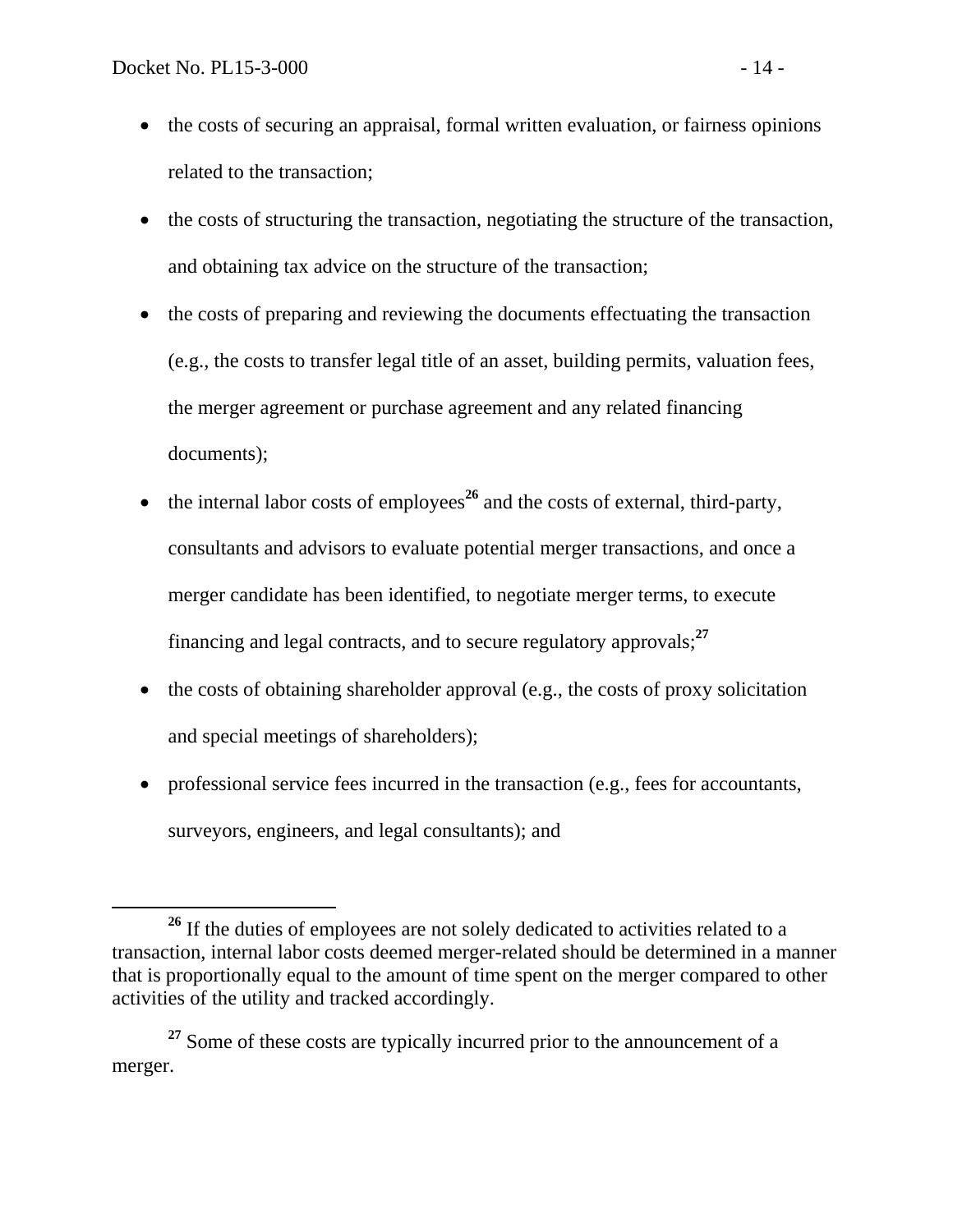• installation, integration, testing, and set up costs related to ensuring the operability of facilities subject to the transaction.

22. Moreover, the Commission stated that, for transactions that are pursued but never completed (transactions that ultimately fail), transaction-related costs should not be recovered from ratepayers. The Commission also recognized that not every cost listed above will be found in every transaction, **<sup>28</sup>** and that the final determination of what transaction-related costs may be recovered by applicants will remain subject to case-bycase analysis.

23. The Commission stated that there is a second category of transaction-related costs related to mergers, where, in addition to the costs to consummate the transaction described above, parties typically also incur costs to integrate the operations and assets of the merging companies in order to achieve merger synergies.**<sup>29</sup>** These costs, which are sometimes referred to collectively as "transition" costs, are incurred after the transaction is consummated, often over a period of several years. These costs include both the internal costs of employees spending time working on transition issues, and external costs paid to consultants and advisers to reorganize and consolidate functions of the merging entities to achieve merger synergies. These costs may also include both capital items (e.g., a new computer system or software, or costs incurred to carry out mitigation

**<sup>28</sup>** Proposed Policy Statement, 150 FERC ¶ 61,031 at P 23.

<sup>&</sup>lt;sup>29</sup> Entities engaging in certain internal corporate restructuring and reorganizations, unrelated to complying with state law restructuring requirements, may seek to achieve similar cost savings or increased efficiencies as merging entities.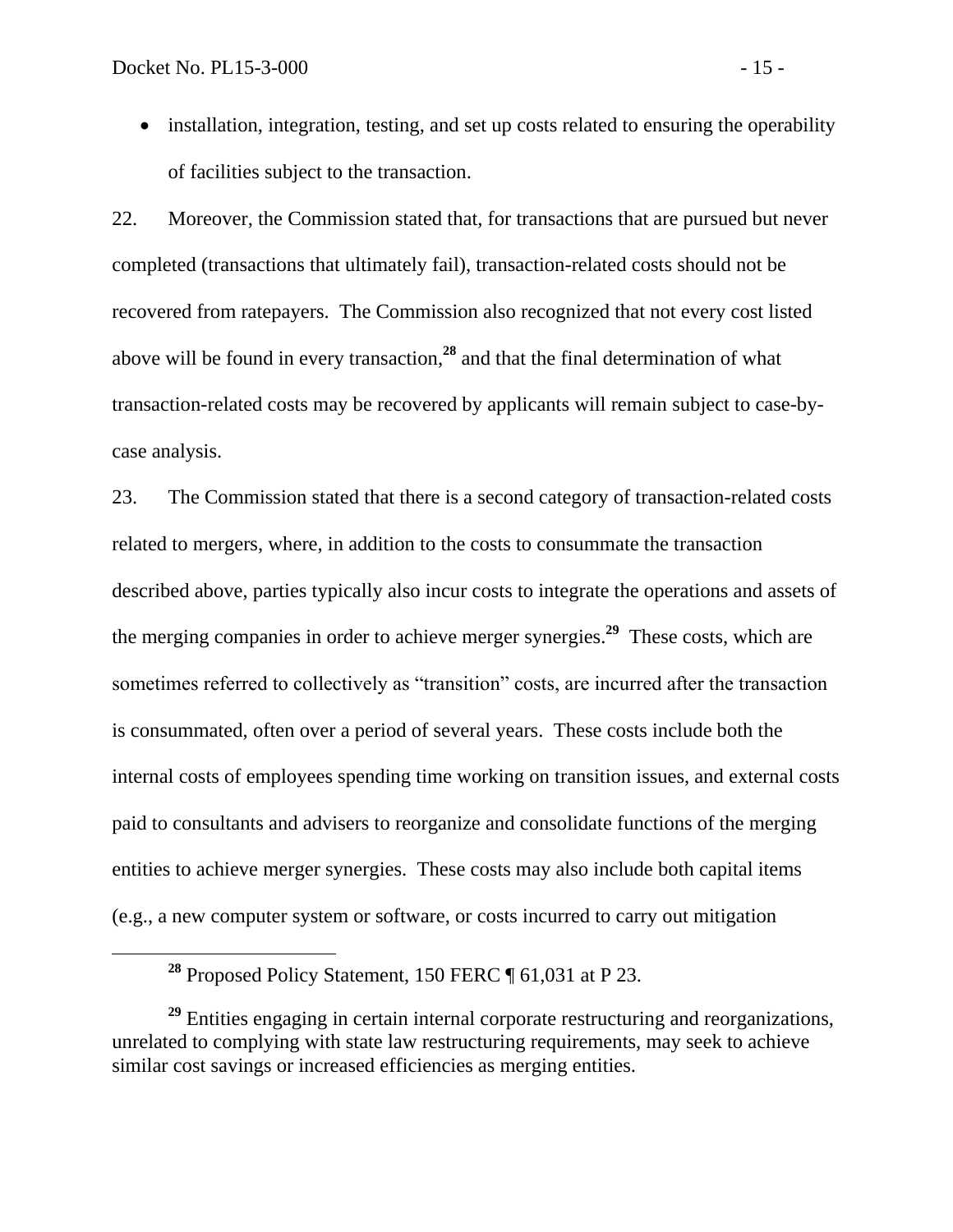commitments accepted by the Commission in approving the transaction to address competition issues, such as the cost of constructing new transmission lines) and expense items (e.g., costs to eliminate redundancies, combine departments, or maximize contracting efficiencies). The Commission proposed that such transition costs incurred to integrate the operations of merging companies include, but are not limited to, the following:

- engineering studies needed both prior to and after closing the merger;
- severance payments;

 $\overline{a}$ 

- operational integration costs;
- accounting and operating systems integration costs;
- costs to terminate any duplicative leases, contracts, and operations; and
- financing costs to refinance existing obligations in order to achieve operational and financial synergies.**<sup>30</sup>**

24. The Commission stated that this list of transition costs is not exhaustive, and may include other categories of costs incurred or paid in connection with the integration of two utilities after a merger. Thus, the Commission proposed to consider transition costs as transaction-related costs that should be subject to hold harmless commitments on a case-by-case basis and that such transaction-related costs should be covered under hold harmless protection, although noting that applicants will have an opportunity to show why certain of those costs should not be considered transaction-related costs under their

**<sup>30</sup>** Proposed Policy Statement, 150 FERC ¶ 61,031 at P 24.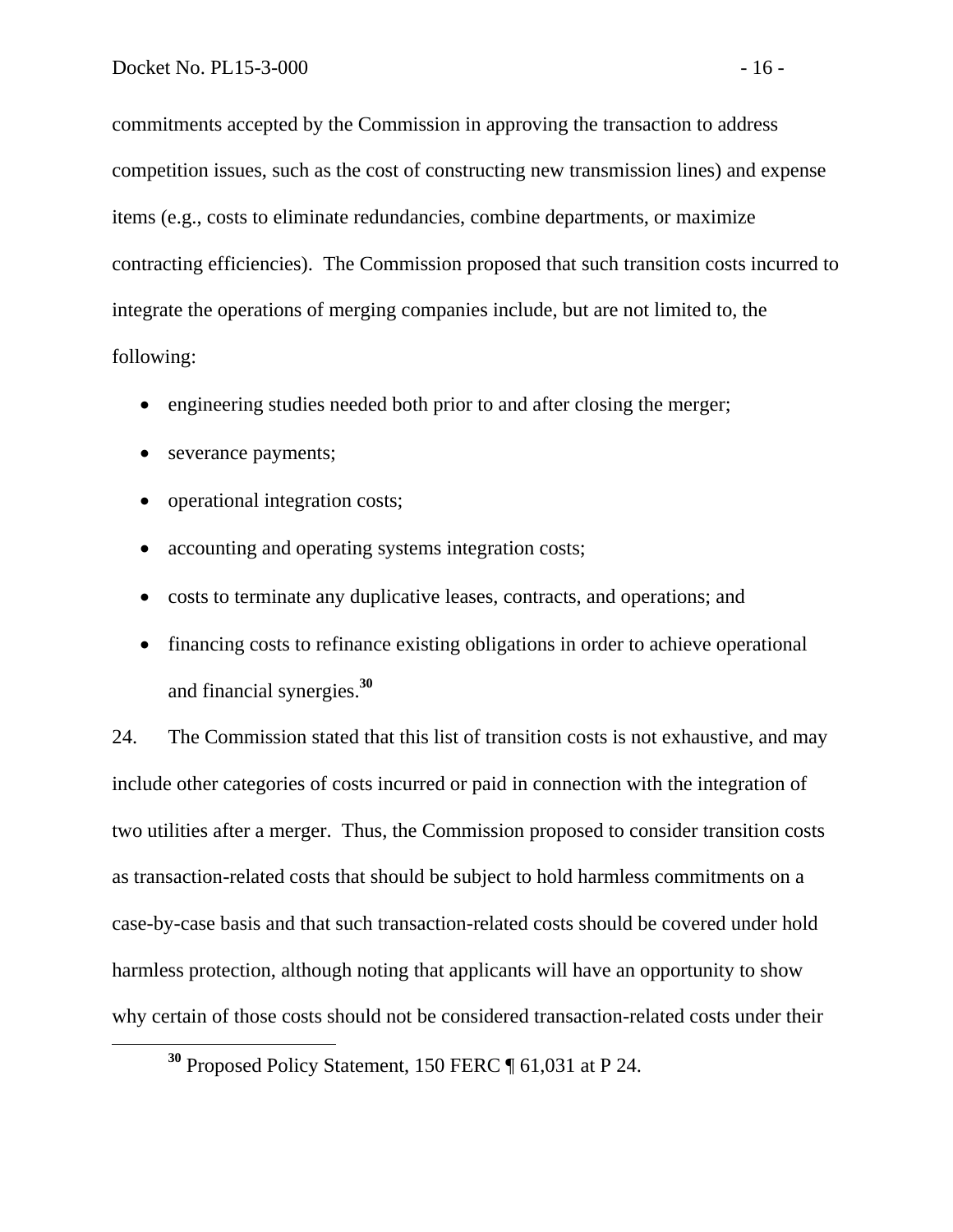hold harmless commitment based on their particular circumstances. Also, the Commission proposed to consider, on a case-by-case basis, whether other costs not discussed herein should be subject to hold harmless commitments.

25. Additionally, the Commission noted that accounting journal entries related to a merger transaction may affect expense, asset, liability, or proprietary capital accounts used in the development of a public utility's rates.**<sup>31</sup>** These accounting journal entries may originate from transaction-related costs recorded as an expense or capitalized as an asset. Additional accounting journal entries may originate from goodwill and fair value adjustments related to the purchase price paid for the acquired company. Merger transactions are accounted for by applying purchase accounting, which adjusts the assets and liabilities of the acquired entity to fair value and recognizes goodwill for the amount paid in excess of fair value.**<sup>32</sup>** If the acquired company is a holding company, purchase accounting also provides for the fair value adjustments and goodwill to be recorded on the books of some, or all, of the acquired holding company's subsidiaries, which is commonly referred to as "push-down" accounting. Under appropriate circumstances, the Commission has allowed the fair value accounting adjustments and goodwill to be

**<sup>31</sup>** *Id.* P 26.

 $\overline{a}$ 

<sup>&</sup>lt;sup>32</sup> Purchase accounting is also commonly referred to as acquisition accounting under generally accepted accounting principles in the United States. Purchase accounting is a formal accounting method for merger transactions which measures the assets and liabilities of the acquired entity at fair value and establishes goodwill for amounts paid in excess of fair value. *See* Accounting Standard Codification Section 805-10 (Fin. Accounting Standards Bd. 2014), http://asc.fasb.org.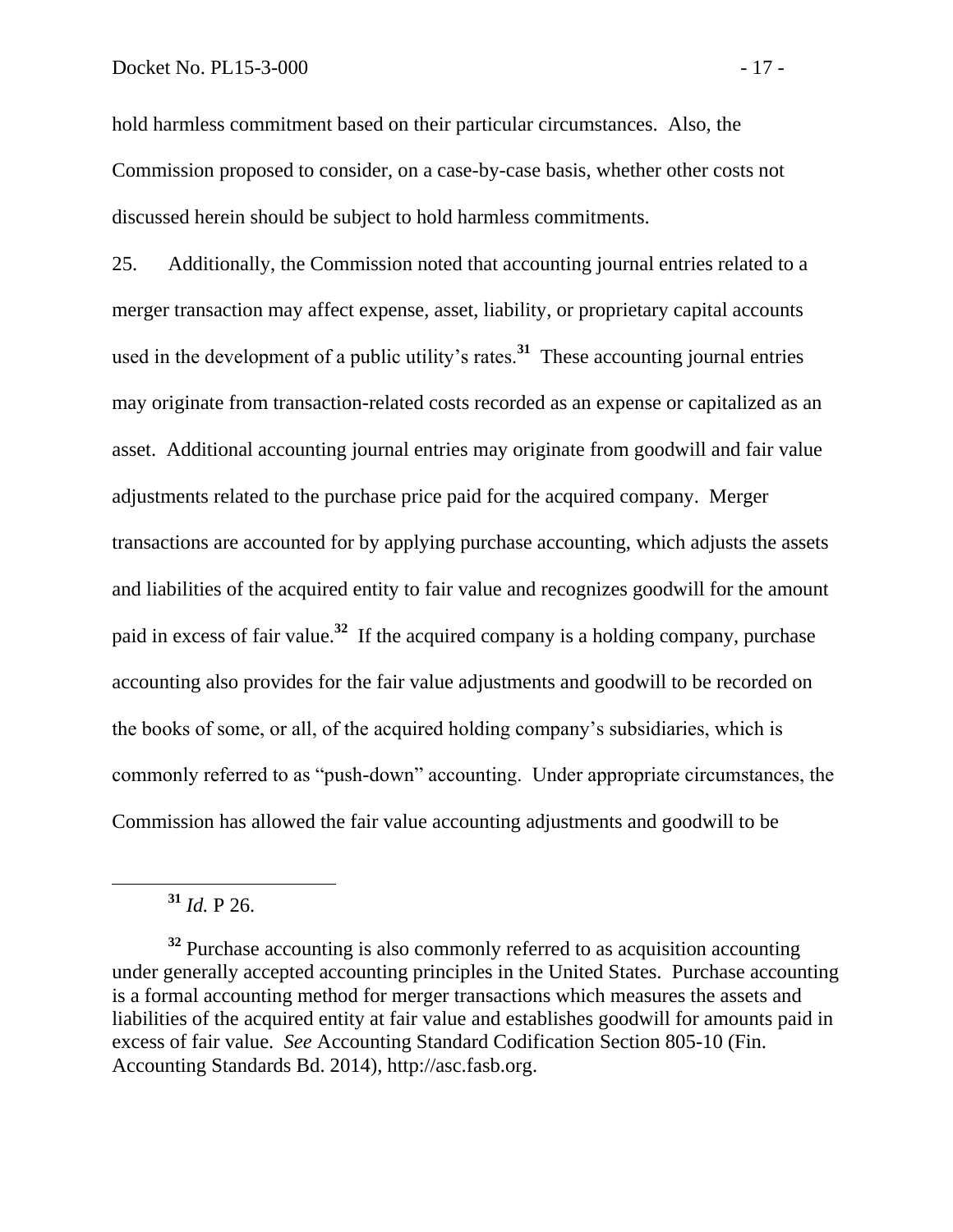recorded on a public utility's books and reported in the FERC Form No. 1. Additionally, the Commission has required public utilities to maintain detailed accounting records and disclosures associated with such amounts so as to facilitate the evaluation of the effects of the transaction on common equity and other accounts in future periods if needed for ratemaking purposes.**<sup>33</sup>** The Commission stated that it believed that ratepayers should continue to be protected from adverse effects on rates stemming from accounting entries recording goodwill and fair value adjustments on a public utility's books and reported in FERC Form Nos. 1 or 1-F. This is consistent with our long-standing policy that acquisition premiums, including goodwill, must be excluded from jurisdictional rates absent a filing under FPA section 205 and Commission authorization granting recovery of specific costs.

26. Finally, the Commission stated, in the context of FPA section 203 transactions involving the acquisition of discrete assets (e.g., an existing power plant) by a utility, under the Commission's accounting regulations and rate precedent the excess purchase cost of utility plant over its depreciated original cost is an acquisition premium and is excluded from recovery through rates unless a showing of offsetting benefits is demonstrated in an FPA section 205 filing.**<sup>34</sup>** The Commission stated that it has not, and does not, consider acquisition premiums to be part of transaction-related costs and, as

**<sup>33</sup>** *PPL Corp.*, 133 FERC ¶ 61,083, at P 39 (2010); *Michigan Electric Transmission Co., LLC*, 116 FERC ¶ 61,164, at PP 29-30 (2006); *Niagara Mohawk Holdings Inc.*, 95 FERC ¶ 61,381, at 62,415, *reh'g denied*, 96 FERC ¶ 61,144 (2001).

**<sup>34</sup>** Proposed Policy Statement, 150 FERC ¶ 61, 031 at P 27.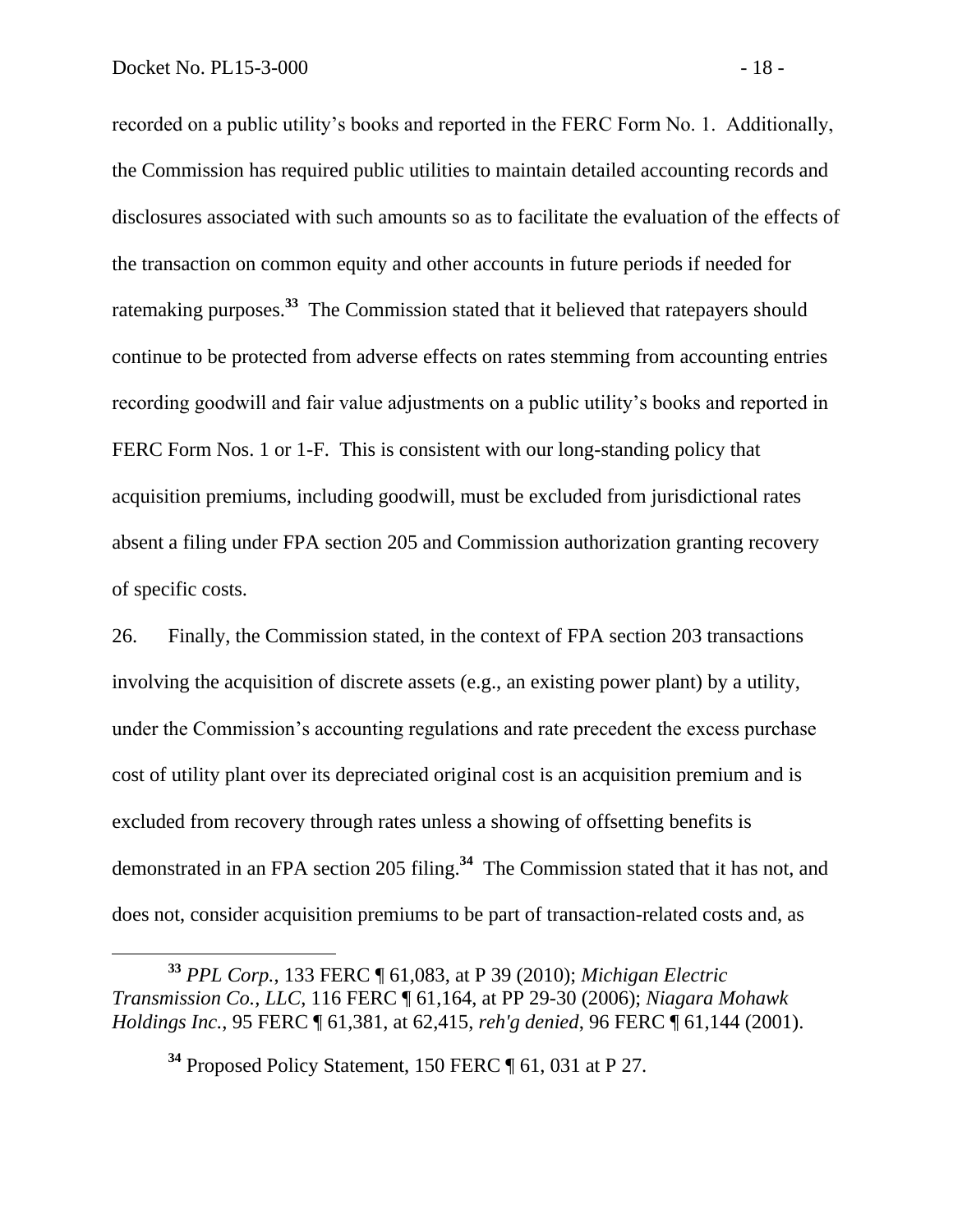such, it did not believe that the proposed treatment of transaction-related costs required a change in the Commission's current practice with respect to acquisition premiums. Therefore, the Commission stated it will continue to preclude recovery of acquisition premiums as part of transaction-related costs, and reminded applicants that a showing of "specific, measurable, and substantial benefits to ratepayers" must be made in a subsequent FPA section 205 proceeding in order to recover an acquisition premium, whether or not a hold harmless commitment has been made. **35**

### **2. Comments**

### **a. General Comments**

27. As a general matter, many commenters support the Commission's intent to provide additional guidance and clarity to the costs covered by hold harmless commitments.**<sup>36</sup>** For example, EEI generally supports the list of costs that the Commission proposes to consider as transaction-related costs covered by a hold harmless commitment as long as individual applicants continue to have the flexibility to tailor what

**<sup>35</sup>** *Id.* (citing *Duke Energy Progress, Inc.*, 149 FERC ¶ 61,220, at PP 67-68 (2014) (reviewing Commission precedent requiring that acquisition adjustments may be recovered if the acquisition provides "measurable benefits" that are "tangible and nonspeculative," and allowing recovery of an acquisition adjustment where "the acquisition provides specific, measurable, and substantial benefits to ratepayers") (internal citations omitted)).

**<sup>36</sup>** *See* AEP Comments at 2; APPA and NRECA Comments at 8; EEI Comments at 2; Kentucky Utilities Comments at 2; Southern Company Comments at 5; Transmission Access Policy Study Group Comments at 1;Transmission Dependent Utilities Comments at 3.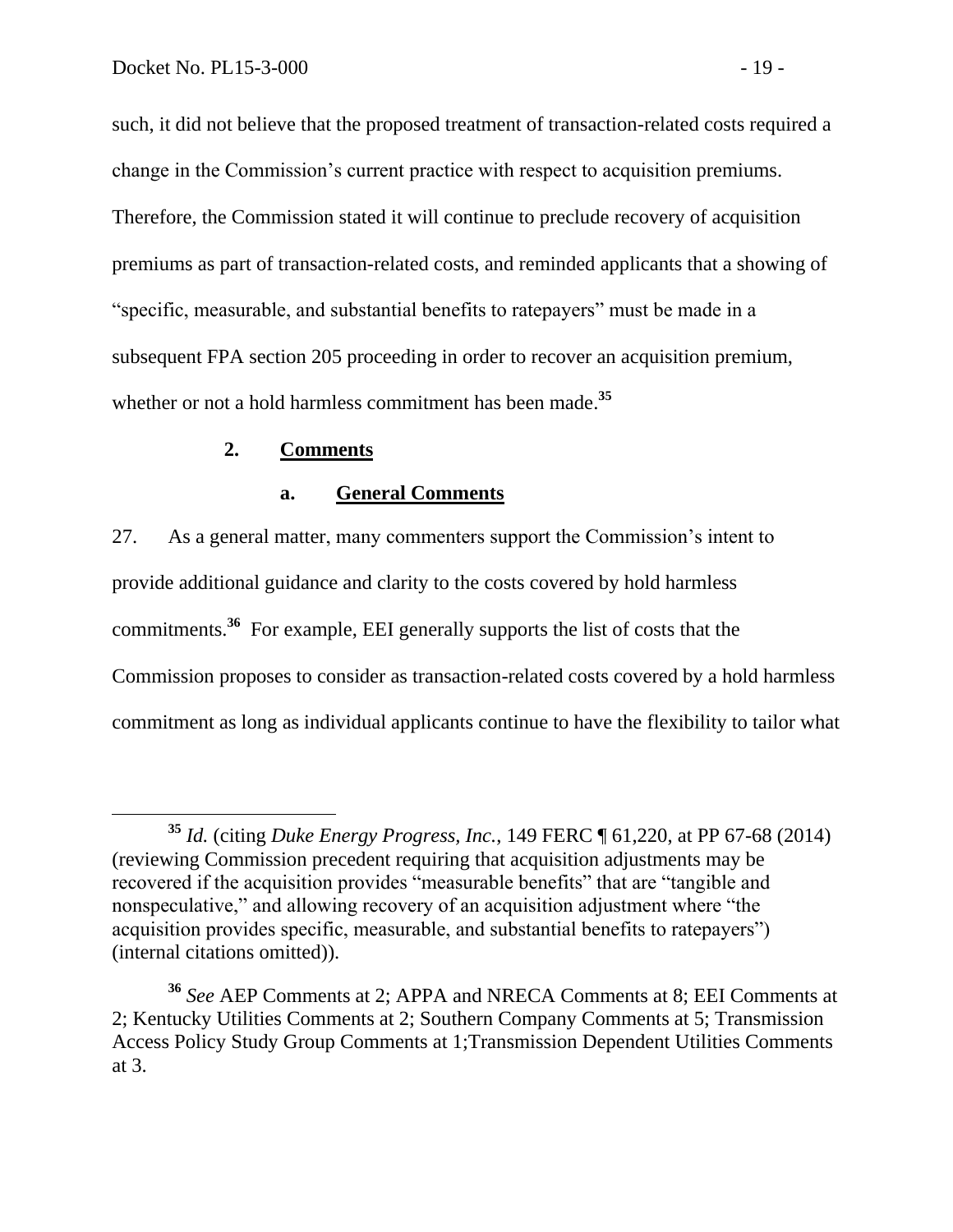is covered by the hold harmless commitment to their individual circumstances.**<sup>37</sup>** EEI also states that the Commission should explicitly confirm that hold harmless commitments only apply to transaction-related costs.**<sup>38</sup>**

28. Several commenters support the full list of transaction-related costs the Commission enumerated.**<sup>39</sup>** For example, APPA and NRECA support the scope of the costs outlined in the Proposed Policy Statement. APPA and NRECA list the following benefits likely to emerge from the Commission's clarifications including: (1) fewer protests of FPA section 203 applications; (2) more streamlined FPA section 203 proceedings; (3) improved ratepayer protections; (4) more consistent Commission orders; (5) easier enforcement and administration in Commission orders; (6) fewer compliance issues and complaints regarding cost recovery; (7) greater assurance of recovery of costs; and (8) lower financing costs due to more regulatory certainty.**<sup>40</sup>**

29. At the same time, APPA and NRECA agree that the proposed list of costs is not definitive or determinative and that "because each transaction is unique, the final determination of what transaction-related costs may be recovered by applicants will

**<sup>38</sup>** *Id.*

**<sup>40</sup>** APPA and NRECA Comments at 7-8.

**<sup>37</sup>** EEI Comments at 13.

**<sup>39</sup>** APPA and NRECA Comments at 9; Transmission Access Policy Study Group Comments at 3; Transmission Dependent Utilities Comments at 3-4.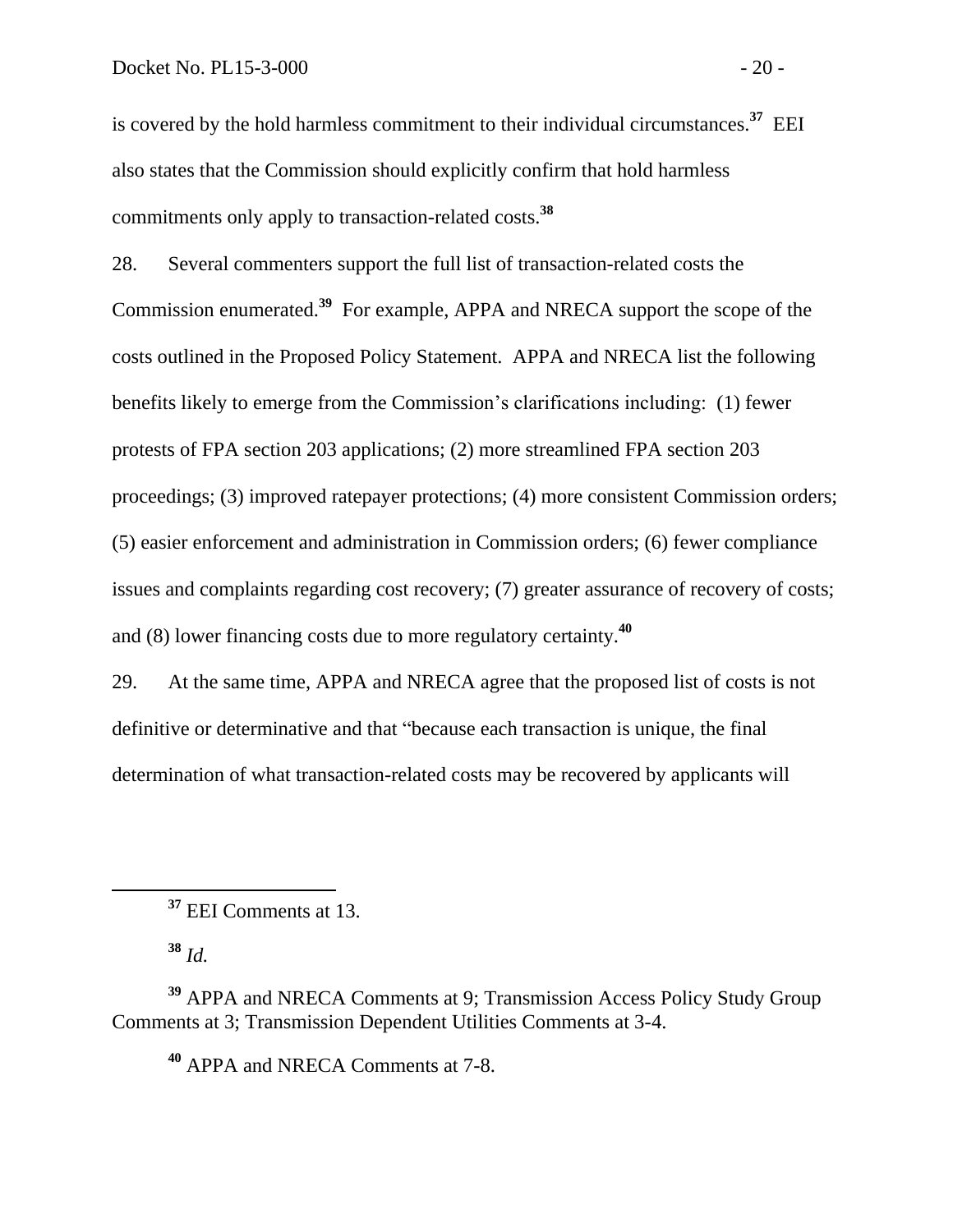remain subject to a case-by-case analysis."<sup>41</sup> APPA and NRECA and the Transmission Dependent Utilities suggest that applicants should bear the ultimate burden to show the adequacy of their hold harmless commitment.**<sup>42</sup>** The Transmission Dependent Utilities request that the Commission confirm that, in making its case-by-case determinations as to additional costs that will be subject to particular hold harmless commitments, the Commission will not limit its consideration only to consummation and transition costs but it will consider "any rate increase that results from a transaction." **43**

30. APPA and NRECA also state that they remain skeptical that utility mergers benefit customers in the form of lower wholesale energy prices or lower transmission rates and assert that empirical evidence supports their view.**<sup>44</sup>** They state that the evidence for the electric industry mergers is mixed at best and shows that merger benefits do not pan out and are not passed on to consumers.**<sup>45</sup>** Therefore, APPA and NRECA state that the Commission should be vigilant in enforcing hold harmless commitments.**<sup>46</sup>**

**<sup>43</sup>** Transmission Dependent Utilities Comments at 4.

**<sup>45</sup>** *Id.*

 $\overline{a}$ 

**<sup>46</sup>** *Id.* at 7.

**<sup>41</sup>** *Id.* at 8 (citing Proposed Policy Statement, 150 FERC ¶ 61,031 at P 21). *See also* Transmission Dependent Utilities Comments at 4.

**<sup>42</sup>** APPA and NRECA Comments at 9; Transmission Dependent Utilities Comments at 4.

**<sup>44</sup>** APPA and NRECA Comments at 6-7 (citing JOHN KWOKA, MERGER CONTROL, AND REMEDIES: A RETROSPECTIVE ANALYSIS OF U.S. POLICY 104, 126, 148, 155-56, 231 (2015)).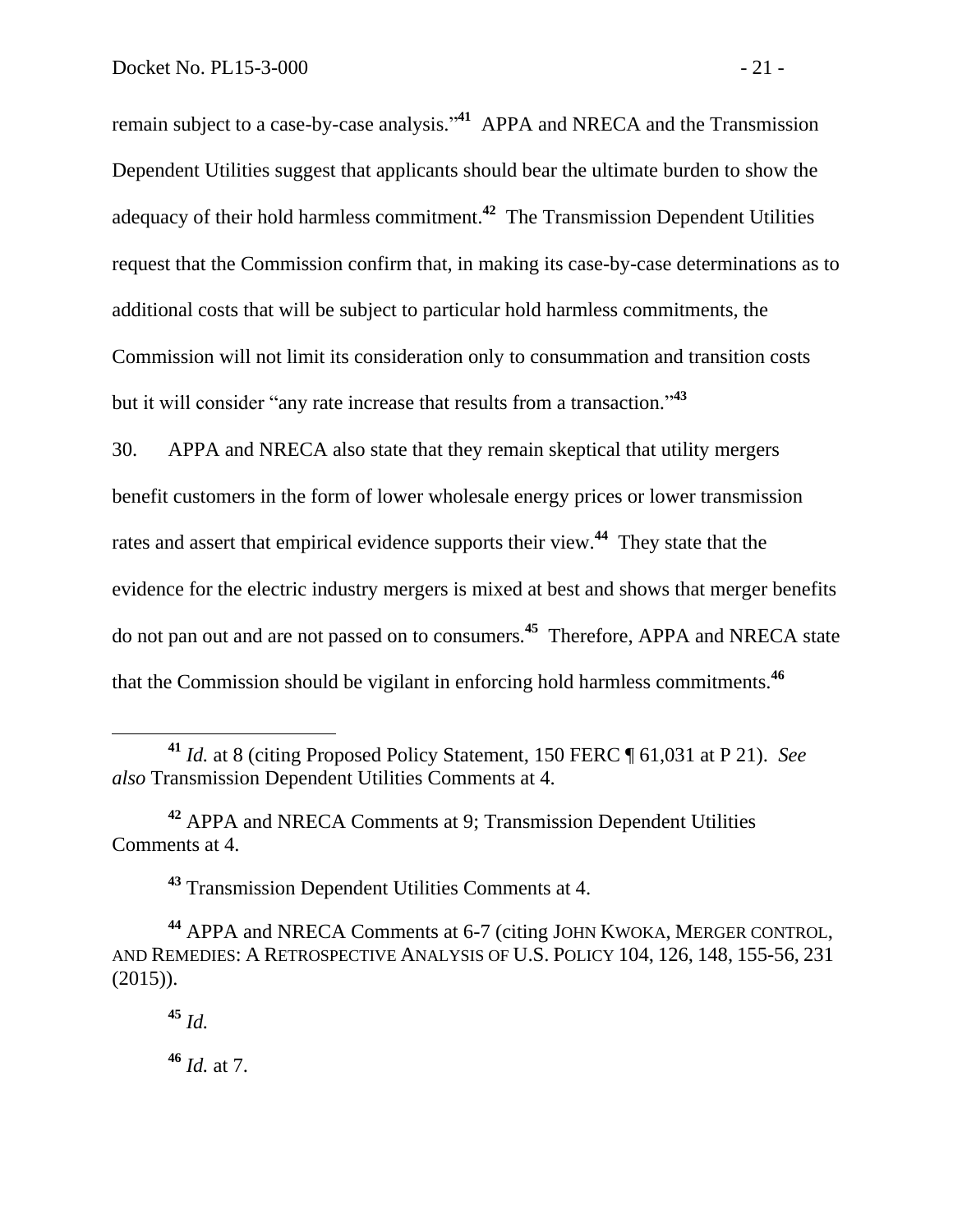31. Other commenters suggest the Commission take a different approach than an enumerated list of transaction-related and transition costs. For example, the Kentucky Utilities state that the Proposed Policy Statement should utilize "a more neutral" approach in its guidance as to whether transaction-related costs should be subject to a hold harmless commitment and that, if the transaction meets direct operating or regulatory compliance needs, any offered hold harmless commitment should not be assumed to cover "nearly all" transaction/transition costs.**<sup>47</sup>** Instead, the Kentucky Utilities suggest that the Commission should recognize that covered costs should be based on a fair and reasonable analysis of the specific facts or circumstances of the transaction.**<sup>48</sup>**

32. Several commenters support the Commission's current policy regarding treatment of acquisition premiums.**<sup>49</sup>** Finally, Transmission Access Policy Study Group states that the Commission should not be dissuaded from adopting its proposal based on speculative contentions that these measures will chill investment.**<sup>50</sup>**

**<sup>48</sup>** *Id.*

**<sup>50</sup>** Transmission Access Policy Study Group Comments at 4.

**<sup>47</sup>** Kentucky Utilities Comments at 6.

**<sup>49</sup>**APPA and NRECA Comments at 9; Transmission Access Policy Study Group Comments at 3-4; Transmission Dependent Utilities Comments at n.8.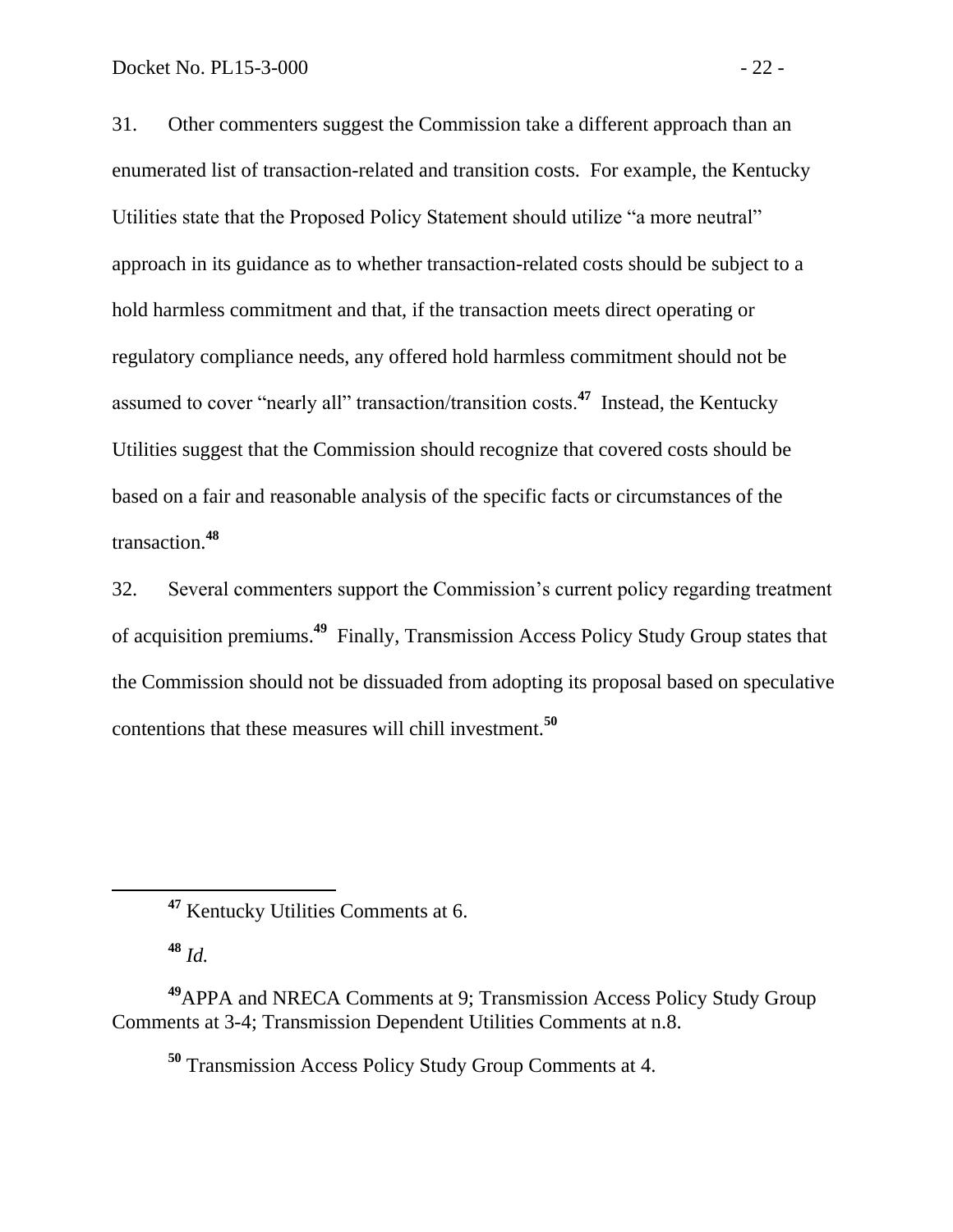## **b. Transition Costs**

33. EEI and AEP request that the Commission provide greater clarity as to the scope and definition of transition costs. Both caution that the Proposed Policy Statement does not distinguish transition costs from other ongoing business activities that merging entities may undergo that are unrelated to the merger but are also seeking to increase efficiency.<sup>51</sup> EEI notes that the lack of distinction could lead companies to postpone otherwise beneficial investments to avoid those investments being viewed as transactionrelated costs.**<sup>52</sup>**

34. Furthermore, AEP states that over time the costs of ongoing business as a public utility and transition costs will become harder to differentiate, **<sup>53</sup>** and EEI cautions that a broad definition risks creating uncertainty about recovery of prudently-incurred costs.**<sup>54</sup>** Both are specifically concerned that post-integration engineering studies will be included

**<sup>52</sup>** EEI Comments at 14.

 $\overline{a}$ 

**<sup>54</sup>** *See* EEI Comments at 14.

**<sup>51</sup>** AEP Comments at 5-6 (giving the examples of "engineering studies," "operating systems integration costs," and "operational integration costs"); EEI Comments at 13-14 (giving the example of investments in new information technology systems, which could be timed coincidently with a merger and not incurred primarily for the purpose of integration, and, therefore, should not be considered subject to a hold harmless commitment). *See also* Kentucky Utilities Comments at 7 (cautioning that entities may also engage in non-transaction related refinancing and renegotiation of vendor contracts that could be considered transition costs under a broad definition and that only an incremental or non-utility component of those costs should be considered a transaction-related cost).

**<sup>53</sup>** *See* AEP Comments at 5 (stating that over time these costs "will have an increasingly diminished nexus to the merger itself").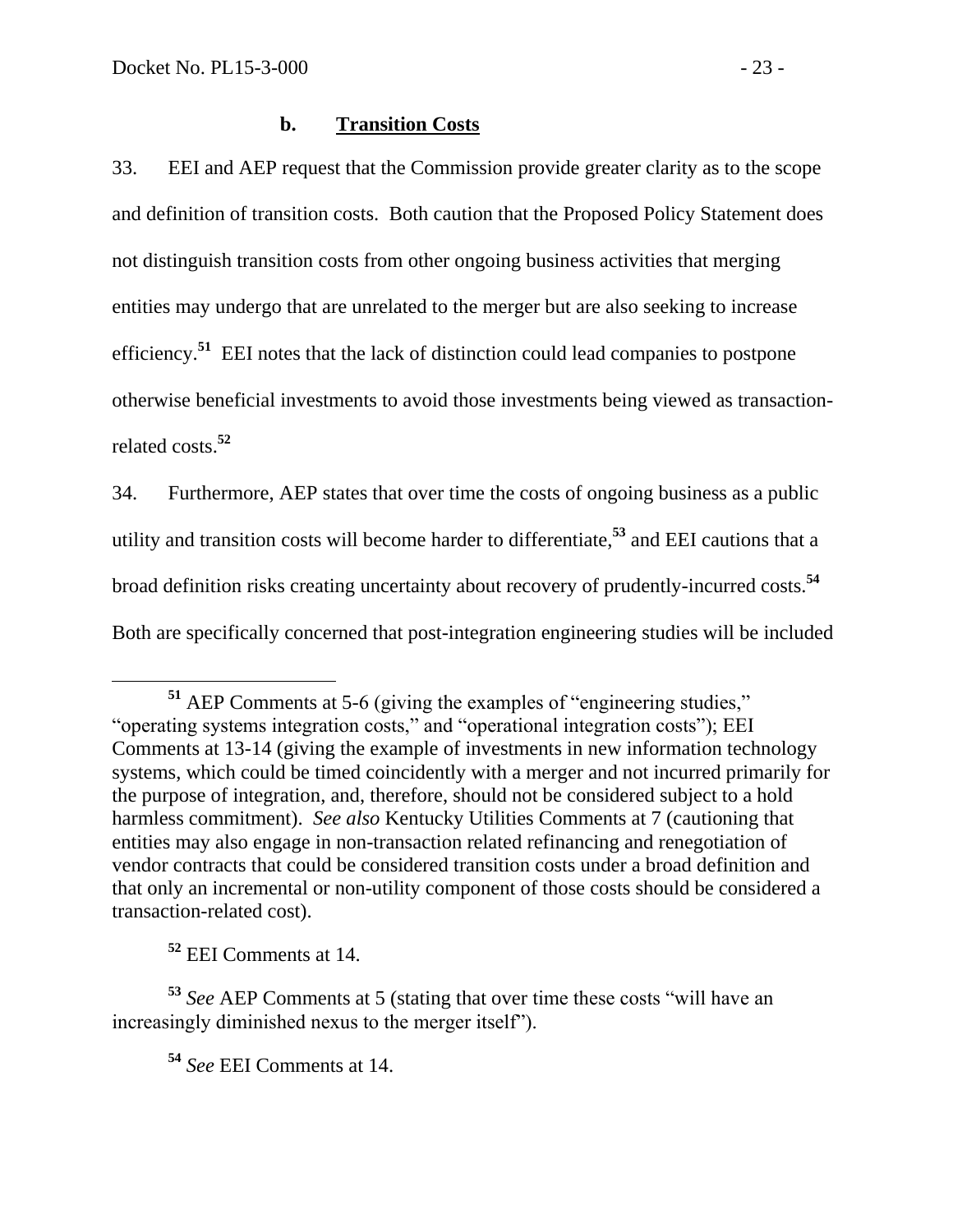as transition costs and they assert that doing so will discourage utilities from undertaking studies that are prudent or beneficial to ratepayers.**<sup>55</sup>** Finally, AEP questions the Commission's basis for generally including transition costs as transaction-related costs because: (1) applicants generally commit to hold customers harmless from costs directly incurred to effectuate the transaction and (2) the Proposed Policy Statement does not cite a case in which the Commission has formally adopted a rule requiring the inclusion of transition costs as transaction-related costs. **56**

#### **c. Capital Costs**

35. AEP and EEI assert that the costs of any assets used to provide utility service on an ongoing basis belong in rate base and should not be excluded from the rate base because they may be a transaction cost.**<sup>57</sup>** Both assert that capital assets could be built to increase efficiencies, they will benefit customers, and the costs should be fully recoverable.**<sup>58</sup>** AEP asserts that the test for whether these capital costs should be included should be the same as it has always been: "are the facilities used and useful by the utility's customers and were the costs of the facilities prudently incurred in connection

**<sup>58</sup>** *See* AEP Comments at 7 (giving the example of new more efficient facilities enabled by the combined entities' larger size); EEI Comments at 16-17 (giving the example of a new operations center).

**<sup>55</sup>** *See* AEP Comments at 6; EEI Comments at 18.

**<sup>56</sup>** *See* AEP Comments at 4-5.

**<sup>57</sup>** *See id.* at 7; EEI Comments at 16.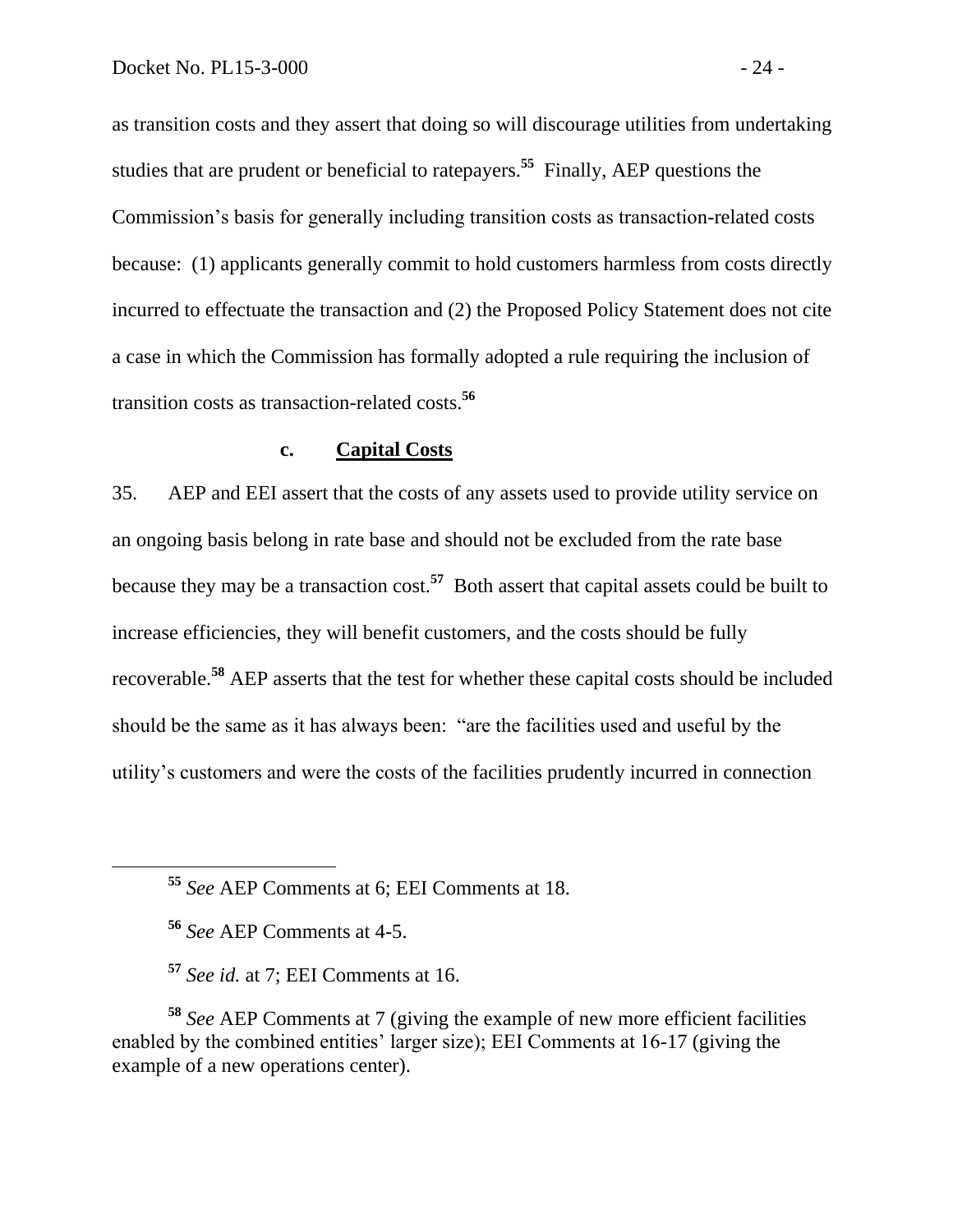with the provision of utility service."<sup>59</sup> AEP states that this is consistent with the general principle that ratepayers should bear the cost of utility service.**<sup>60</sup>**

36. AEP states that making capital costs subject to a hold harmless commitment raises further issues of how the policy will be implemented, including tracking and recovery of costs and future interconnection of generating facilities.**<sup>61</sup>** AEP states that the Commission has approved settlements in the past that did not include new transmission as a transition cost; instead, the Commission waited to address it in a future proceeding, which AEP asserts is the appropriate course for capital costs.**<sup>62</sup>**

37. Furthermore, EEI and AEP state that hold harmless commitments should not apply to costs related to new facilities that are constructed at the Commission's direction or approval to mitigate market power concerns raised by a merger transaction.**<sup>63</sup>** Both assert that these assets provide utility service, and therefore benefits, to customers and should not be excluded from recovery as transaction costs just because the assets were included in mitigation strategies.**<sup>64</sup>** EEI suggests that new facilities that raise competition or rate concerns may be addressed through protection mechanisms other than a hold harmless

- **<sup>62</sup>** *Id.* at 8 (citing *Pub. Serv. Co. of Colo.*, 78 FERC ¶ 61,267, at 62,139 (1997)).
- **<sup>63</sup>** *See id.*; EEI Comments at 11, 17.
- **<sup>64</sup>** *See* AEP Comments at 8; EEI Comments at 16.

**<sup>59</sup>** AEP Comments at 7.

**<sup>60</sup>** *Id.* (citing Proposed Policy Statement, 150 FERC ¶ 61,031 at P 39).

**<sup>61</sup>** *Id.* at 8, n.1.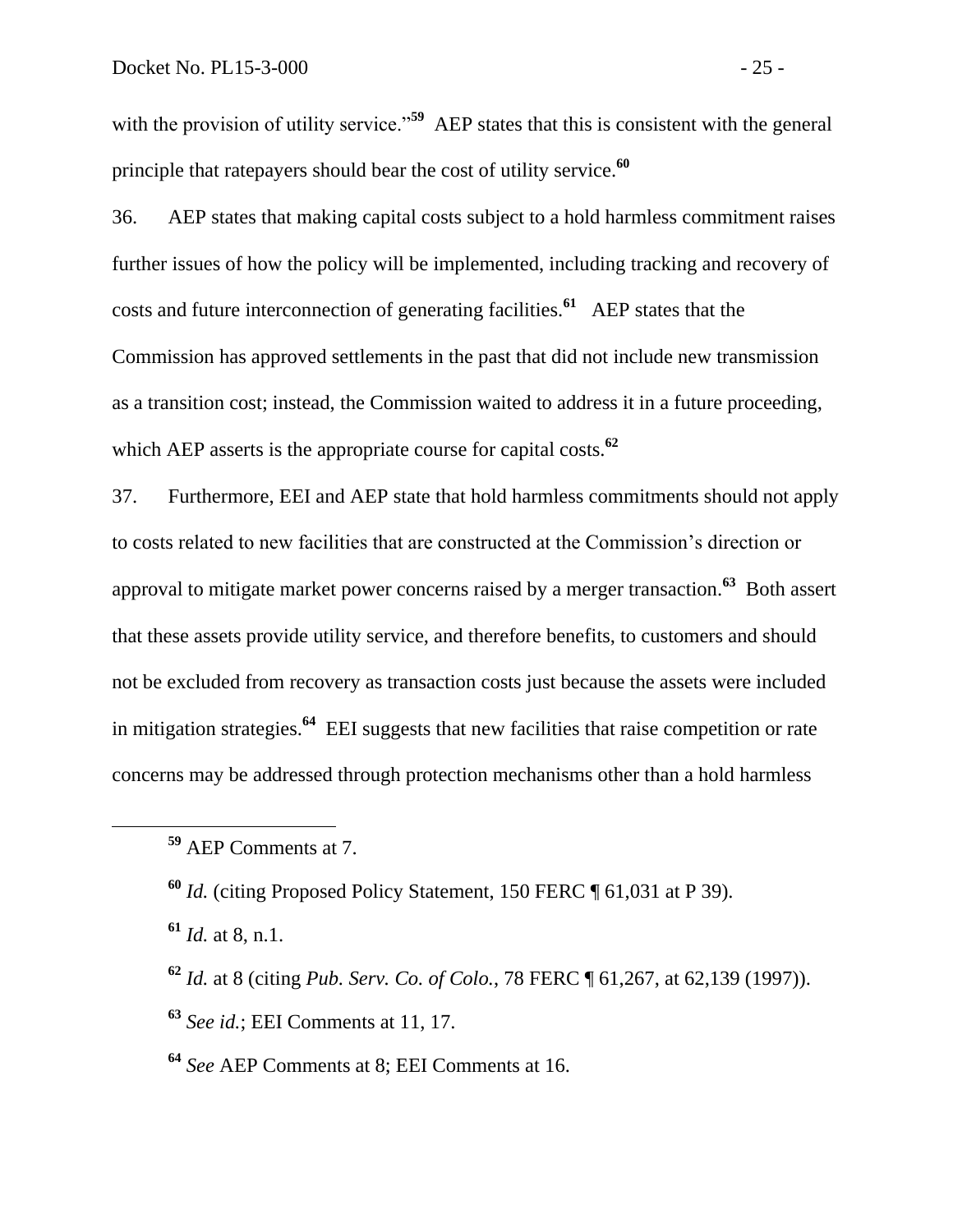commitment and that doing so would reduce implementation problems regarding the tracking of costs and recovery of related costs.**<sup>65</sup>**

38. EEI asserts that the Commission should recognize that costs related to transactions undertaken as part of normal operations, such as to align ownership of an asset with a maintenance or reliability compliance obligation, or a transaction involving acquisition of a small, discrete transmission asset from a distribution-only entity, should not be subject to exclusion from rates under a hold harmless commitment.**<sup>66</sup>**

#### **d. Internal Labor Costs**

39. AEP, EEI, and Southern Company all suggest that the Commission should clarify that internal labor costs that are subject to a hold harmless commitment should include only incremental costs caused by the merger that would not otherwise be incurred.**<sup>67</sup>** They contend that, if an employee was already employed by the merging or acquiring entities at the time the transaction was announced, the employee's salary should not be

**<sup>65</sup>** EEI Comments at 17-18 (suggesting providing customers with a first call right on the increased available transmission capacity).

**<sup>66</sup>** *Id.* at 17.

**<sup>67</sup>** *See* AEP Comments at 11; EEI Comments at 15-16; Southern Company Comments at 6-8. *See also* Kentucky Utilities Comments at 7 (cautioning that hold harmless commitments should only apply to incremental costs in general).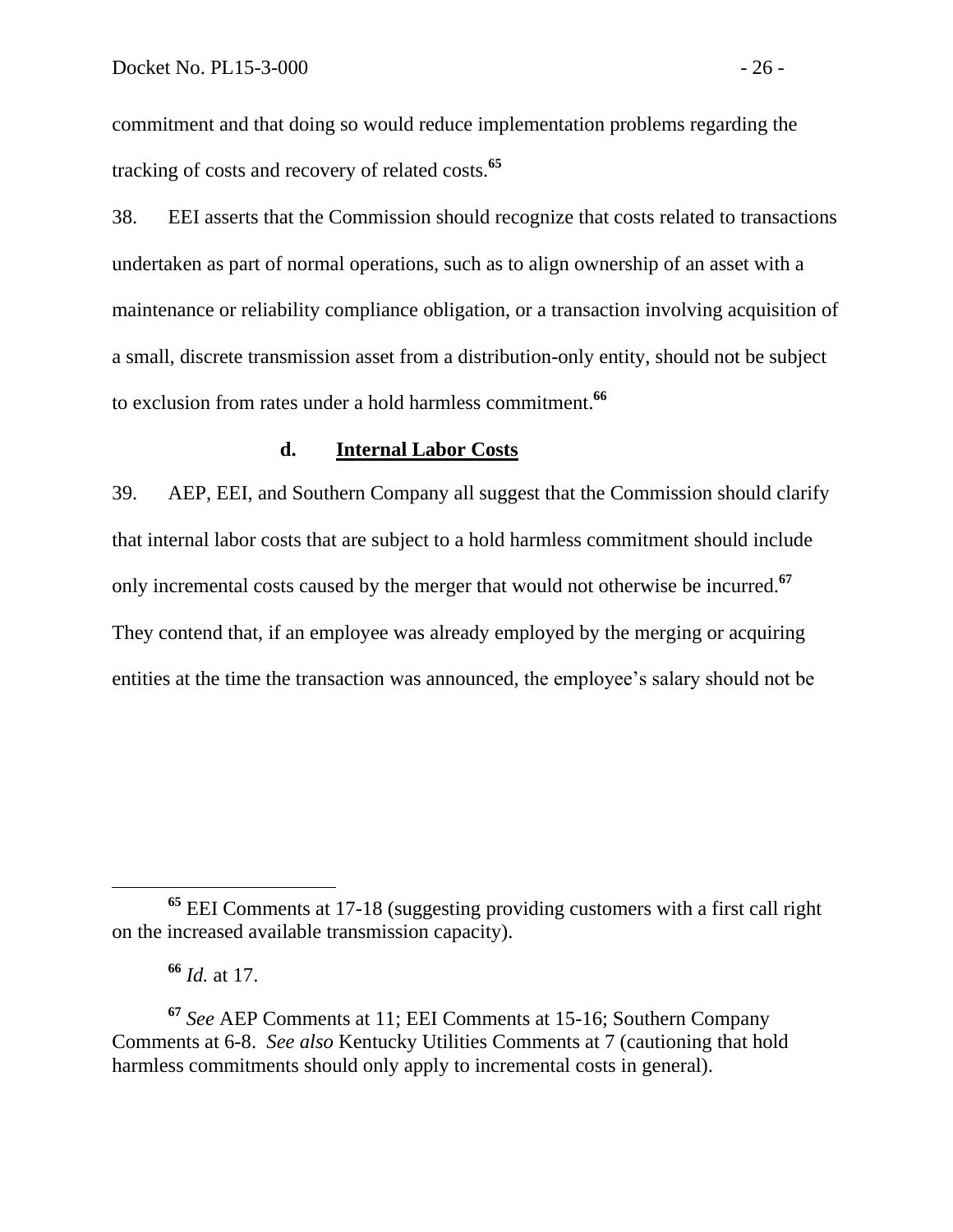treated as a transaction-related cost because any assignments related to the transaction would be performed in addition to other duties, with no additional compensation.**<sup>68</sup>** Furthermore, EEI contends that the full cost of an employee's salary should continue be fully recoverable because the salary is prudently incurred to serve existing customers. **69** AEP and Southern Company assert that excluding non-incremental employee costs would result in unmerited rate reductions for customers of merging entities**<sup>70</sup>** and state that tracking labor costs will be burdensome and subject employees to endless tracking requirements.**<sup>71</sup>** Finally, AEP and Southern Company both state that the Proposed Policy Statement cites no precedent to support including non-incremental internal labor costs as transaction-related costs subject to a hold harmless commitment. **<sup>72</sup>** AEP asserts that Commission precedent can reasonably be read to mean that hold harmless commitments only apply to incremental internal costs.**<sup>73</sup>**

 $\overline{a}$ 

**<sup>68</sup>** *See* AEP Comments at 11-12; EEI Comments at 16; Southern Company Comments at 7. Southern Company recognizes that some employees may receive additional compensation due to a merger and does not object to incremental compensation or the costs of new staff brought on to effectuate the transaction being treated as incremental transaction costs. Southern Company Comments at 7-8.

**<sup>69</sup>** EEI Comments at 16.

**<sup>70</sup>** *See* AEP Comments at 11-12; Southern Company Comments at 7.

**<sup>71</sup>** *See* AEP Comments at 13; Southern Company Comments at 9.

**<sup>72</sup>** AEP Comments at 12; Southern Company Comments at 8.

**<sup>73</sup>** AEP Comments at 12 (citing *Ameren Energy Generating Co.*, 145 FERC ¶ 61,034, at P 97 n.99 (2013) (*Ameren*)).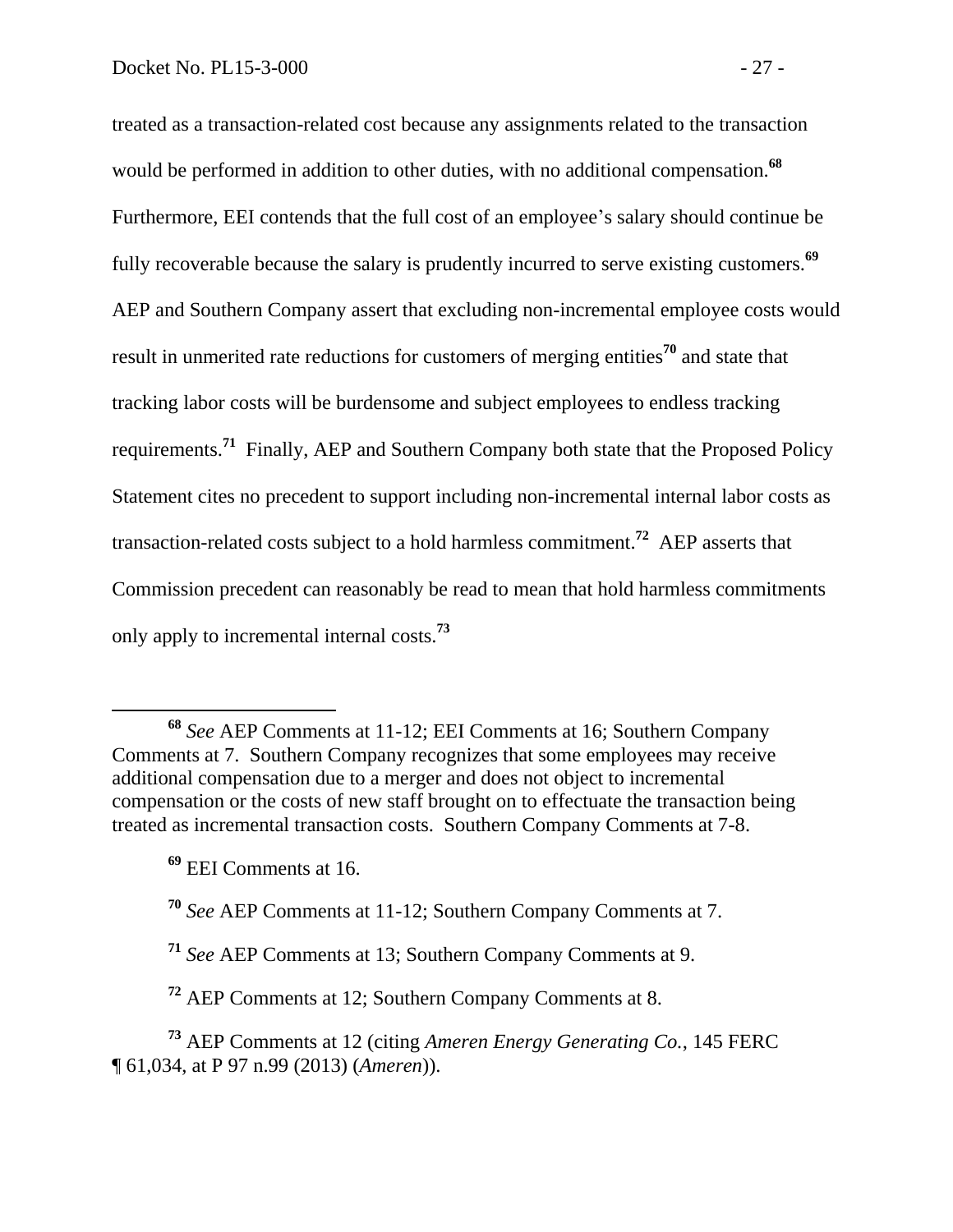## **e. Costs of Transactions That Are Not Completed and Costs Incurred Prior to Announcement**

40. AEP and EEI do not agree with the Commission's statement that costs related to transactions that are never completed should not be recovered from ratepayers.**<sup>74</sup>** Both assert that there are sound business reasons that a firm may choose not to pursue a transaction and that excluding recovery of such costs may improperly punish a firm for abandoning a transaction that was not ultimately in the best interest of its customers or discourage a firm from exploring transactions.**<sup>75</sup>** EEI asserts that past Commission policy did not exclude recovery of such costs and that it is difficult to ascertain when "normal business decisions" become transactions that are being "pursued." **76** Furthermore, EEI asserts that the proposal will require tracking of costs with more specificity than is required by the Commission's current accounting rules.**<sup>77</sup>**

41. Southern Company asks for a clarification of the treatment of costs related to failed acquisitions. It states that a clarification that this statement is applicable only to the merger context would be useful because transaction-related costs relating to failed

**<sup>77</sup>** *Id.*

 $\overline{a}$ **<sup>74</sup>** *Id.* at 14 (citing Proposed Policy Statement, 150 FERC ¶ 61,031 at P 23); EEI Comments at 15.

**<sup>75</sup>** *See* AEP Comments at 14-15 (stating that a utility may not have completed a transaction for which it incurred preliminary costs: (1) because the current owner decides to abandon the transaction; (2) based on the results of due diligence review; (3) because it determined a self-built project could be built at lower cost; or (4) because a lower-cost option becomes available from another seller); EEI Comments at 15.

**<sup>76</sup>** EEI Comments at 15.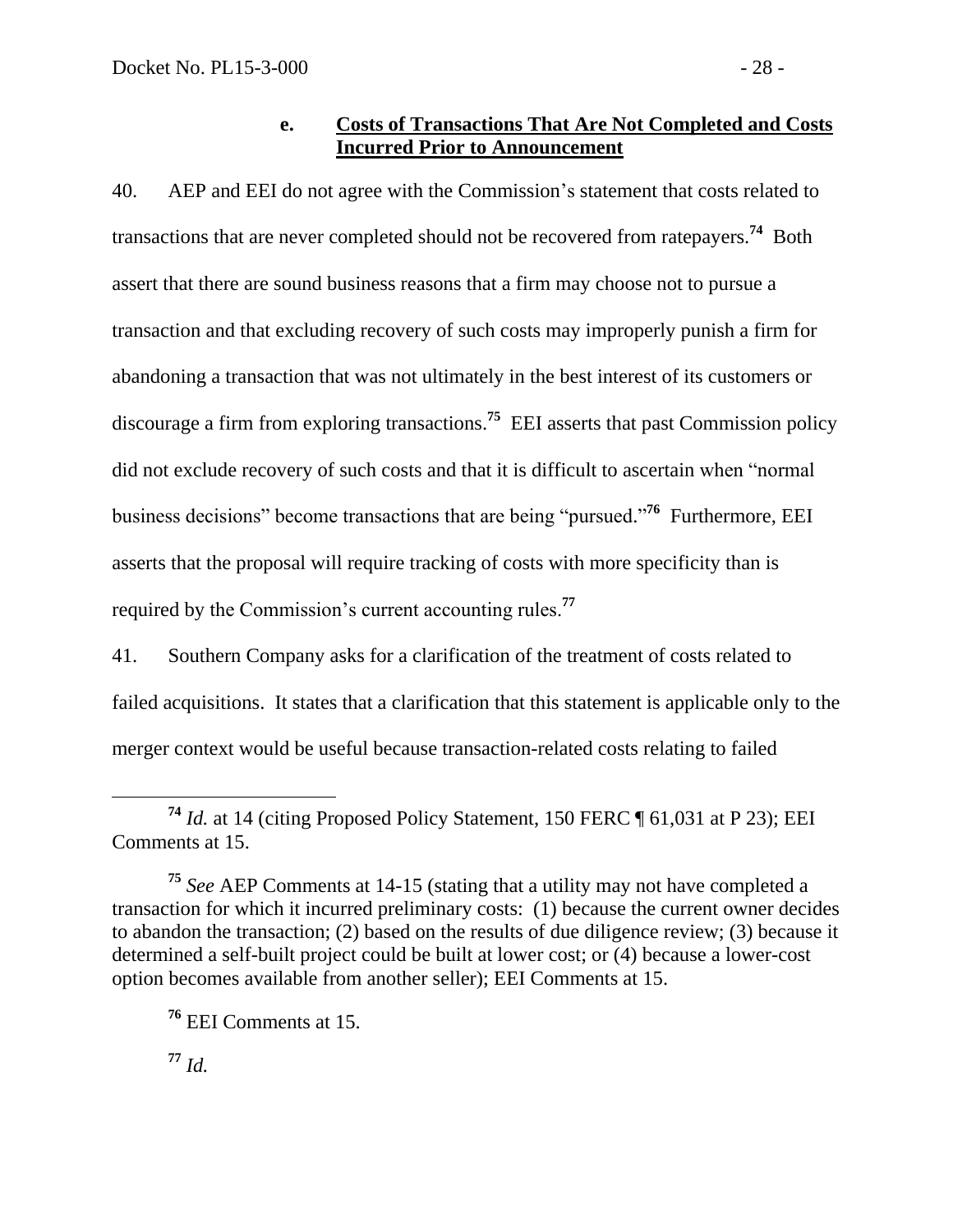attempts to acquire specific generation and transmission facilities to fulfill a need, such as a need to serve load reliably, should be recoverable in a utility's cost-of-service.**<sup>78</sup>** Southern Company provides an example of a Request For Proposals (RFP) for long-term capacity that results in ten bidders and negotiations are pursued with two of the bidders, one offering a 20-year power purchase agreement and another offering to sell an existing generating unit. If negotiations fail with the bidder that happens to be an existing generator, Southern states that transaction-related costs associated with the potential purchase should not be deemed "unrecoverable," as the threat of such an action could skew the RFP results.**<sup>79</sup>** Southern states that such costs are merely the routine costs of capacity procurement efforts. Therefore, Southern Company states that "[t]he Commission should clarify that such costs, to the extent prudently-incurred, are permitted to be recovered in wholesale power rates."**<sup>80</sup>**

42. EEI and EPSA contend that the Commission should not require inclusion of costs incurred prior to the announcement of a transaction because doing so would be premature, burdensome, and costly.**<sup>81</sup>** EEI states that long-term strategic planning, including investigating potential transactions, is part of the routine daily operations of

**<sup>79</sup>** *Id.* at 5.

**<sup>80</sup>** *Id.*

**<sup>78</sup>** Southern Company Comments at 4-5.

**<sup>81</sup>** *See* EEI Comments at 14; EPSA Comments at 4-6 ("Such a requirement is tantamount to asking a couple who are only on a second date to pick out their wedding china pattern.").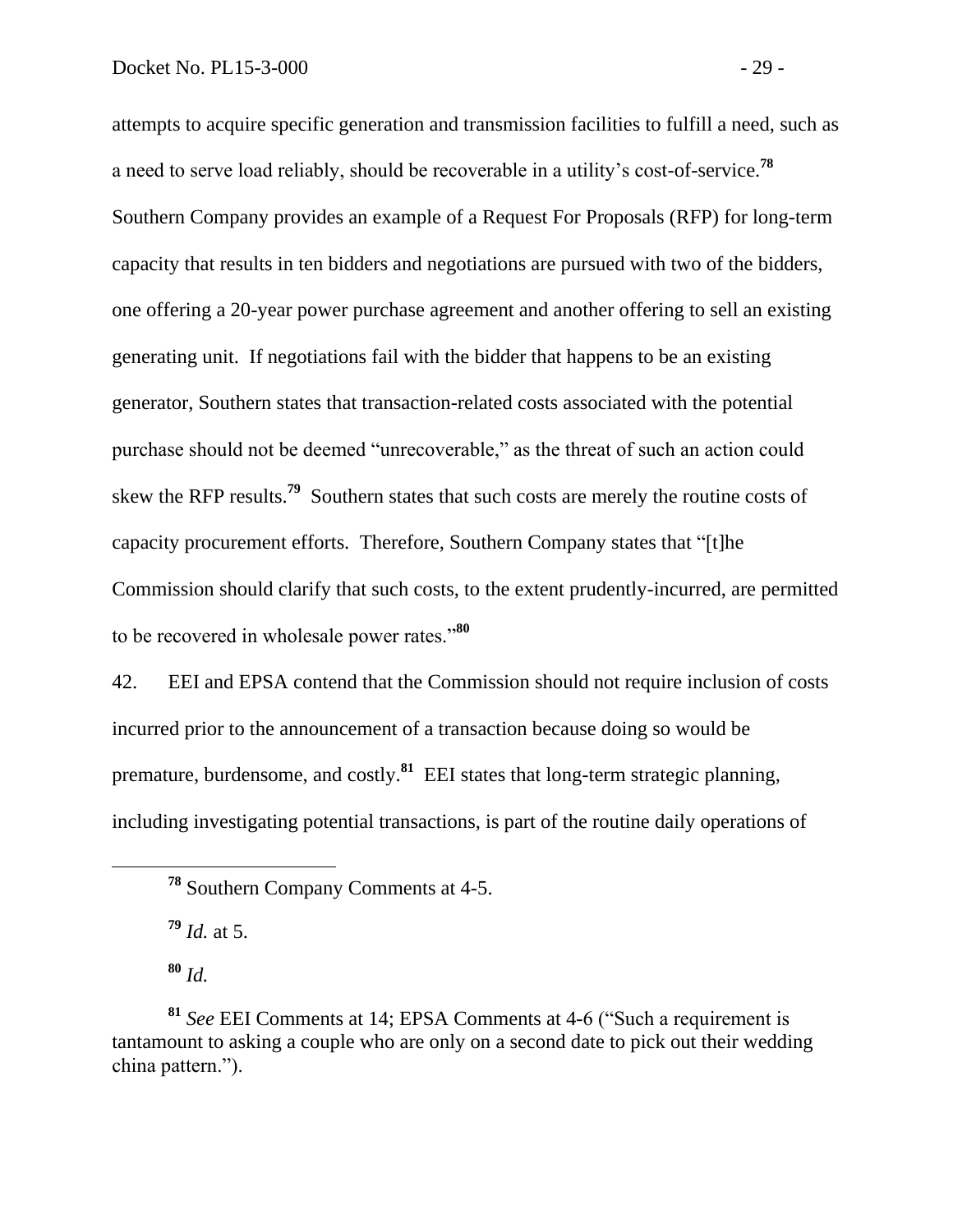any company and should not be singled out for separate tracking, which it asserts would be unwieldy and misleading because staff would conceivably have to bill their time separately for every potential project or transaction they analyze, just in case that project or transaction came to fruition.**<sup>82</sup>** EEI states that the burden of this proposal exceeds the benefits due to the number of transactions that may be explored and could provide a disincentive for companies to investigate transactions that could ultimately benefit customers.**<sup>83</sup>**

## **f. Request for Guidance on Savings**

43. EEI suggests that the Commission should provide useful guidance by adding some discussion to the Policy Statement regarding the scope and definition of transactionrelated savings or benefits.<sup>84</sup> EEI states that, as part of this guidance, the Commission should specify "that hold harmless costs from a purchase can be netted against benefits from a future sale, so that if the future sale produces net benefits those can be used to offset the prior purchase's costs, thereby reducing or eliminating costs to be tracked under a hold harmless commitment for the prior sale."**<sup>85</sup>** EEI states that "[t]his would

- **<sup>83</sup>** *Id.* at 14-15.
- **<sup>84</sup>** *Id.* at 18.

**<sup>85</sup>** *Id.*

 $\overline{a}$ 

**<sup>82</sup>** EEI Comments at 14.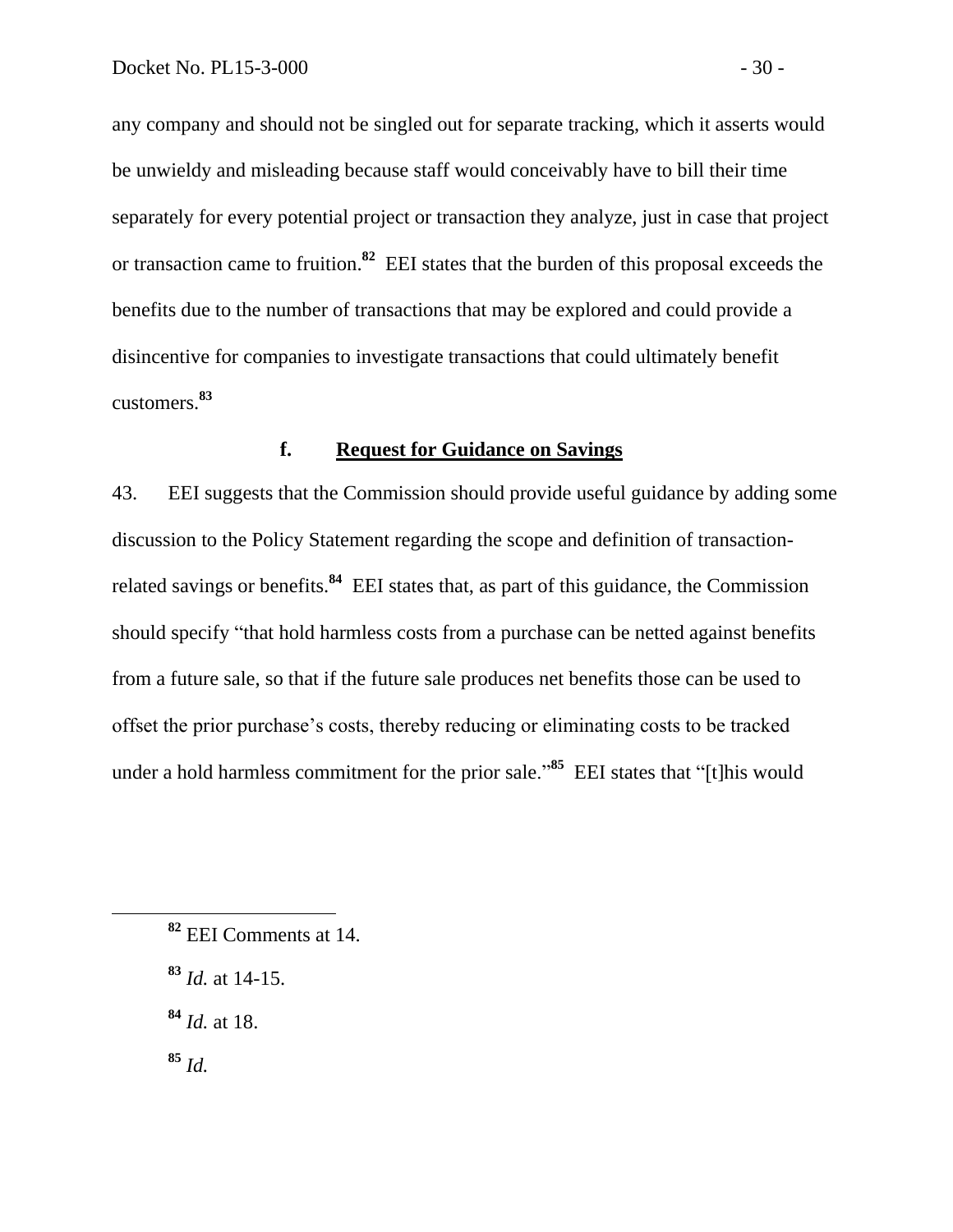allow companies that engage in multiple transactions over time to ensure that customers are not charged the costs net of the benefits of [multiple] transactions taken together."**<sup>86</sup>**

# **3. Commission Determination**

44. We adopt in part the policy set forth in the Proposed Policy Statement regarding what kinds of costs are typically transaction-related costs covered by a hold harmless commitment. As described above, comments received in response to the Proposed Policy Statement were generally supportive of the Commission's proposals. Accordingly, we adopt, and will consider, as general guidance, the proposed list of transaction-related costs including:

- the costs of securing an appraisal, formal written evaluation, or fairness opinions related to the transaction;
- the costs of structuring the transaction, negotiating the structure of the transaction, and obtaining tax advice on the structure of the transaction;
- the costs of preparing and reviewing the documents effectuating the transaction (e.g., the costs to transfer legal title of an asset, building permits, valuation fees, the merger agreement or purchase agreement and any related financing documents);

 $\overline{a}$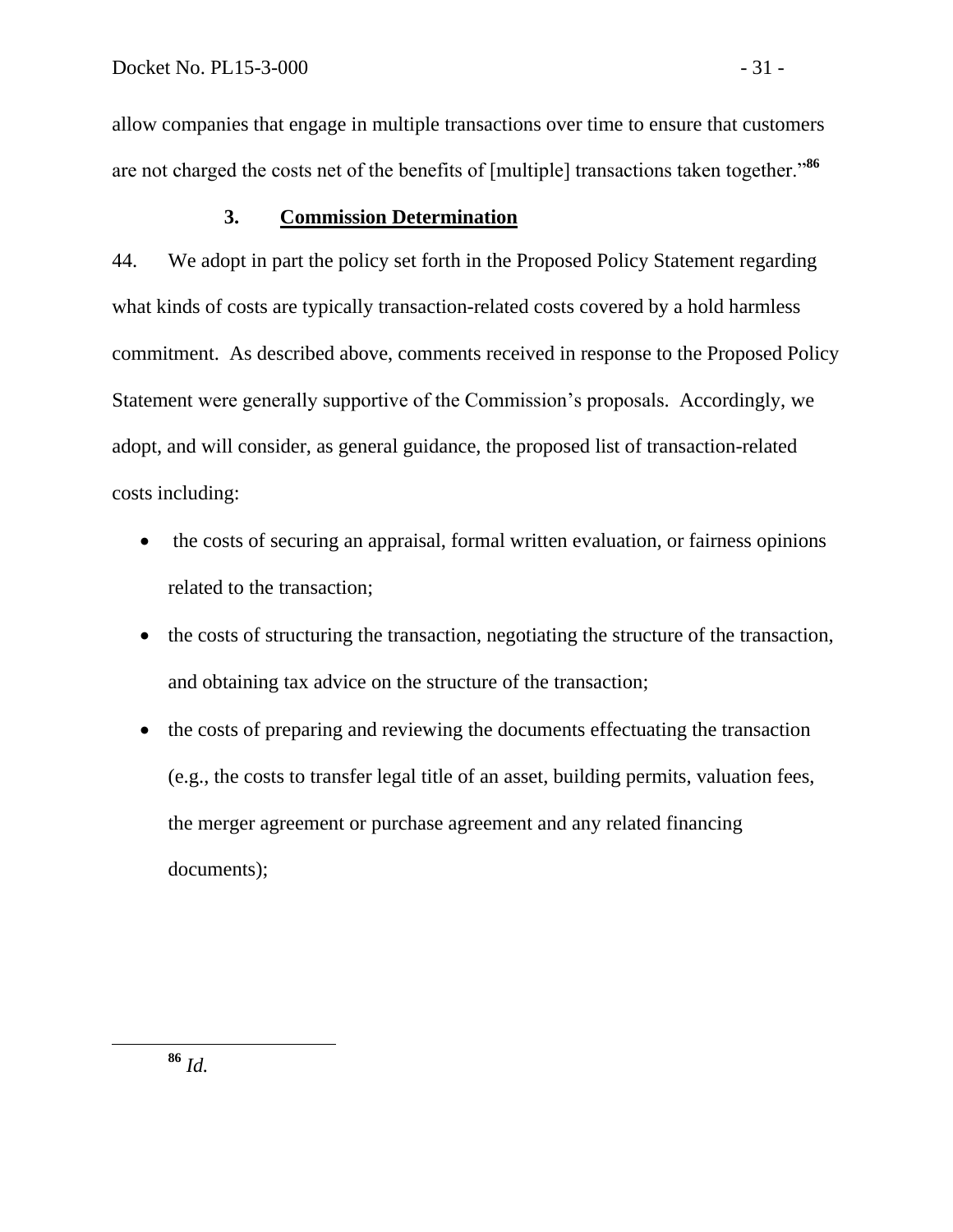- $\bullet$  the internal labor costs of employees<sup>87</sup> and the costs of external, third-party, consultants and advisors to evaluate potential merger transactions, and once a merger candidate has been identified, to negotiate merger terms, to execute financing and legal contracts, and to secure regulatory approvals;**<sup>88</sup>**
- the costs of obtaining shareholder approval (e.g., the costs of proxy solicitation and special meetings of shareholders);
- professional service fees incurred in the transaction (e.g., fees for accountants, surveyors, engineers, and legal consultants); and
- installation, integration, testing, and set up costs related to ensuring the operability of facilities subject to the transaction.

45. Further, we will adopt, and will consider, as general guidance, the proposed subset of transaction-related costs – transition costs – to include the following when incurred to integrate operations:

- engineering studies needed both prior to and after closing the merger;
- severance payments;

 $\overline{a}$ 

- operational integration costs;
- accounting and operating systems integration costs;

**<sup>88</sup>** Some of these costs are typically incurred prior to the announcement of a merger.

**<sup>87</sup>** If the duties of employees are not solely dedicated to activities related to a transaction, internal labor costs deemed merger-related should be determined in a manner that is proportionally equal to the amount of time spent on the merger compared to other activities of the utility and tracked accordingly.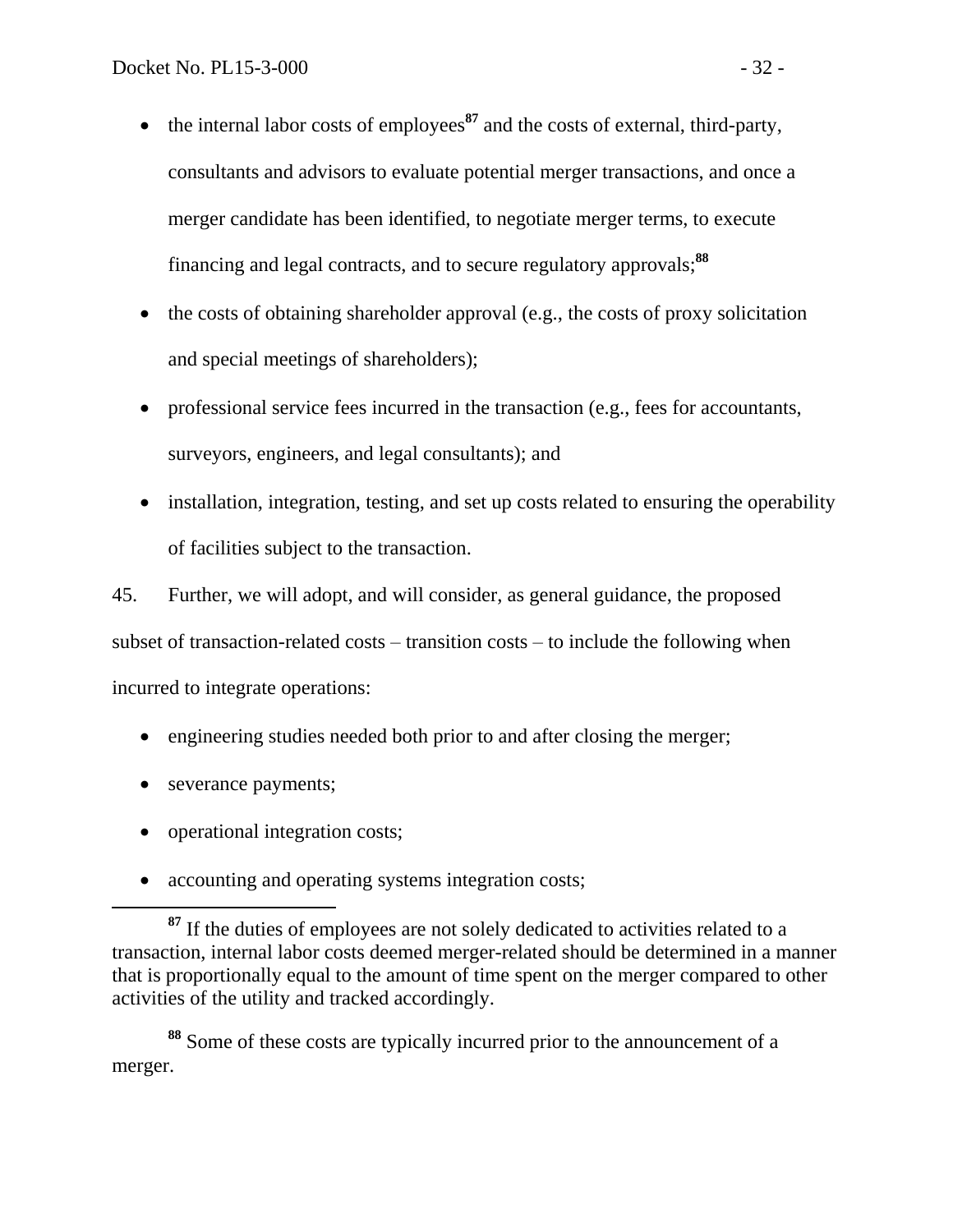- costs to terminate any duplicative leases, contracts, and operations; and
- financing costs to refinance existing obligations in order to achieve operational and financial synergies.

46. We will continue to consider hold harmless commitments on a case-by-case basis and, as such, applicants may propose that their hold harmless commitment cover specific transaction-related costs in addition to those listed above, if they can demonstrate that those certain cost categories may be properly included or excluded from their hold harmless commitment without an adverse effect on rates. The burden remains on applicants to show that any offered hold harmless commitment will meet the Commission's standard that the proposed transaction does not have an adverse effect on rates.

47. We decline to adopt the Transmission Dependent Utilities' request that we consider any rate increase that results from a transaction to be a transaction-related cost subject to an applicant's hold harmless commitment. This goes beyond our standard on adverse effects on rates as an increase in rates "can still be consistent with the public interest if there are countervailing benefits that derive from the merger."**<sup>89</sup>** The adoption of the Transmission Dependent Utilities request would curtail an applicant's ability to craft suitable ratepayer protection mechanisms and limit the Commission's ability to

**<sup>89</sup>** Merger Policy Statement, FERC Stats. & Regs. ¶ 31,044 at 30,114; *see, e.g.*, *Bluegrass Generation Co., L.L.C.,* 139 FERC ¶ 61,094 at P 41 (finding no adverse effect on rates because increases in capacity charges would be offset by a savings in energy rates).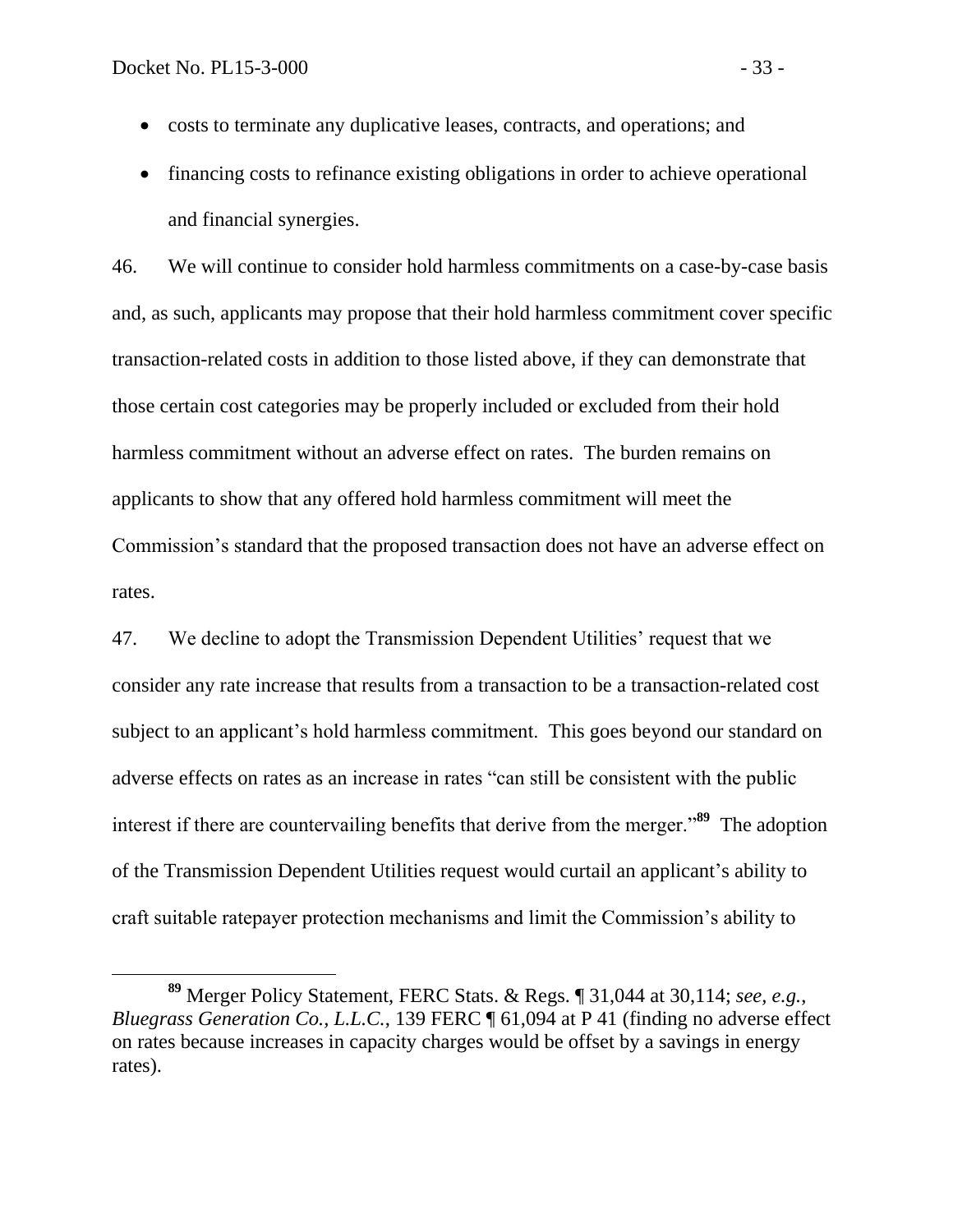authorize transactions where rate increases are offset by the benefits of the transaction. We continue to believe that the guidance related to transaction-related costs set out in this Policy Statement does not require a change in the Commission's current practice with respect to acquisition premiums. Therefore, we will continue to preclude recovery of acquisition premiums as part of transaction-related costs, and remind applicants that a showing of "specific, measurable, and substantial benefits to ratepayers" must be made in a subsequent FPA section 205 proceeding in order to recover an acquisition premium, whether or not a hold harmless commitment has been made.

48. To provide further clarity, we discuss below, in detail, the following topics: (a) transition costs; (b) capital costs; (c) internal labor costs; (d) costs of transactions that are not completed and costs incurred prior to announcement; and (e) requests for guidance on savings.

#### **a. Transition Costs**

49. We will continue to consider transition costs as a subset of transaction-related costs. We are unconvinced by commenters' assertions that the line distinguishing costs incurred in connection with the normal business activities of a public utility and costs incurred to integrate operations and assets of two previously unaffiliated companies is difficult to discern or too burdensome to track. We acknowledge that the classification of a specific cost is fact specific and requires judgment in some cases. Nevertheless, to the extent there are categories of transition costs listed herein that applicants do not consider transaction-related based on transaction specific circumstances, applicants are free to demonstrate in the FPA section 203 proceeding that these costs should not be considered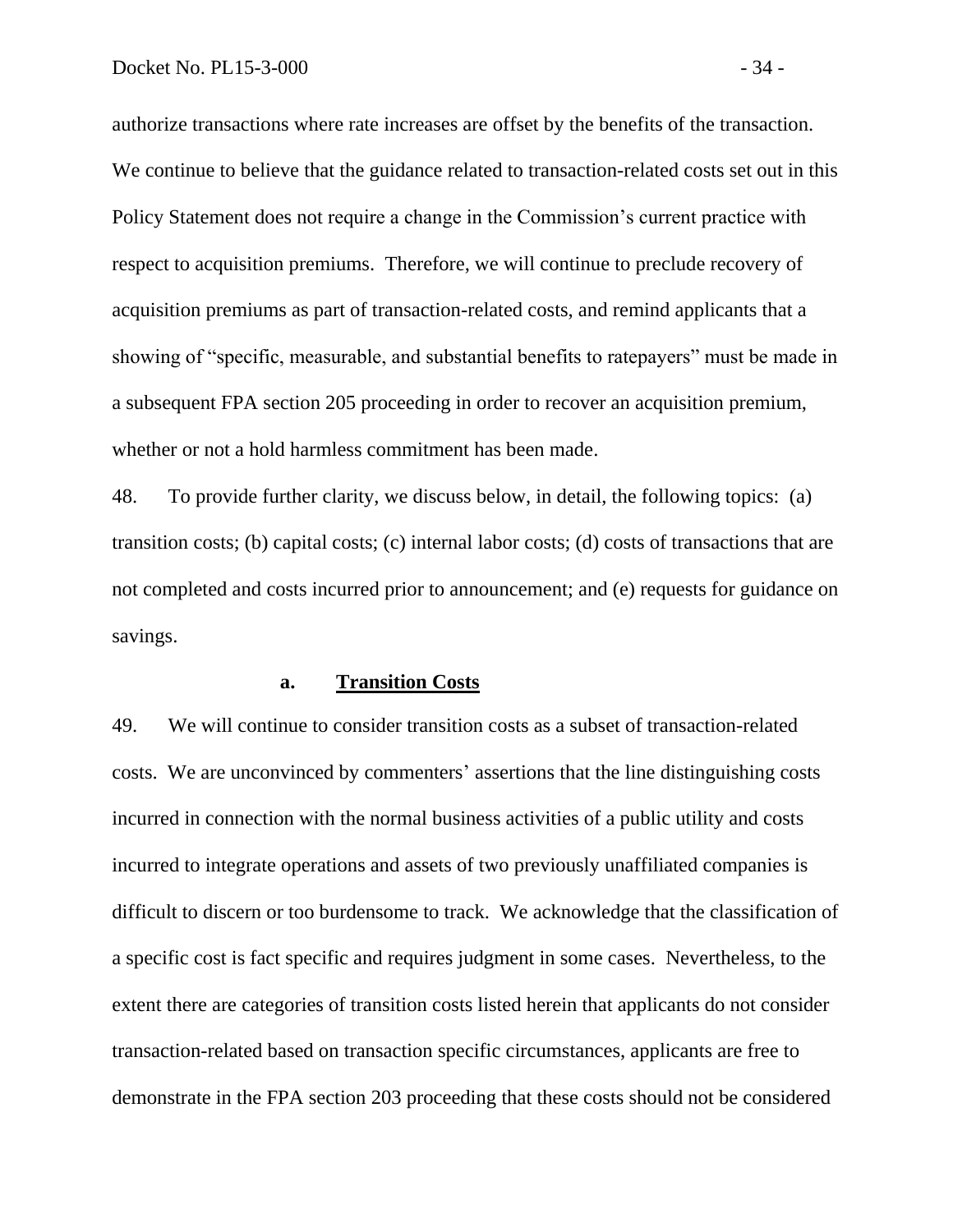transaction-related. We acknowledge AEP's concern that the Commission has not adopted a formal rule regarding the treatment and definition of transition costs for purposes of a hold harmless commitment. However, the Commission has stated that transaction-related costs, in the context of a hold harmless commitment, include transition costs.**<sup>90</sup>** In this Policy Statement, we provide additional guidance as to what those costs are. Further, if an applicant categorizes costs as transaction-related out of an abundance of caution because there is uncertainty regarding the nexus between the cost and the transaction, the Commission's policy provides for the recovery of such costs with a demonstration of offsetting benefits should the transaction produce savings or other synergies.<sup>91</sup> This policy should not discourage beneficial investment by applicants following completion of a Commission-authorized transaction, but rather should encourage documentation and tracking of those costs and related savings.

**<sup>90</sup>** *See, e.g.*, *Union Power Partners, L.P.*, 154 FERC ¶ 61,149, at P 63 (2016) ("We interpret Purchaser's hold harmless commitment to apply to *all transaction-related costs, including* costs related to consummating the Proposed Transaction and *transition costs*, incurred prior to the consummation of the Proposed Transaction, or in the five years after the Proposed Transaction's consummation.") (emphasis added); *Exelon Corp.*, 138 FERC ¶ 61,167, at P 118 (2012) ("We interpret Applicants' hold harmless commitment *to apply to all transaction-related costs, including* costs related to consummating the Proposed Transaction and *transition costs* (both capital and operating) incurred to achieve merger related synergies.") (emphasis added).

**<sup>91</sup>** Merger Policy Statement, FERC Stats. & Regs. *¶* 31,044 at 30,123 (noting that an increase in rates "can be consistent with the public interest if there are countervailing benefits that derive from the transaction"); *Pennsylvania Electric Co.*, 154 FERC ¶ 61,109 at P 48 ("The Commission has established that, where applicants make hold harmless commitments in the context of FPA section 203 transactions, in order to recover transaction-related costs, applicants must demonstrate offsetting benefits at the time they apply to recover those costs.").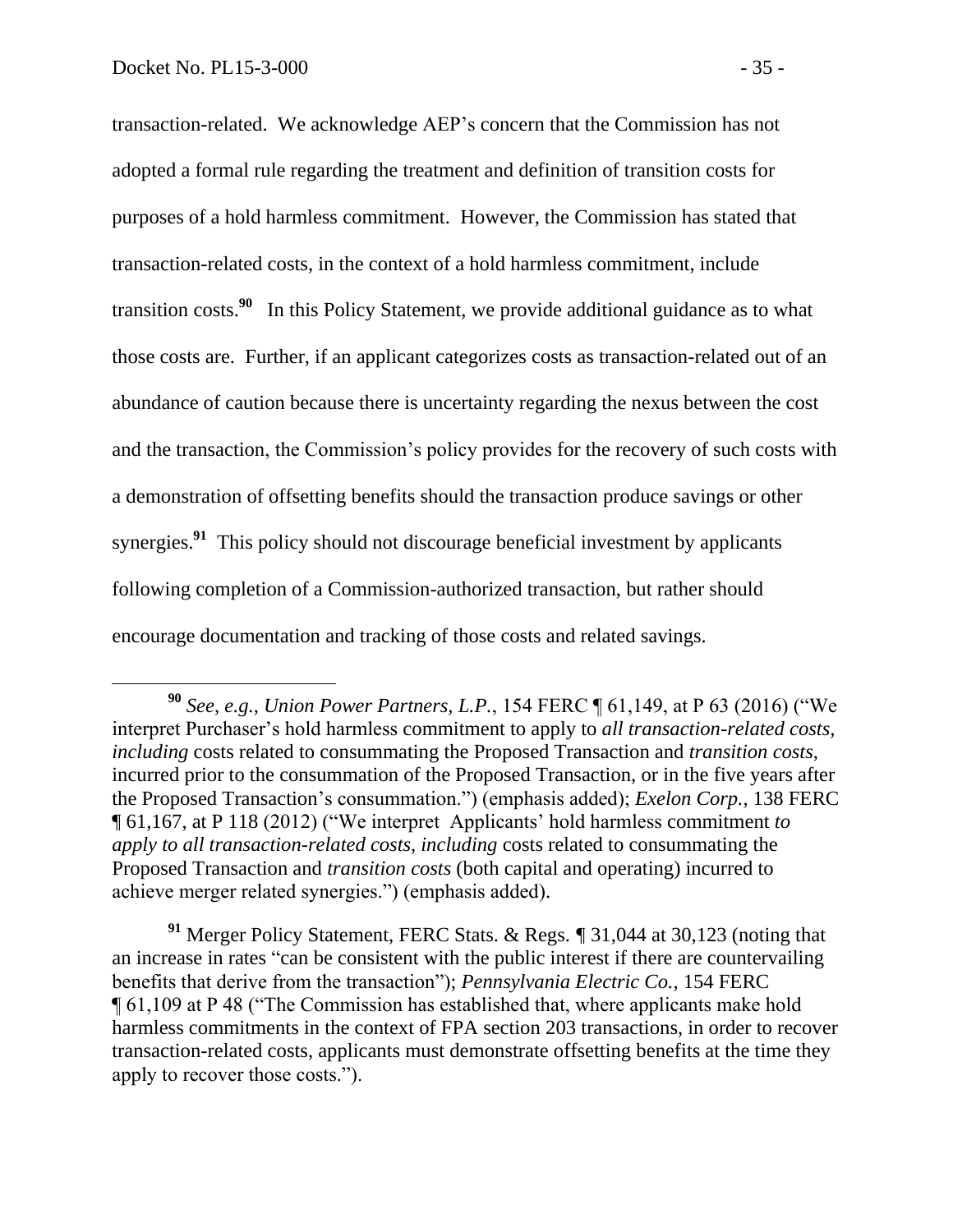50. We also clarify that whether or not capital costs, including capital costs related to mitigation, should be considered transaction-related costs that should be subject to an applicant's hold harmless commitment can be considered on a case-by-case basis either upfront in the FPA section 203 proceeding, or when an applicant seeks to recover such costs in an FPA section 205 proceeding. **92** In this regard, we recognize that it would be inappropriate to adopt a general policy that all capital costs, including capital costs related to mitigation, are subject to an applicant's hold harmless commitment. Applicants may incur capital costs for facilities that are used and useful and provide service to customers. Conversely, applicants may also incur capital costs as a direct requirement of the transaction, which are not used and useful until a later point in time. An inquiry into whether these costs are used and useful or otherwise prudently incurred would require a fact specific inquiry, which is more appropriately handled on a case-by-case basis rather than under a generally applicable policy.

51. In general, capital costs unrelated to the transaction are not subject to an applicant's hold harmless commitment. For example, applicants may be able to demonstrate that certain capital projects were already in the preliminary stages of construction or development prior to the merger announcement and would be completed whether or not the transaction is ever consummated. If adequately documented, we agree that such capital costs should not be subject to an applicant's hold harmless commitment.

**<sup>92</sup>** Proposed Policy Statement, 150 FERC ¶ 61,031 at PP 21-25.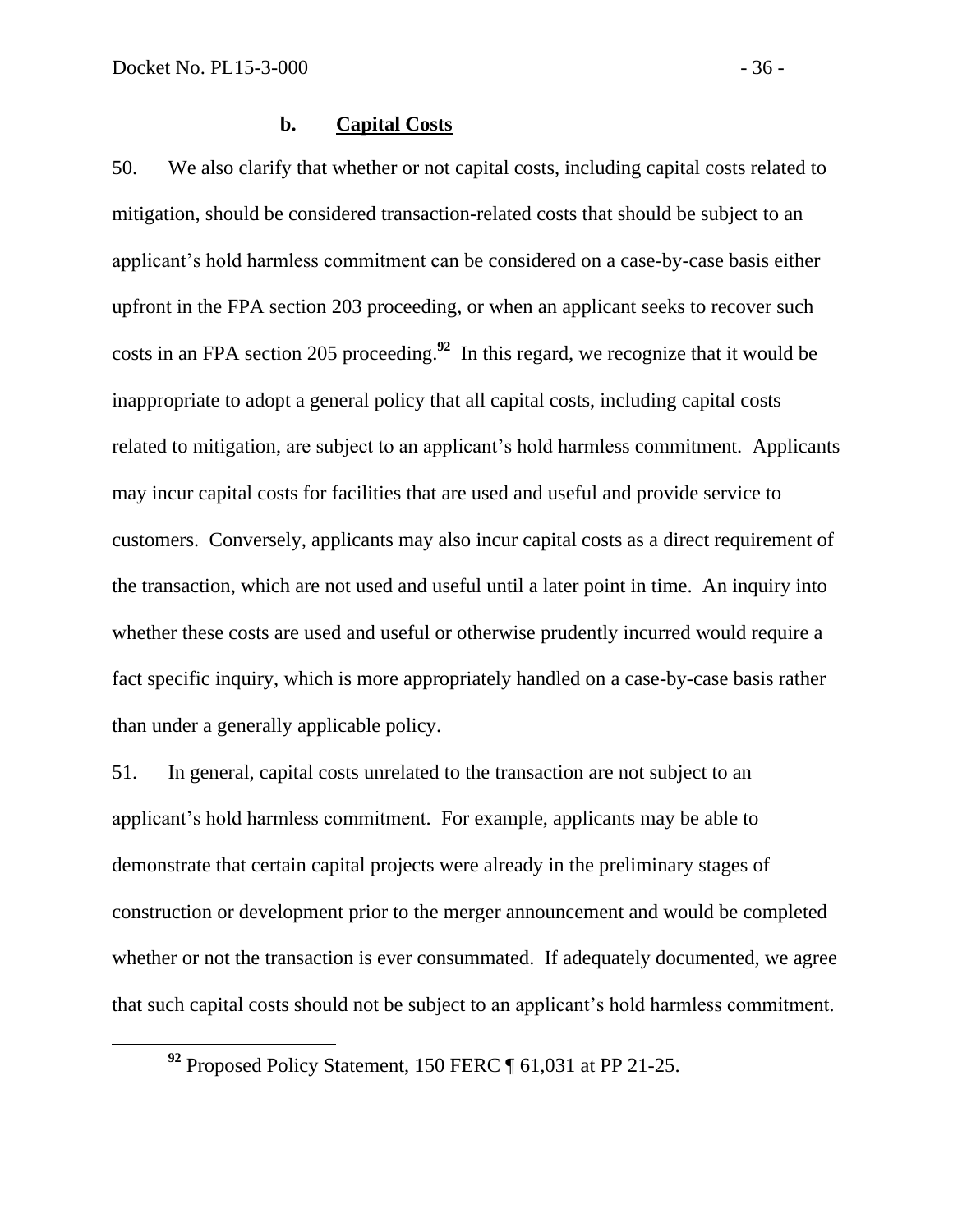52. As guidance, we are principally concerned about three categories of capital costs directly tied to the transaction that may negatively impact customer rates: (1) the capital costs of facilities that are constructed as part of an applicant's commitment to mitigate competition concerns that have been identified in the Commission's authorization; (2) the costs of replacing any equipment or facility of merging companies, prior to the end of its useful life, if such action was the direct consequence of a transaction; and (3) the transition costs of integrating the previously separate systems. Generally, these costs will be considered transaction-related costs subject to an applicant's hold harmless commitment unless applicants demonstrate offsetting benefits, or offer ratepayer protections other than a hold harmless commitment, in their FPA section 203 application. 53. While applicants may present their case-by-case analysis when they seek to recover capital costs in an FPA section 205 proceeding, we advise applicants to present a clear case in their FPA section 203 application to avoid uncertainty when possible. Therefore, we advise applicants to clearly state which known capital costs related to the transaction will be included or excluded from a hold harmless commitment at the time of their FPA section 203 application. Further, we advise applicants to clearly explain a

process for determining which capital costs—that may be unknown at the time of the application but are related to the transaction and determined at a future date—will be included or excluded from a hold harmless commitment at the time of their FPA section 203 application. Similarly, we advise applicants to explain the treatment of operation and maintenance costs incurred in relation to transaction-related capital costs if the related plant asset meets the used and useful criterion in providing utility service, the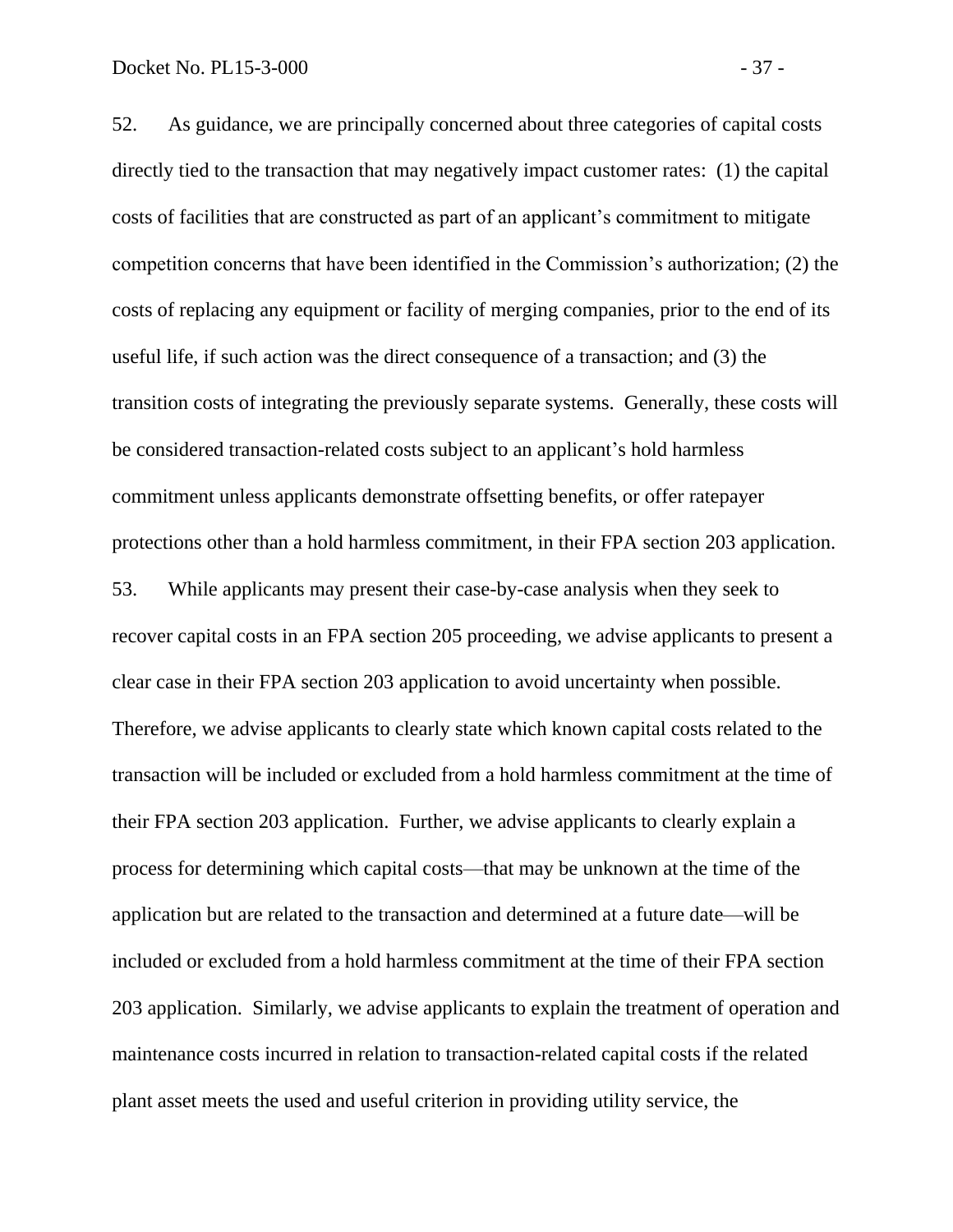Commission may consider exclusion of such costs from the hold harmless commitment. A clear explanation in the FPA section 203 application of the treatment of capital costs will aid the Commission and third parties in understanding how a transaction will not have an adverse effect on rates both in considering the application and in future related proceedings, including any future FPA section 205 filing to show transaction-related savings.

54. Finally, we note that capital costs incurred for documented utility need, including those for reliability, such as transmission upgrades, that are related to a transaction may offer similar benefits to the transactions discussed below where a hold harmless commitment may not be necessary for a showing of no adverse effect on rates.<sup>93</sup> In such cases, applicants may demonstrate that such capital costs are not transaction-related costs subject to their hold harmless commitment by showing such costs have offsetting benefits or otherwise showing that these capital costs have no adverse effect on rates.

### **c. Internal Labor Costs**

55. We will adopt the proposal to include both internal and external labor costs related to a transaction as transaction-related costs. The Commission's concern is that an applicant will use its existing employees to both perform normal utility activities as well as transaction-related activities and not make a distinction between the two activities. As a result, the applicant would recover transaction-related labor costs without demonstrating that they are offset by benefits. Thus, an appropriate labor cost allocation

 $\overline{a}$ 

**<sup>93</sup>** *See infra* PP 92-95.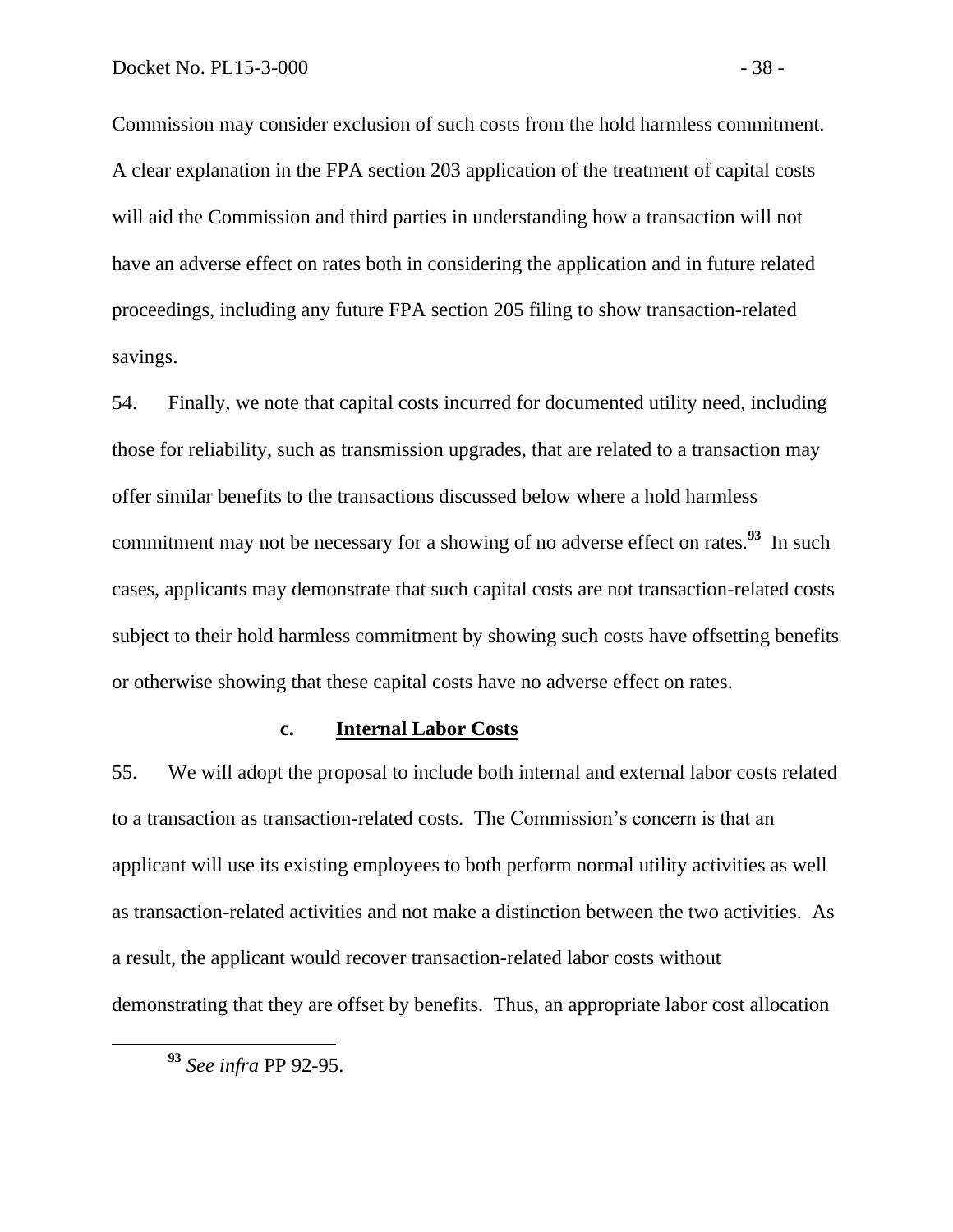is needed to ensure the applicant's ratepayers are not paying for transaction-related activities without a showing of offsetting benefits.

56. The Commission declines to adopt AEP's reading of Commission precedent in *Ameren* as limiting transaction-related internal labor costs to incremental internal labor costs. **94** In *Ameren* the Commission stated that the applicant must file its accounting for any costs incurred to effectuate the transaction which "may include, but are not limited to, internal labor costs, legal, consulting, and professional services incurred to effectuate the transaction."**<sup>95</sup>** This statement directing accounting entries to be filed does not impact the scope of transaction-related costs subject to the applicant's hold harmless commitment, and thus, cannot be construed to mean that hold harmless commitments only apply to incremental labor costs.

57. Commenters' arguments that labor costs for existing employees that perform additional transaction-related tasks but receive no additional incremental salary should not be subject to hold harmless commitment are misplaced. Imposing additional transaction-related tasks on existing employees without additional compensation does not relieve applicants from general ratemaking principles, which require that employee costs

**<sup>94</sup>** *Ameren*, 145 FERC ¶ 61,034 at P 97, n.99.

**<sup>95</sup>** *Id.*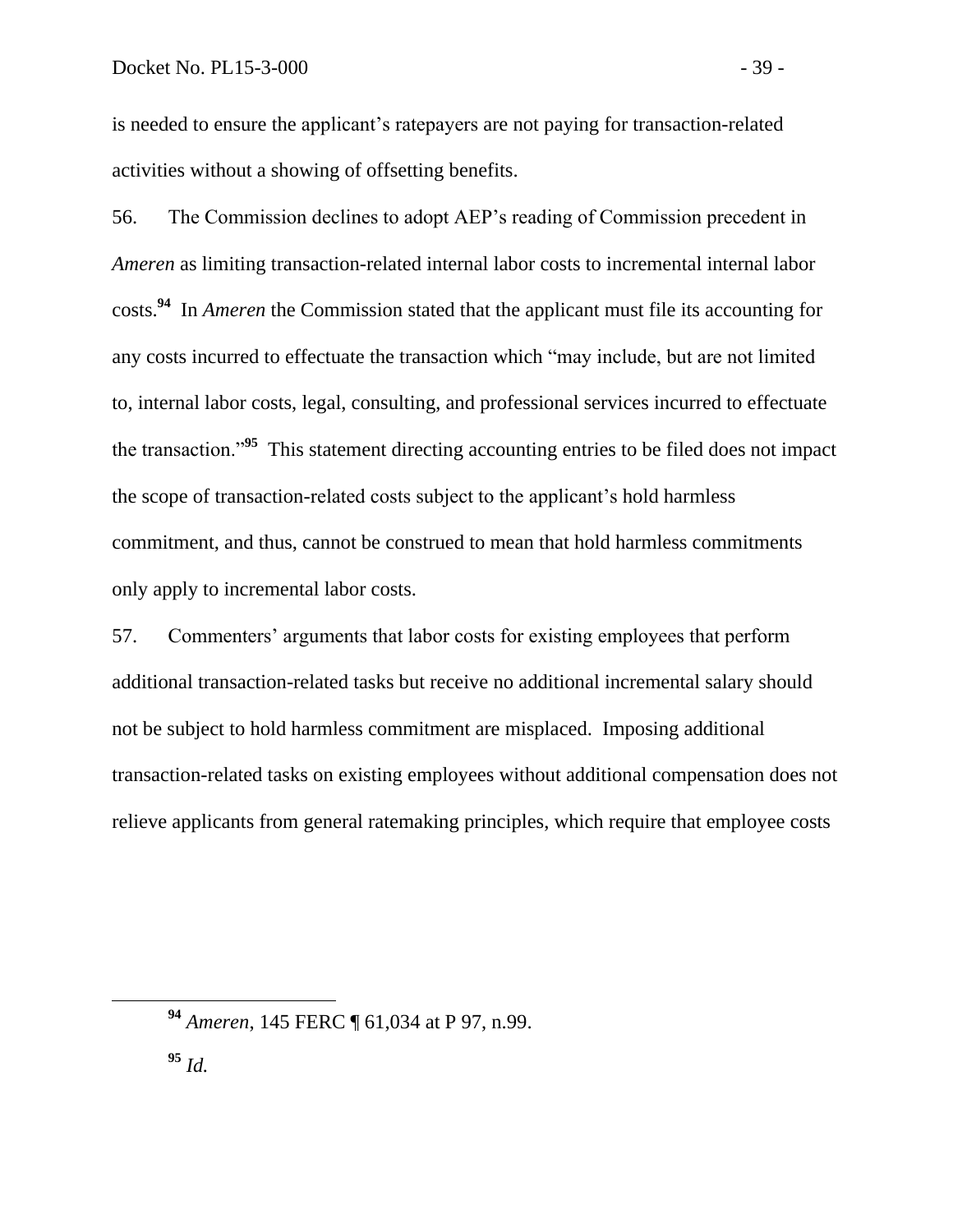follow the employees' assigned tasks.**<sup>96</sup>** Employees' time should be allocated in proportion to the tasks performed. Otherwise, ratepayers will bear transaction-related costs without offsetting benefits. Therefore, it is the Commission's policy that applicants support the allocation of the labor costs for salaried employees who work on both normal business activities in providing utility service and on transaction-related activities with appropriate supporting documentation (e.g., approved time sheets detailing the allocation of actual time worked on utility, transaction, and other non-utility activities). To the extent applicants are unable or unwilling to track internal employees time related to a transaction, applicants should consider and propose other ratepayer protection mechanisms.

## **d. Costs of Transactions That Are Not Completed and Costs Incurred Prior to Announcement**

58. As for costs related to transactions that are pursued but never completed, we clarify our statement that such "costs should not be recovered from ratepayers."**<sup>97</sup>** Instead those costs are subject to the Commission's general rate-making principles under FPA

**<sup>97</sup>** Proposed Policy Statement, 150 FERC ¶ 61,031 at P 23.

**<sup>96</sup>** *See, e.g.,* Final Audit Report: Audit of Formula Rates, Transmission Incentives, and Demand Response at Baltimore Gas and Electric Company, Docket No. FA13-13- 000 at 17-18 (2015) (noting inappropriate recovery of internal labor costs in transmission rates).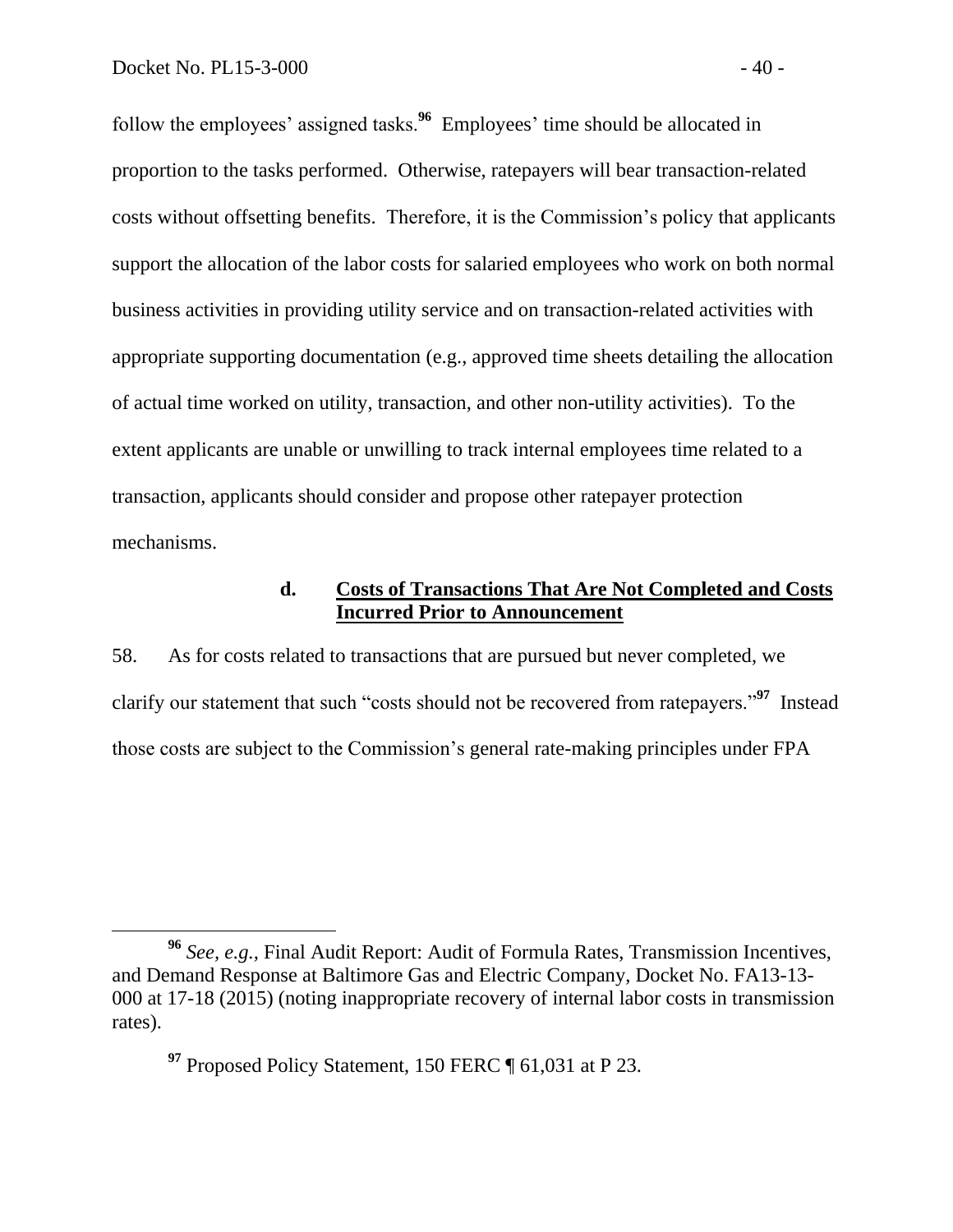sections 205 and 206 and the Commission's accounting precedent. **98** With respect to EEI's comment regarding activities in the early stages of a transaction that are undertaken in the course of normal business, we note that only those activities related to the transaction for which the hold harmless commitment was made necessitate separate tracking. In terms of tracking expenses prior to the announcement of a transaction, we note that a hold harmless commitment only applies where the Commission issues an order accepting such a commitment. Expenses for transactions that do not reach that point are subject to the Commission's ordinary ratemaking principles. Moreover, if a transaction that is the subject of a hold harmless commitment is not consummated, there would presumably never be any transaction-related savings that could offset transactionrelated costs.

59. In addition, we clarify that while all costs related to the acquisition of an existing facility required to serve load or transmission customers, including costs associated with bids for other facilities that were incurred as a part of routine capacity procurement efforts, will be considered transaction-related costs if an applicant makes a hold harmless commitment, as we have noted in the preceding paragraphs, capital costs of facilities that are used and useful and provide service to customers would normally be recoverable in rates under general ratemaking principles,

**<sup>98</sup>** The costs incurred to consummate a merger transaction are considered to be nonoperational in nature and, to the extent recorded on a jurisdictional entity's books, should be included in a non-operating expense account - Account 426.5, Other Deductions. 18 CFR pt. 101 (2015).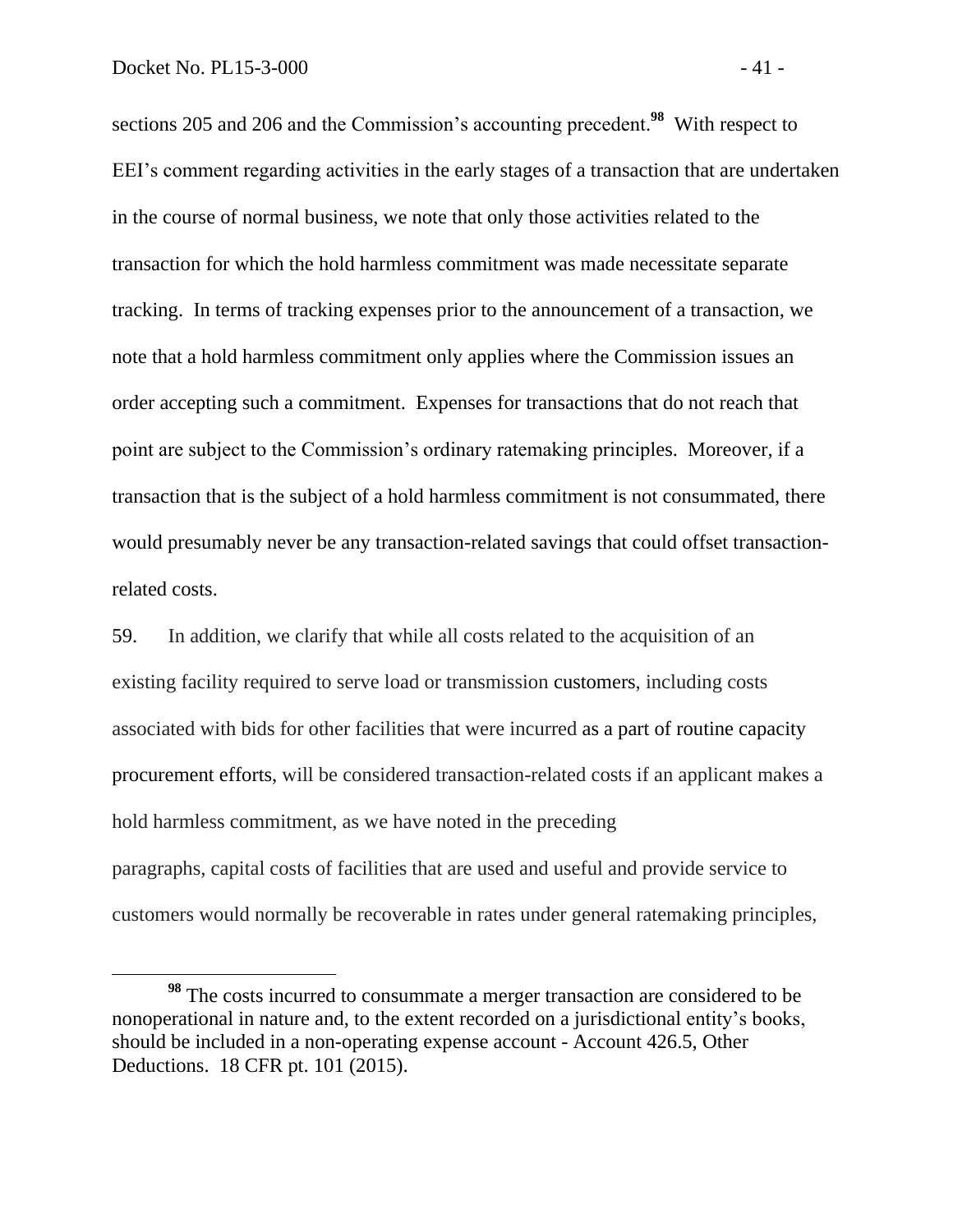unless the capital costs fall within one of the categories discussed above (e.g., capital costs related to mitigation measures), in which case they would be subject to the applicant's hold harmless commitment. Moreover, under our accounting rules, when electric plant constituting an operating system is purchased, the costs of acquisition, including expenses incidental thereto, are properly includible in electric plant and charged to Account 102, Electric Plant Purchased or Sold.**<sup>99</sup>** Thus, in the situation Southern Company posits, the real question is what portion of the costs associated with an RFP process, including costs incurred pursuing bids that are ultimately unsuccessful, would be properly includible in the costs of the facility that is acquired. To the extent all or some portion of those costs are included in the cost of the facility that is acquired, and assuming that the facility is used and useful and provides service to customers, they would normally be recoverable as capital costs associated with that facility and, therefore, not be subject to any hold harmless commitment that is made.

# **e. Request for Guidance on Savings**

60. Regarding transaction-related savings, we decline to allow the netting of benefits from future transactions against the transaction-related costs of past transactions, as EEI suggests. The Commission has previously confined its analysis regarding the effect on rates to the transaction that is the subject of the application.**<sup>100</sup>** Applicants are not

**<sup>99</sup>** 18 CFR pt. 101 (2015).

**<sup>100</sup>** *See BHE Holdings, Inc.*, 133 FERC ¶ 61,231 at P 40 (focusing on "costs related to the instant transaction for purposes of the Commission's section 203 analysis").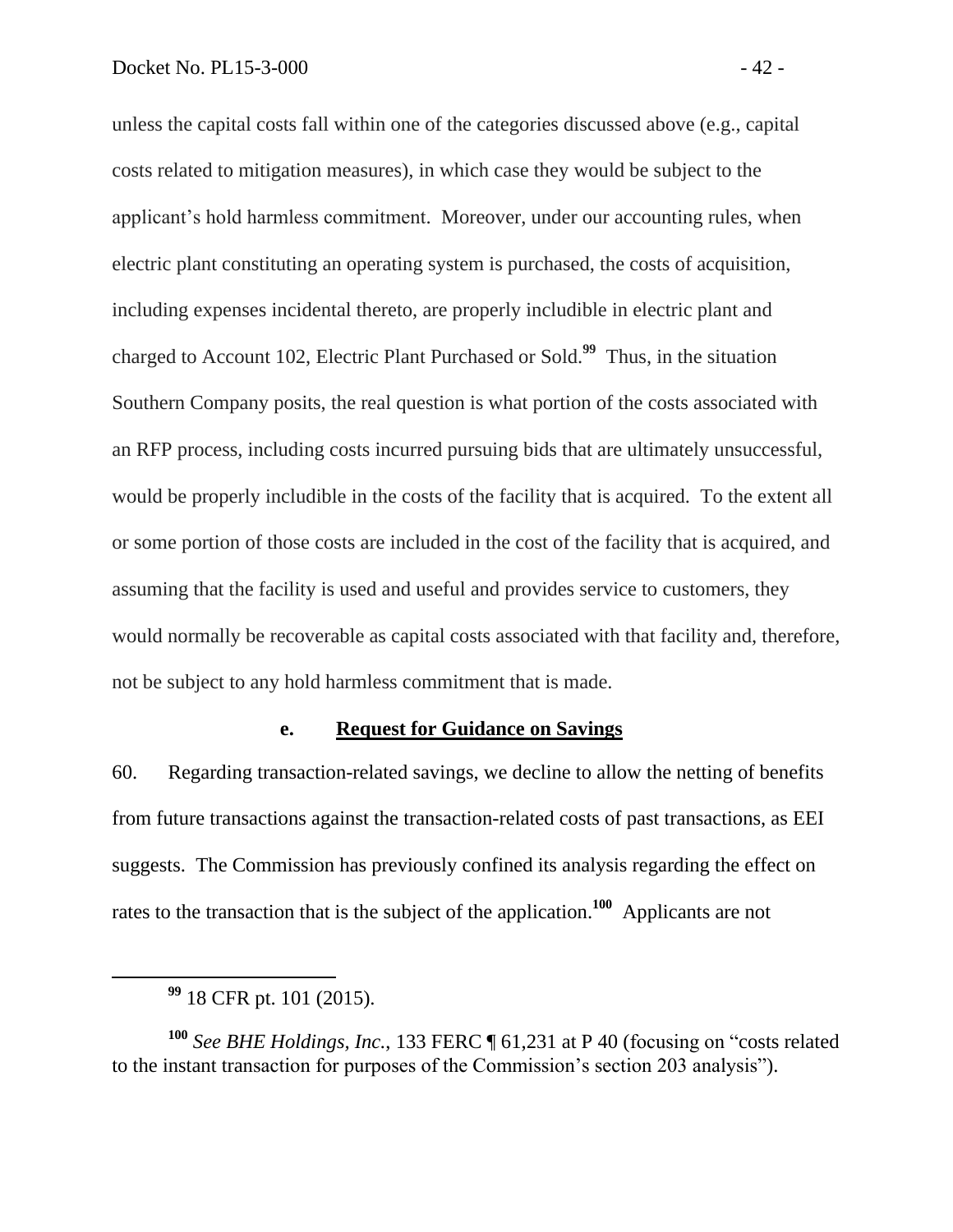required to create separate records to measure savings if they do not intend to recover transaction-related costs from ratepayers. Furthermore, we decline to speculate on the scope and definition of transaction-related savings that applicants may offer in a subsequent FPA section 205 filing in order to recover transaction-related costs covered by a hold harmless commitment given that we have received a limited number of FPA section 205 filings seeking to recover transaction-related costs by showing offsetting savings. Applicants may choose the most appropriate method to calculate savings so long as the savings can be shown to result from the transaction. We will review these filings on a case-by-case basis.

# **B. Controls and Procedures to Track and Record Costs Related to Hold Harmless Commitments**

### **1. Proposal**

 $\overline{a}$ 

61. In the Proposed Policy Statement the Commission proposed to clarify that all applicants offering hold harmless commitments should implement appropriate internal controls and procedures to ensure the proper identification, accounting, and rate treatment of all transaction-related costs incurred prior to and subsequent to the announcement of a proposed transaction, including all transition costs.**<sup>101</sup>**

62. Specifically, the Commission noted that applicants are required to describe in their FPA section 203 applications how they intend to protect ratepayers from transactionrelated costs, consistent with their obligation to show that their transaction is consistent

**<sup>101</sup>** Proposed Policy Statement, 150 FERC ¶ 61,031 at P 29.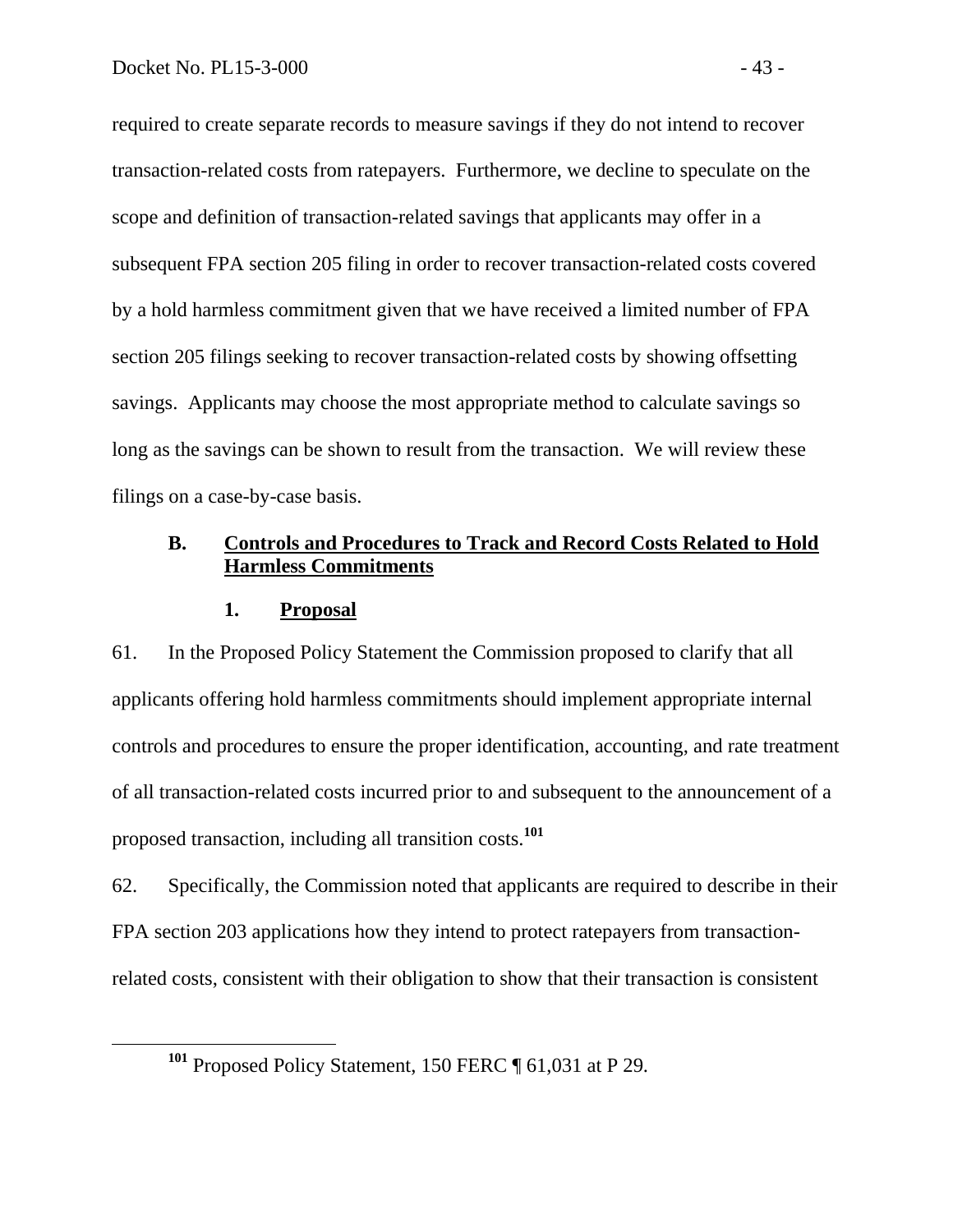with the public interest.<sup>102</sup> As contemplated in the Merger Policy Statement, a hold harmless commitment offered by applicants must be "enforceable and administratively manageable.<sup>"103</sup> Therefore the Commission proposed that in creating an enforceable and administratively manageable commitment, applicants should provide assurances that transaction-related costs will be quantified, documented, and verified, and may not be recovered from ratepayers until applicants can demonstrate that savings, if any, offset the transaction-related costs they seek to recover. To this end, the Commission has required that applicants offering hold harmless commitments establish internal controls and/or tracking mechanisms.**<sup>104</sup>** In the Proposed Policy Statement, the Commission proposed the following additional guidance regarding these requirements.

63. First, the Commission proposed to clarify that all applicants offering hold harmless commitments should implement appropriate internal controls and procedures to ensure the proper identification, accounting, and rate treatment of all transaction-related costs incurred prior to and subsequent to the announcement of a proposed transaction, including all transition costs.**<sup>105</sup>**

**<sup>102</sup>** *See* Order No. 642, FERC Stats. & Regs. ¶ 31,111 at 31,914.

**<sup>103</sup>** Merger Policy Statement, FERC Stats. & Regs. ¶ 31,044 at 30,124.

**<sup>104</sup>** *See Silver Merger Sub, Inc.,* 145 FERC ¶ 61,261, at P 78 (2013); *ITC Holdings Corp.*, 143 FERC **[61,256, at P 168 (2013).** 

**<sup>105</sup>** Proposed Policy Statement, 150 FERC ¶ 61,031 at P 30.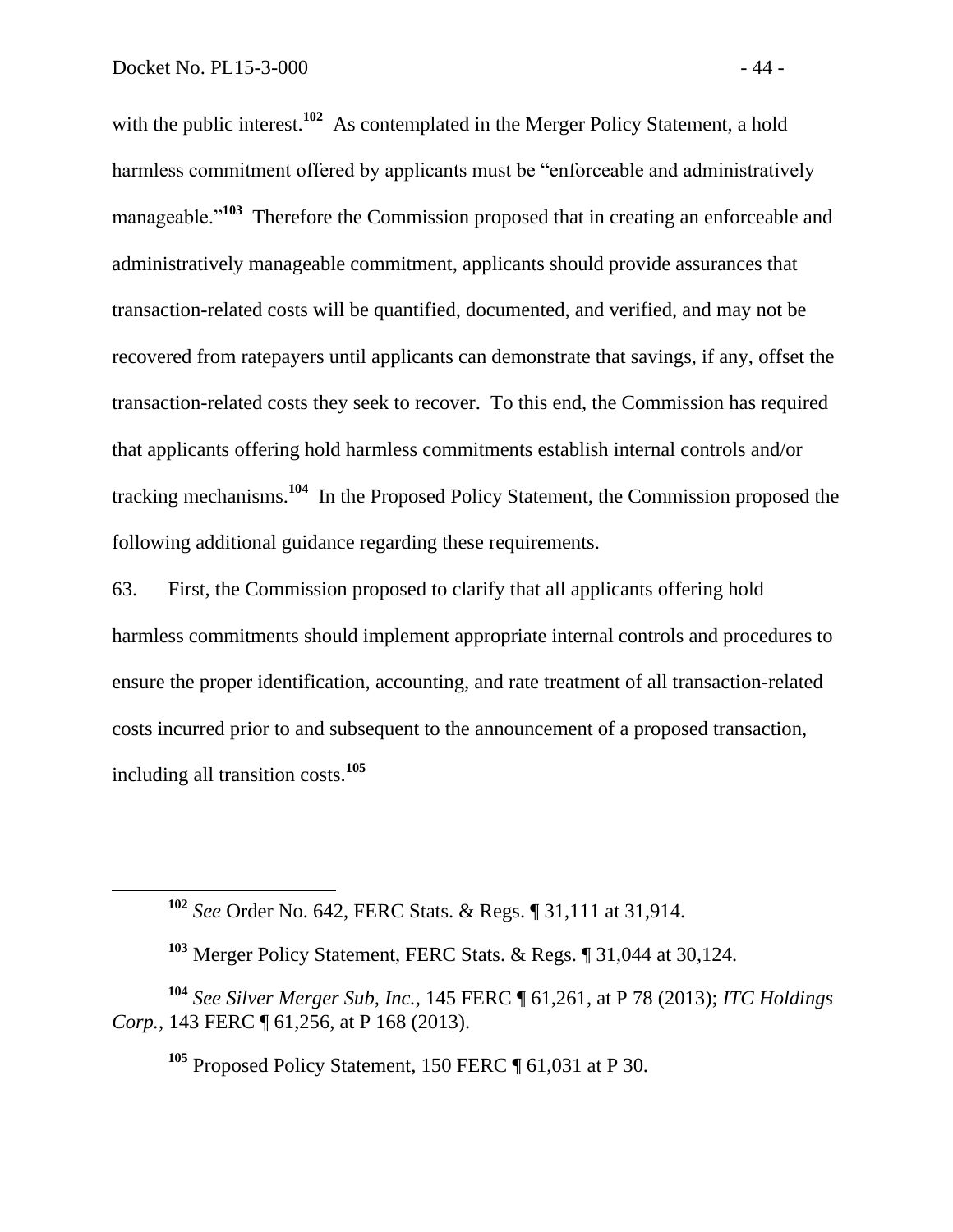64. Second, the Commission proposed that applicants offering hold harmless commitments should include, as part of their FPA section 203 applications and any separate FPA section 205 filings seeking to recover transaction-related costs, a detailed description of how they define, designate, accrue, and allocate transaction-related costs, and explain the criteria used to determine which costs are transaction-related. Applicants should specifically identify and describe their direct and indirect cost classifications, and the processes they use to functionalize, classify and allocate transaction-related costs. In addition, applicants should explain the types of transaction-related costs that will be recorded on their public utilities' books; how they determined the portion of these costs assigned to their public utilities; and how they classify these costs as non-operating, transmission, distribution, production, and other. Applicants should also describe their accounting procedures and practices, and how they maintain the underlying accounting data so that the allocation of transaction-related costs to the operating and non-operating accounts of their public utilities is readily available and easily verifiable.**<sup>106</sup>**

65. The Commission noted that it had, in the past, required applicants to submit their final accounting entries associated with transactions within six months of the date that the transaction is consummated.**<sup>107</sup>** The Commission proposed to require applicants subject to the Commission's accounting regulations to provide, as a part of this accounting filing,

**<sup>106</sup>** *Id.* P 31.

**<sup>107</sup>** *See, e.g., Central Vermont Public Service Corp.*, 138 FERC ¶ 61,161, at P 55 (2012).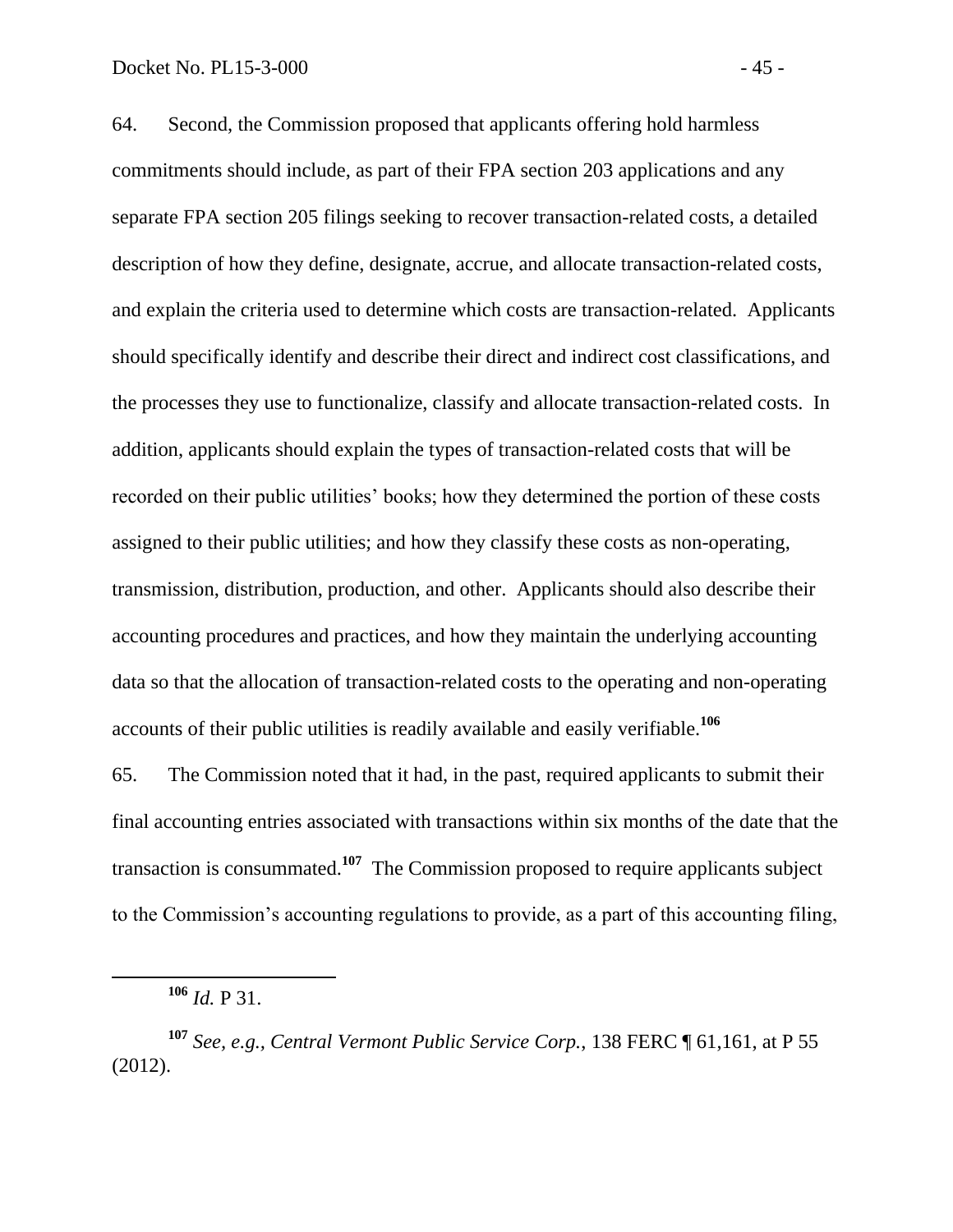the accounting entries and amounts related to all transaction-related costs incurred as of the date of the accounting filing, along with narrative explanations describing the entries.**<sup>108</sup>**

## **2. Comments**

66. EEI requests clarifications and changes related to the Commission's proposed accounting treatment. EEI encourages the Commission to have applicants "simply identify succinctly how they plan to categorize and handle the costs, in conformance with the Uniform System of Accounts . . . .<sup>109</sup> EEI asserts that applicants should be able to rely on the accounting systems they already have in place without having to explain the design and use of those systems, as their accounting practices are already overseen by the Commission.<sup>110</sup> EEI asserts the Commission should specify that if transaction costs are reasonably projected to be minor or below a certain threshold, the costs need not be tracked, as the cost of tracking them would exceed the benefit.**<sup>111</sup>** EEI also encourages the Commission to extend the deadline for submitting accounting to one year rather than six months as the information may take more than six months to be verified and the extra time would lead to a more complete filing.**<sup>112</sup>**

**<sup>110</sup>** *Id.*

 $\overline{a}$ 

**<sup>111</sup>** *Id.*

**<sup>112</sup>** *Id.*

**<sup>108</sup>** Proposed Policy Statement, 150 FERC ¶ 61,031 at P 32.

**<sup>109</sup>** EEI Comments at 19.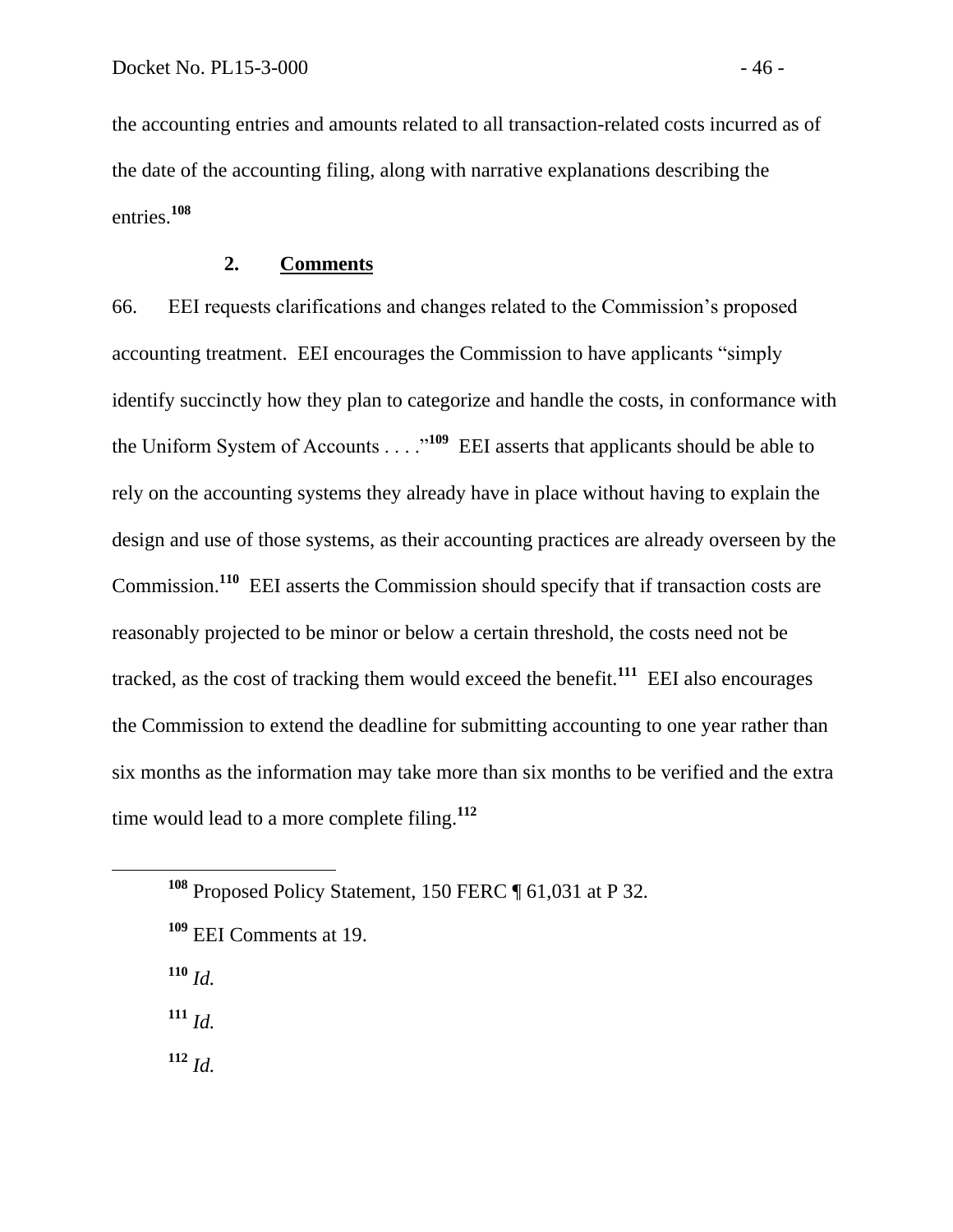67. Noting that the Commission seeks to require applicants to track and record costs that may be incurred even prior to a public announcement of any proposed transaction, EPSA states it does not understand how the Commission can recognize that it can be challenging to accurately track, record and categorize all transaction-related costs but also require applicants to keep accurate accounting of such information, particularly in the early stages of a negotiation.<sup>113</sup> EPSA states the proposed requirement is not only premature, but extremely difficult to implement, administratively burdensome, and costly.**<sup>114</sup>** EPSA states that this requirement is more appropriate after a public announcement of a transaction. Therefore, EPSA requests that the Commission not require tracking of transaction-related costs incurred prior to the announcement of a transaction.**<sup>115</sup>**

68. APPA and NRECA, Transmission Access Policy Study Group, and Transmission Dependent Utilities support the Commission's proposed tracking requirements.**<sup>116</sup>** Specifically, APPA and NRECA support the Commission's proposal that the internal controls and procedures should be detailed in the FPA section 203 applications and any

**<sup>114</sup>** *Id.*

**<sup>115</sup>** *Id.*

**<sup>113</sup>** EPSA Comments at 6.

**<sup>116</sup>** APPA and NRECA Comments at 10-11; Transmission Access Policy Study Group Comments at 1, 4; Transmission Dependent Utilities Comments at 7.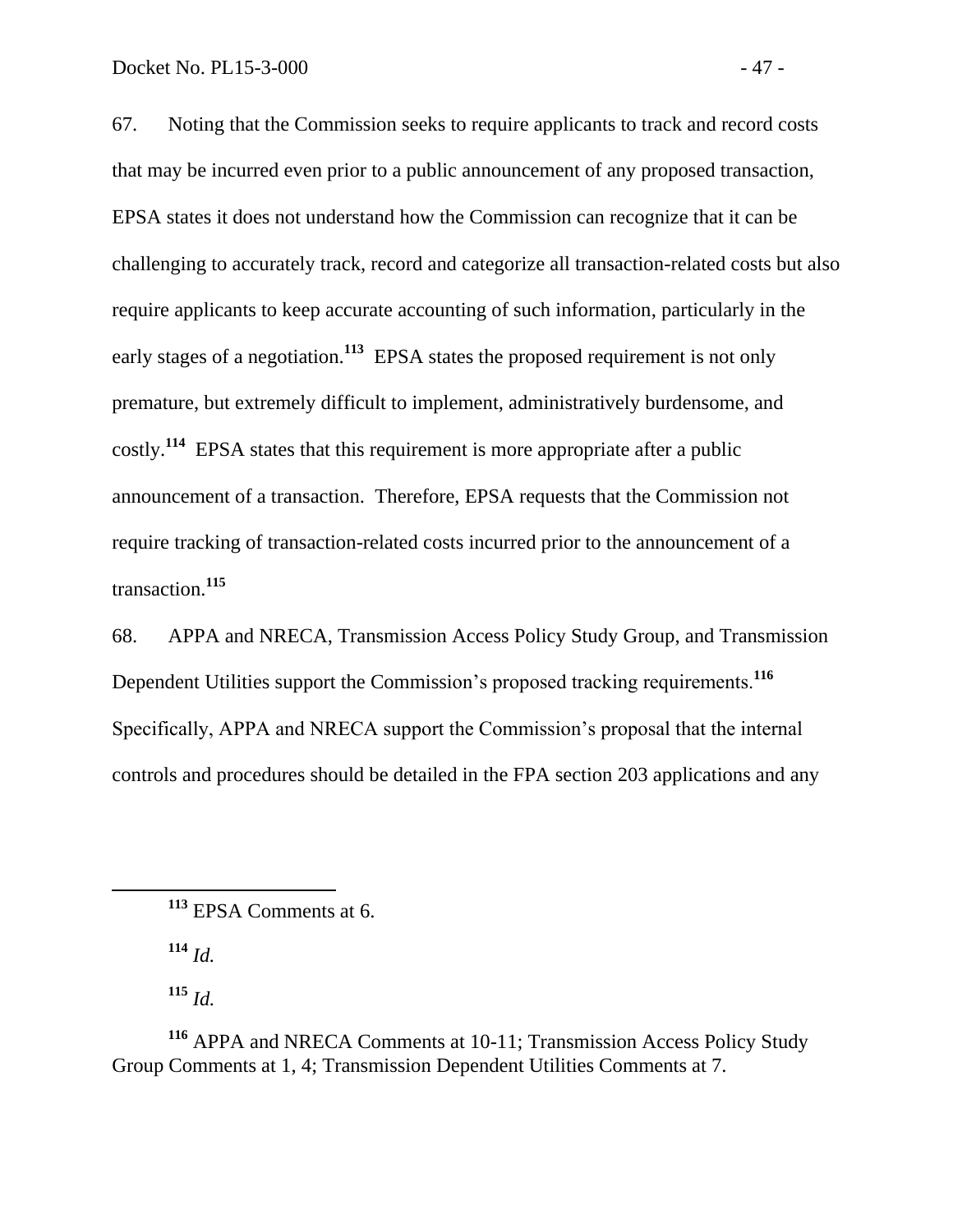related FPA section 205 rate filing.**<sup>117</sup>** Transmission Access Policy Study Group states that internal controls are both feasible and essential and are good housekeeping, consistent with the practice of regulated utilities to operate pursuant to systems of accounts and fundamental to honoring hold harmless commitments.**<sup>118</sup>** Transmission Dependent Utilities support the tracking requirements because the clarifications will help ensure that transaction-related costs will be quantified, documented, and verified and ensure that transaction-related costs will not be recovered from ratepayers until applicants demonstrate offsetting savings.**<sup>119</sup>** Transmission Dependent Utilities assert that these requirements will result in fewer compliance difficulties, will reduce disputes about cost recovery, and will simplify the Commission's administration of hold harmless conditions by providing a clearer picture of each public utility's compliance efforts.**<sup>120</sup>**

## **3. Commission Determination**

69. We will withdraw the Commission's proposal requiring applicants to describe their accounting procedures and practices, and how they maintain the underlying accounting data for the transaction. As EEI suggested, applicants should be able to rely on their accounting systems without having to explain the design and use of those systems in the FPA section 203 filing. However, we will adopt the Commission's

 $\overline{a}$ 

**<sup>117</sup>** APPA and NRECA Comments at 10.

**<sup>118</sup>** Transmission Access Policy Study Group Comments at 4.

**<sup>119</sup>** Transmission Dependent Utilities Comments at 7.

**<sup>120</sup>** *Id.*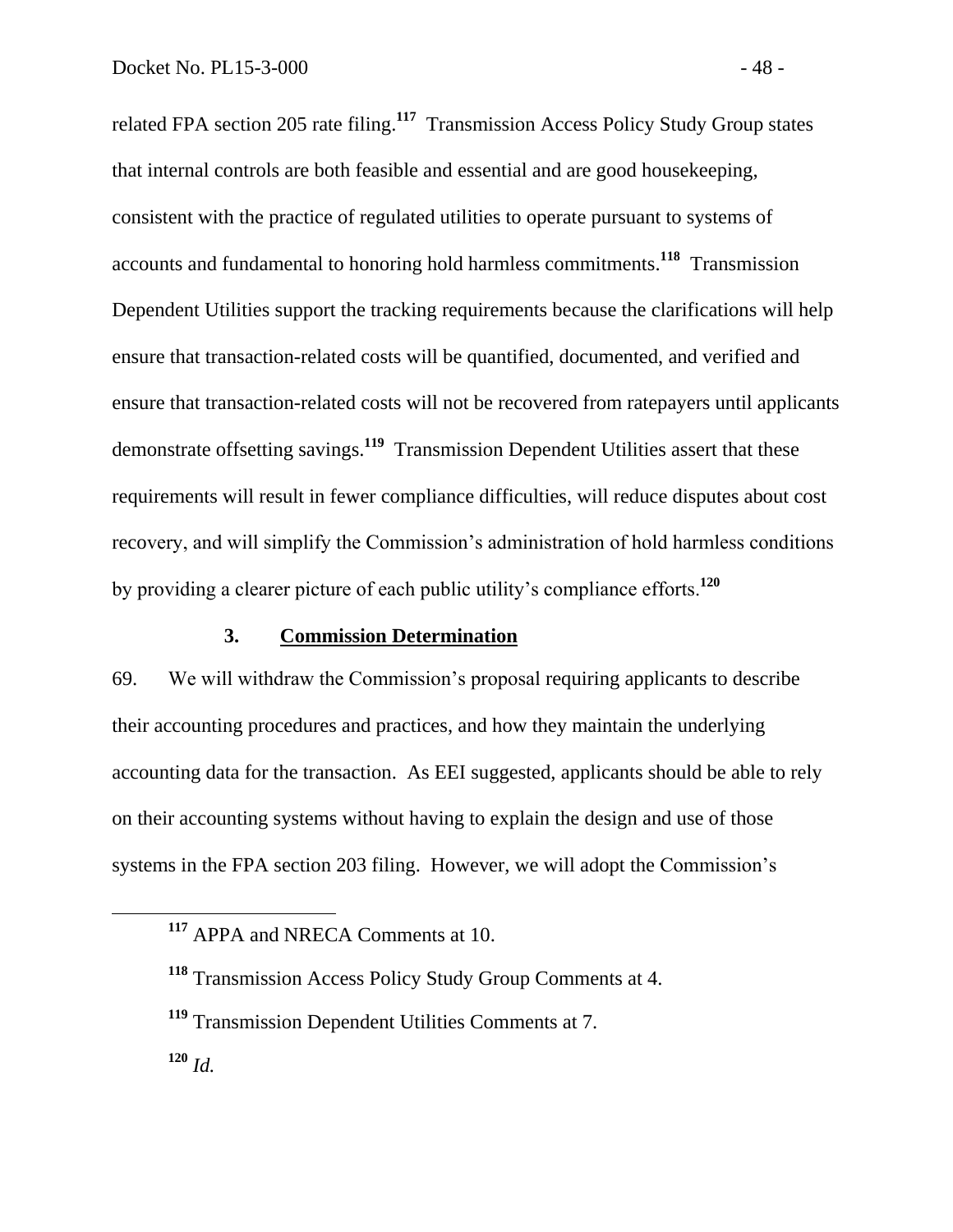proposal regarding establishing controls and procedures for transaction-related costs subject to the hold harmless commitment, regardless of the projected amount of the costs of the transaction. We will also adopt the proposal that applicants offering hold harmless commitments should include in the FPA section 203 application a description of how they define, designate, accrue, and allocate transaction-related costs. Applicants should also explain the criteria used to determine which costs are transaction-related.

70. Applicants that make a hold harmless commitment must make clear, at minimum, what they are committing to and have the ability to record and track such costs. A welldocumented methodology and system to account for such costs also facilitates uniformity in practice and reduces confusion in how the hold harmless commitments are applied. Additionally, if applicants choose to seek recovery of those costs in a separate FPA section 205 filing, proper documentation is necessary for determining the appropriateness of the recovery. Moreover, proper documentation of these costs will provide for the avoidance of ongoing litigation which has been voiced as a concern by commenters.**<sup>121</sup>**

71. We will continue to require that applicants submit their final accounting entries associated with transactions within six months of the date that the transaction is consummated. We will also adopt the Commission's proposal to require applicants subject to the Commission's accounting regulations to provide, as a part of this accounting filing, the amounts related to all transaction-related costs incurred as of the

**<sup>121</sup>** *See, e.g.,* AEP Comments at 10; EEI Comments at 7, 10; Southern Company Comments at 9, 12.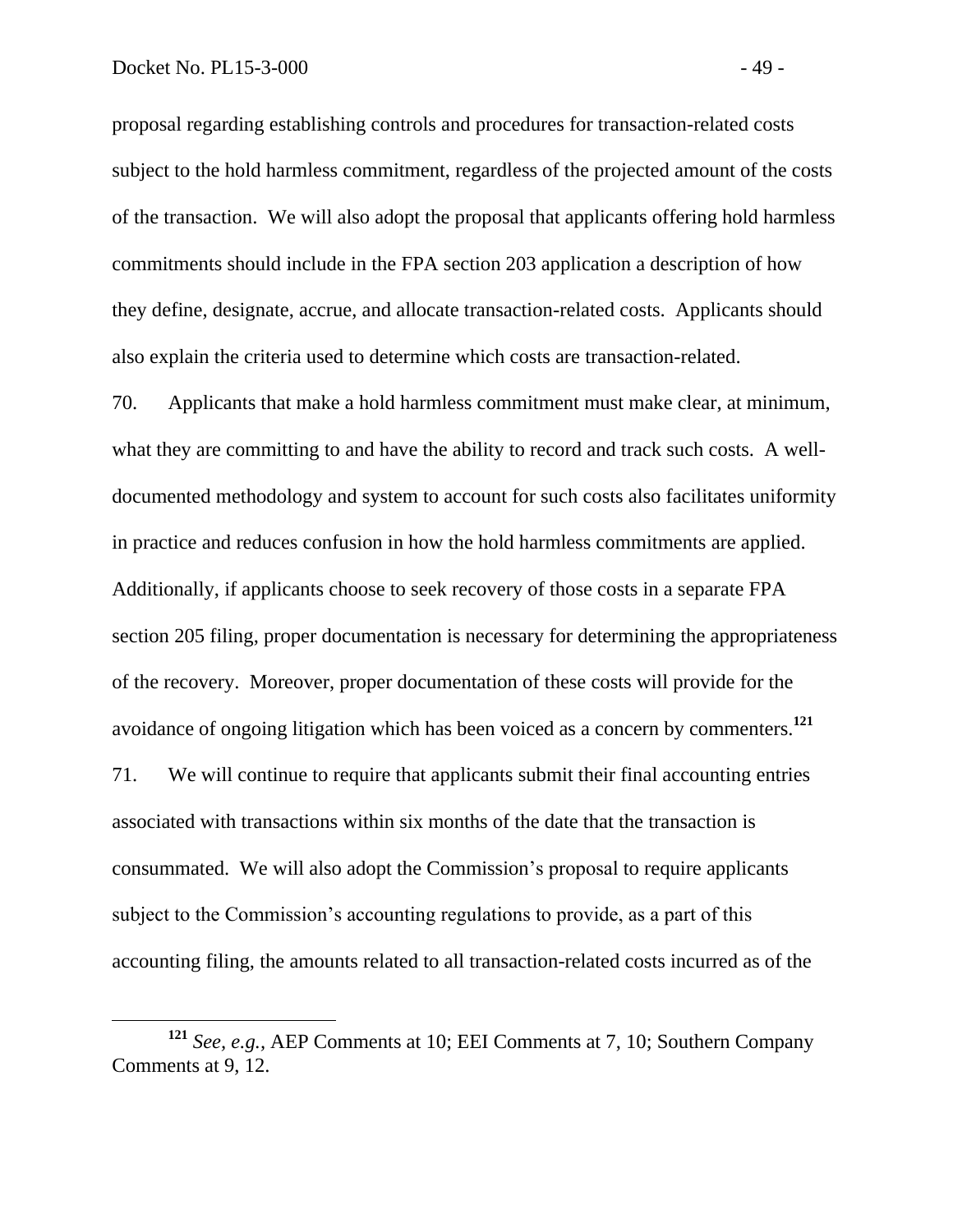date of the accounting filing. The final accounting entries and amounts related to transaction-related costs allow the Commission to scrutinize how applicants record the transaction at the time of consummation and apply the criteria to identify transactionrelated costs as of the accounting filing date. The filing does not necessarily reflect all transaction-related costs as they typically continue to be incurred well after the merger. Given that applicants should have controls and procedures in place to track these costs in a timely manner, six months should be adequate for filing the accounting entries. If additional time is needed, applicants may file a request for extension including the reasons for the requested additional time.

72. We clarify that irrespective of the date that a transaction is announced, companies required to follow the Commission's accounting regulations must have appropriate controls and procedures in place to track transaction-related costs to ensure compliance. Specifically, the Commission's long-standing policy is that costs incurred to effectuate a merger are non-operating in nature, and they should be recorded in Account 426.5, Other Deductions. Accordingly, absent a change in the Commission's accounting requirements, these costs should be tracked when they are incurred.

## **C. Time Limits on Hold Harmless Commitments**

#### **1. Proposed Policy Statement Recommendations**

73. The Commission proposed to reconsider whether a hold harmless commitment that is limited to five years or another specified time period adequately protects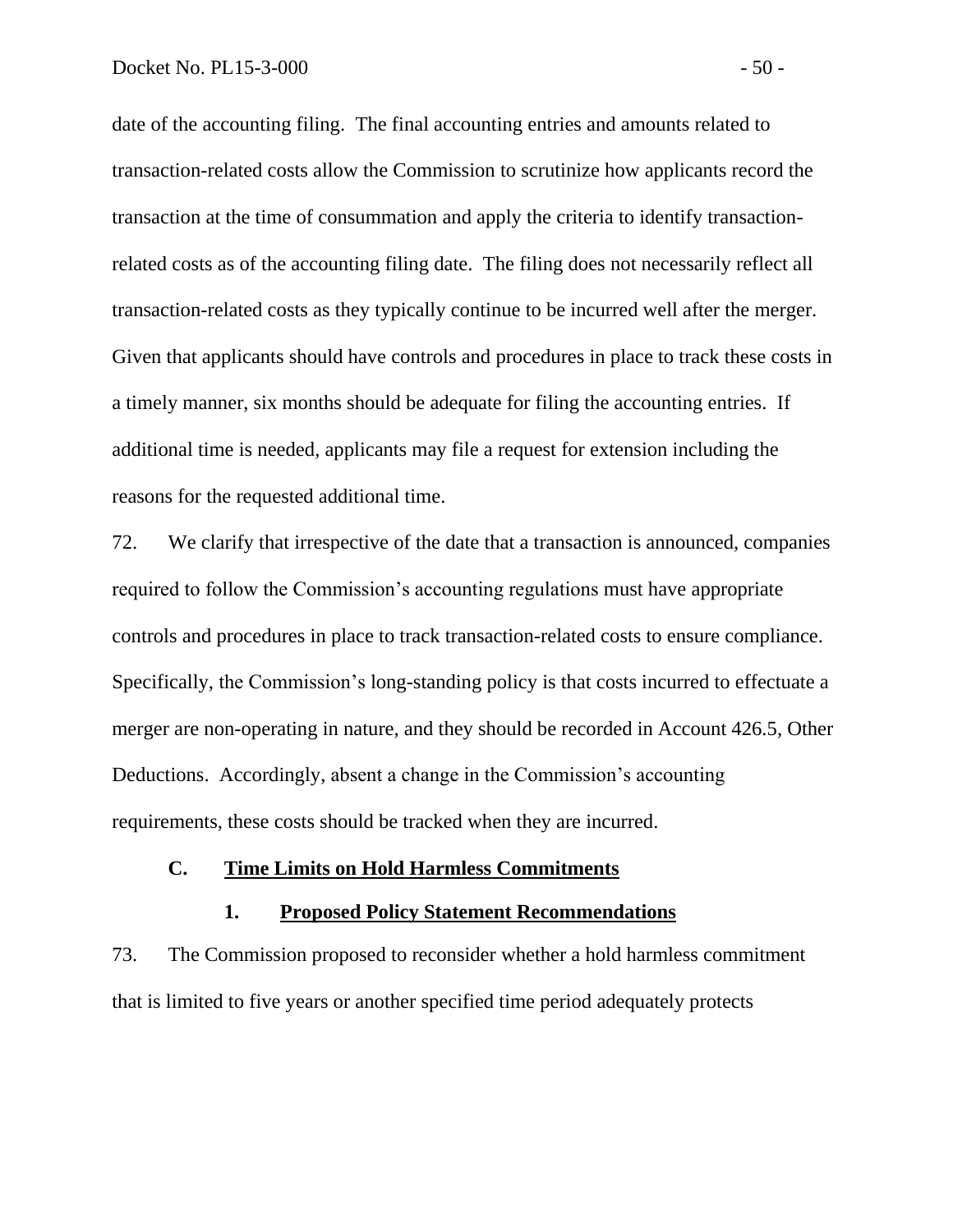ratepayers from an adverse effect on rates.**<sup>122</sup>** Specifically, in light of the proposed treatment of certain categories of costs as transaction-related for purposes of any hold harmless commitment, the Commission's experience auditing utilities that have made hold harmless commitments, and concerns of protestors in previous FPA section 203 applications,**<sup>123</sup>** the Commission proposed to reconsider whether hold harmless commitments that are limited to five years (or another specified period) adequately protect ratepayers from any adverse effect on rates. As part of this reconsideration, the Commission stated that it believed that time-limited hold harmless commitments may not adequately protect ratepayers from transaction-related costs. Therefore, the Commission proposed that there be no time limit on hold harmless commitments and that costs subject to hold harmless commitments cannot be recovered from ratepayers at any time (regardless of when such costs are incurred), absent a showing of offsetting savings in order to demonstrate no adverse effect on rates.**<sup>124</sup>** The Commission stated that this revised approach is consistent with the Merger Policy Statement, which emphasized that the burden of proof to demonstrate that customers will be protected should be on

**<sup>122</sup>** Proposed Policy Statement, 150 FERC ¶ 61,031 at P 34.

**<sup>123</sup>** *See, e.g., PNM Resources, Inc.*, 124 FERC ¶ 61,019, at P 36 (2008) (protestor alleging that the five-year limitation on recovery will simply result in the deferred recovery of transaction-related costs).

**<sup>124</sup>** Evidence of offsetting merger-related savings cannot be based on estimates or projections of future savings, but must be based on a demonstration of actual mergerrelated savings realized by jurisdictional customers. *Exelon Corp.*, 149 FERC ¶ 61,148 at P 107 (citing *Audit Report of National Grid, USA*, Docket No. FA09-10-000 (Feb. 11, 2011) at 55; *Ameren Corp.*, 140 FERC ¶ 61,034, at PP 36-37 (2012)).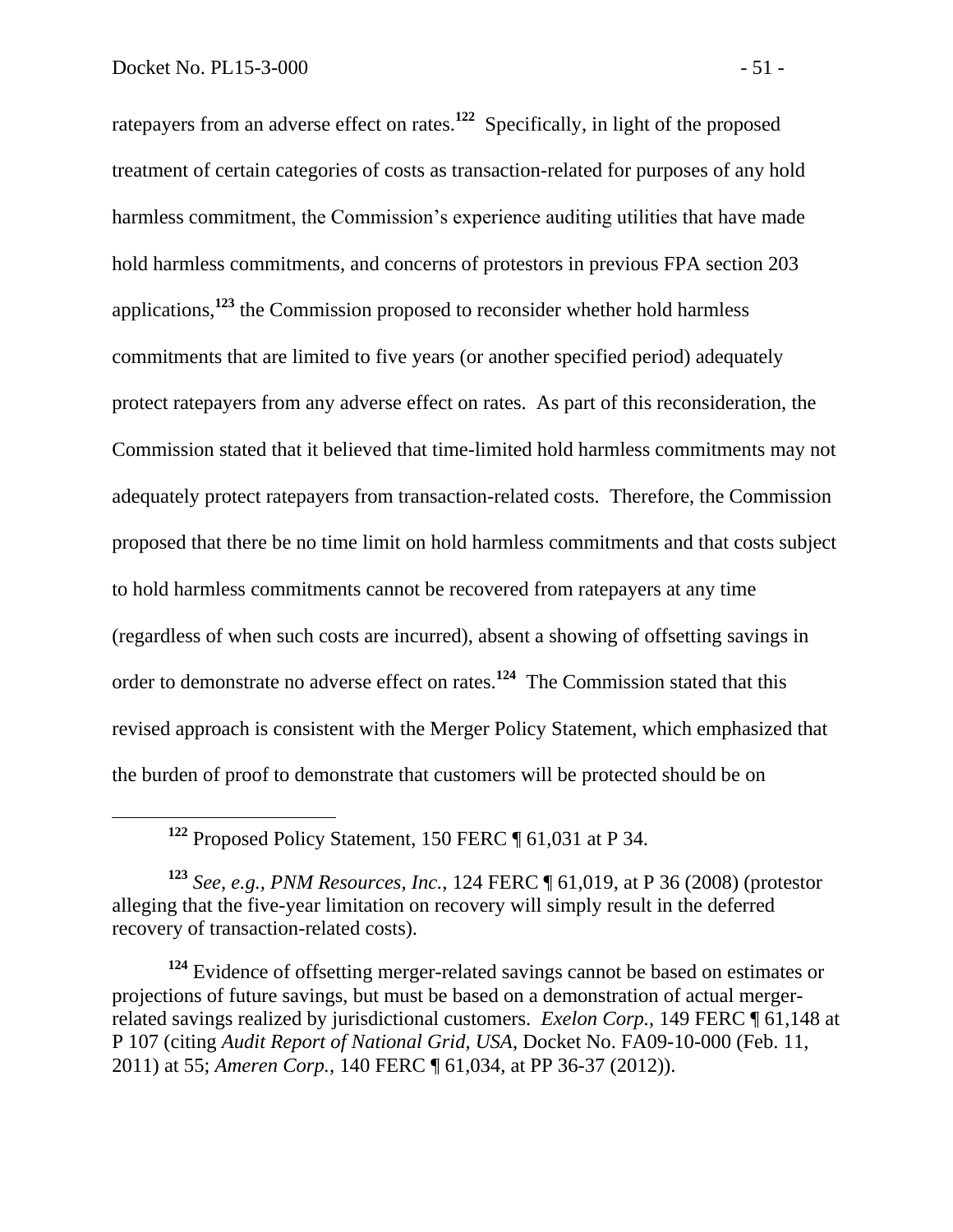applicants, and that applicants should also bear the risk that benefits will not materialize.**<sup>125</sup>**

# **2. Comments**

74. Many commenters suggest that the Commission should continue to accept time limited hold harmless commitments.**<sup>126</sup>** They contend that the Commission has not shown that there is any evidence that applicants have purposely deferred costs past the end of the five-year period or otherwise evaded review that requires a change in current policy.**<sup>127</sup>** Furthermore, they assert that, if the Commission is concerned that time-limited hold harmless commitments may lead an applicant to delay incurring or recovering a transaction's costs until after the hold harmless period expires, the Commission already has tools and protections to adequately protect customers.**<sup>128</sup>** Furthermore, AEP states that the change in policy would be a reversal of the Merger Policy Statement and put the Commission back in the position of weighing the costs and benefits of mergers.**<sup>129</sup>**

**<sup>125</sup>** Merger Policy Statement, FERC Stats. & Regs. ¶ 31,044 at 30,123.

**<sup>126</sup>** *See* EEI Comments at 6; EPSA Comments at 4; Kentucky Utilities Comments at 3-4; Southern Company Comments at 9.

**<sup>127</sup>** *See generally* AEP Comments at 8-9; EEI Comments at 6; Southern Company Comments at 9-10.

**<sup>128</sup>** *See generally* AEP Comments at 9 (asserting current accounting, auditing, and ratemaking practices are adequate); EEI Comments at 9-10 (stating that current accounting rules address the Commission's concerns regarding deferral of recovery); Southern Company Comments at 11 (suggesting that the Commission's policy related to the recovery of regulatory assets is sufficient).

**<sup>129</sup>** *See* AEP Comments at 11.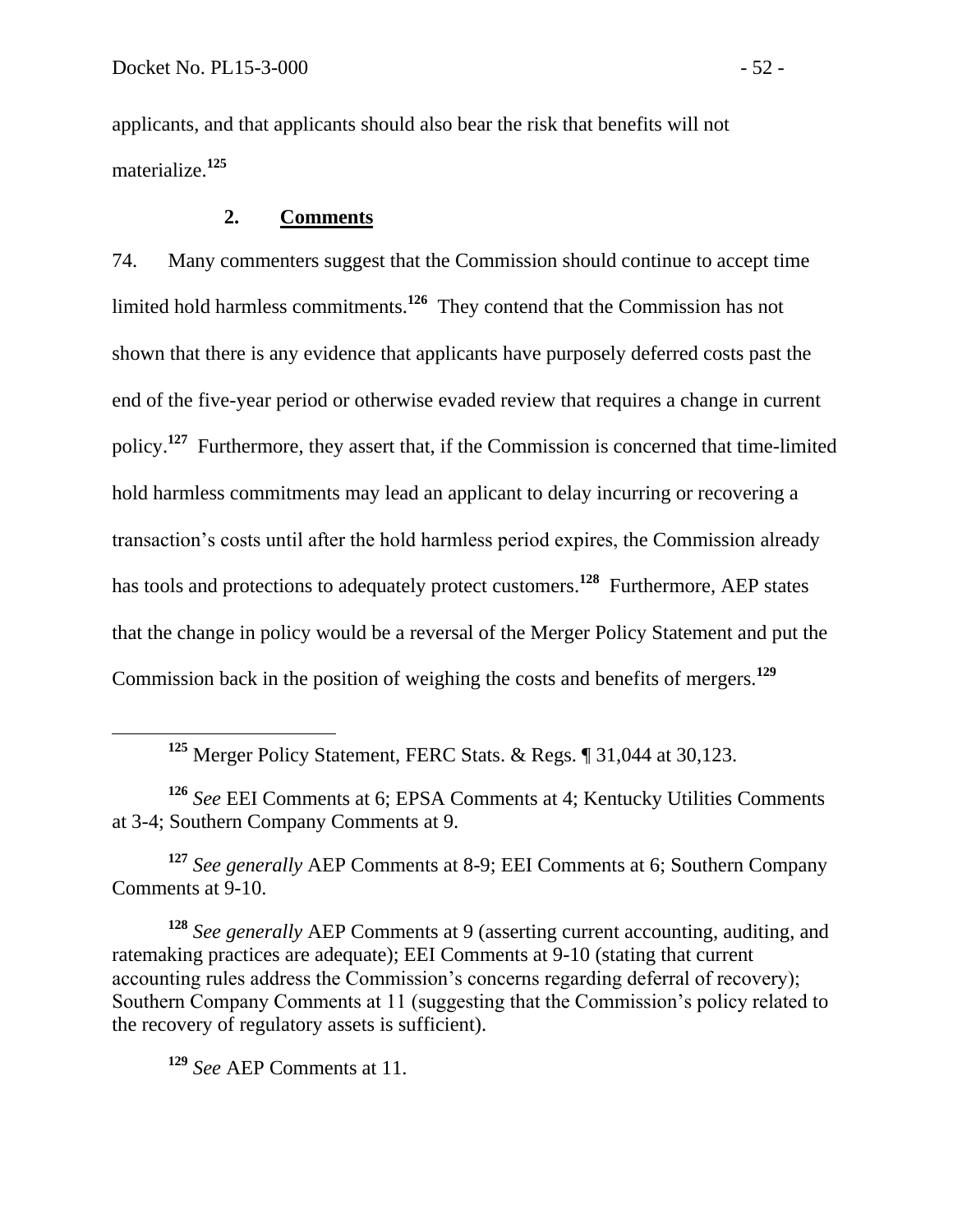Commenters contend that the Commission should not adopt this policy, which will unnecessarily burden applicants at the expense of transactions that benefit customers.**<sup>130</sup>** They generally assert that the change in policy will discourage mergers, which they believe will harm customers and deter infrastructure investment. **131**

75. Commenters explain that the Commission's concerns are unwarranted because it is in the applicant's financial interest to complete integration as soon as possible to ensure a quick transition and capture synergies.**<sup>132</sup>** Furthermore, they assert that the integration of the operations of merging utilities generally occurs in the first few years after a merger.**<sup>133</sup>** They also assert that the costs associated with tracking these costs indefinitely will be burdensome and significant.**<sup>134</sup>** Commenters caution that an indefinite hold harmless commitment could incentivize entities to not pursue elimination of duplicative services and costs, which would reduce benefits to ratepayers, because the costs of such activity may be considered transition costs in perpetuity and, therefore, be unrecoverable.**<sup>135</sup>**

- **<sup>132</sup>** *See generally* AEP Comments at 9; EEI Comments at 8, 10.
- **<sup>133</sup>** AEP Comments at 9; Southern Company at 10-11.

**<sup>134</sup>** EPSA Comments at 4; Southern Company Comments at 12 (stating that in addition to the cost of new systems, all current and future employees would have to be trained to recognize and track the costs).

**<sup>135</sup>** *See* EEI Comments at 8; EPSA Comments at 5.

**<sup>130</sup>** *See* EEI Comments at 6; EPSA Comments at 4.

**<sup>131</sup>** *See* EEI Comments at 10-11; EPSA Comments at 4.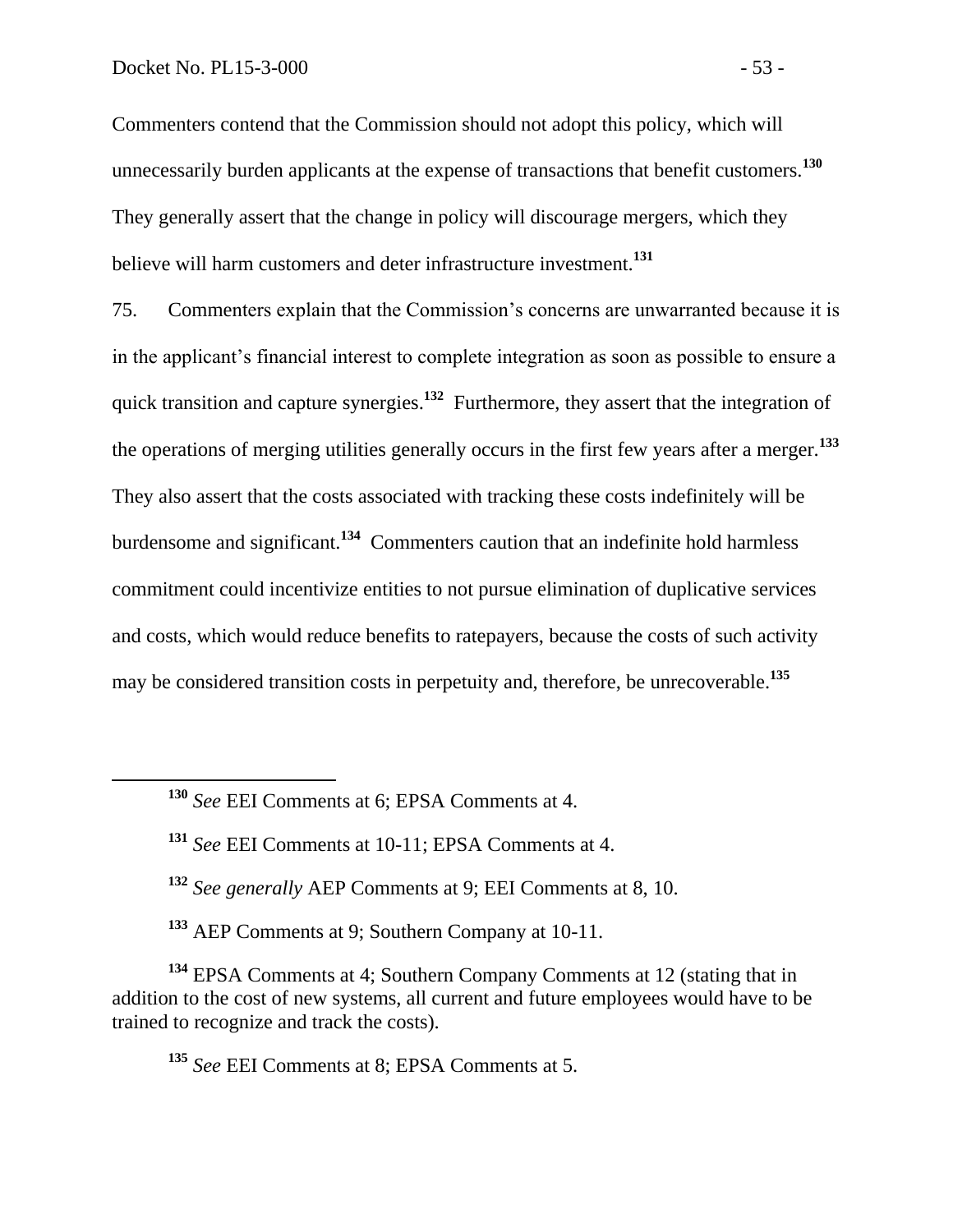76. Commenters also state that any change to the Commission's practice of accepting hold harmless commitments that are limited in duration will undermine regulatory certainty.**<sup>136</sup>** They state that without a time limit the Commission creates the unnecessary risk of future litigation in which there may be attempts by protesters or the Commission to link future costs back to a previous transaction, no matter how unrelated to a transaction, and that any entity that had a merger or transaction would then need to disprove that assertion.<sup>137</sup> Commenters assert that without regulatory certainty investors will be unwilling to commit funds or will increase the costs of the funds they do commit, which will have an adverse effect on the costs and on the viability of transactions and utility valuations.**<sup>138</sup>** As to transaction-related capital costs, Southern Company also asserts that one would expect that at some point in time, used and useful investments should and would be included in rates, and if the Commission wishes to exclude certain assets from recovery it should use a more targeted approach than extending the hold harmless period for all transaction-related costs.**<sup>139</sup>** Others state that a transaction must be considered closed at some point in order for there to be closure for both accounting and

 $\overline{a}$ 

**<sup>138</sup>** *See* AEP Comments at 10, n.3; EEI Comments at 7.

**<sup>139</sup>** *See* Southern Company Comments at 11-12.

**<sup>136</sup>** EEI Comments at 6.

**<sup>137</sup>** *See* AEP Comments at 10 (worrying that an open-ended commitment will spawn multiple look back proceedings); EEI Comments at 7, 10 (asserting that this will create an inappropriate evidentiary burden on applicants that may also be impossible to overcome); Kentucky Utilities Comments at 3; Southern Company Comments at 10, 12- 13.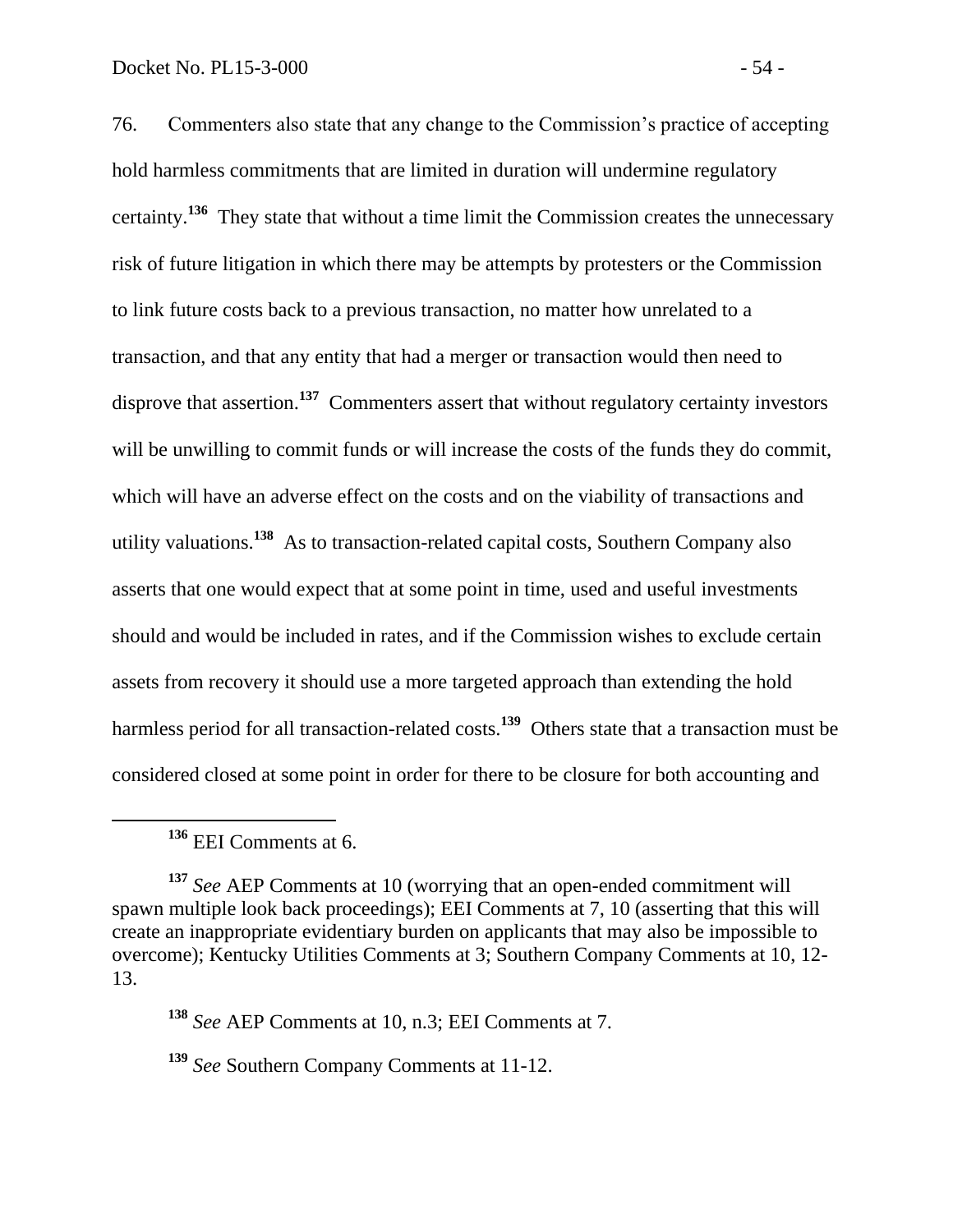ratemaking purposes**<sup>140</sup>** and requiring an open ended hold harmless commitment could deter "beneficial consolidation."**<sup>141</sup>** EEI states that the Commission's current standard provides ample protection for customers while also providing regulatory certainty, which is essential in a constantly changing industry.**<sup>142</sup>**

77. Commenters further explain that it will be difficult to determine if costs are transaction-related the further in time entities get from the transaction because of intervening events**<sup>143</sup>** and a changing regulatory and technological environment,**<sup>144</sup>** and that it will be difficult to untangle these costs in rates from the entity's general ongoing operations.**<sup>145</sup>** They caution that the further in time one gets from a transaction the more difficult it will become to determine what is and is not a transition cost.**<sup>146</sup>** AEP suggests that the Commission could remedy this problem either by accepting time-limited hold harmless provisions or limiting the scope of transition costs to the activities required to integrate the companies once their merger is consummated.**<sup>147</sup>**

- **<sup>140</sup>** *See* AEP Comments at 10; Southern Company Comments at 12.
- **<sup>141</sup>** Southern Company Comments at 12.
- **<sup>142</sup>** EEI Comments at 7.

**<sup>143</sup>** *See id.* at 6.

 $\overline{a}$ 

- **<sup>144</sup>** *See* Kentucky Utilities Comments at 3.
- **<sup>145</sup>** *See* AEP Comments at 10; EEI Comments at 7.
- **<sup>146</sup>** *See* Kentucky Utilities Comments at 3; Southern Company Comments at 13.
- **<sup>147</sup>** AEP Comments at 10.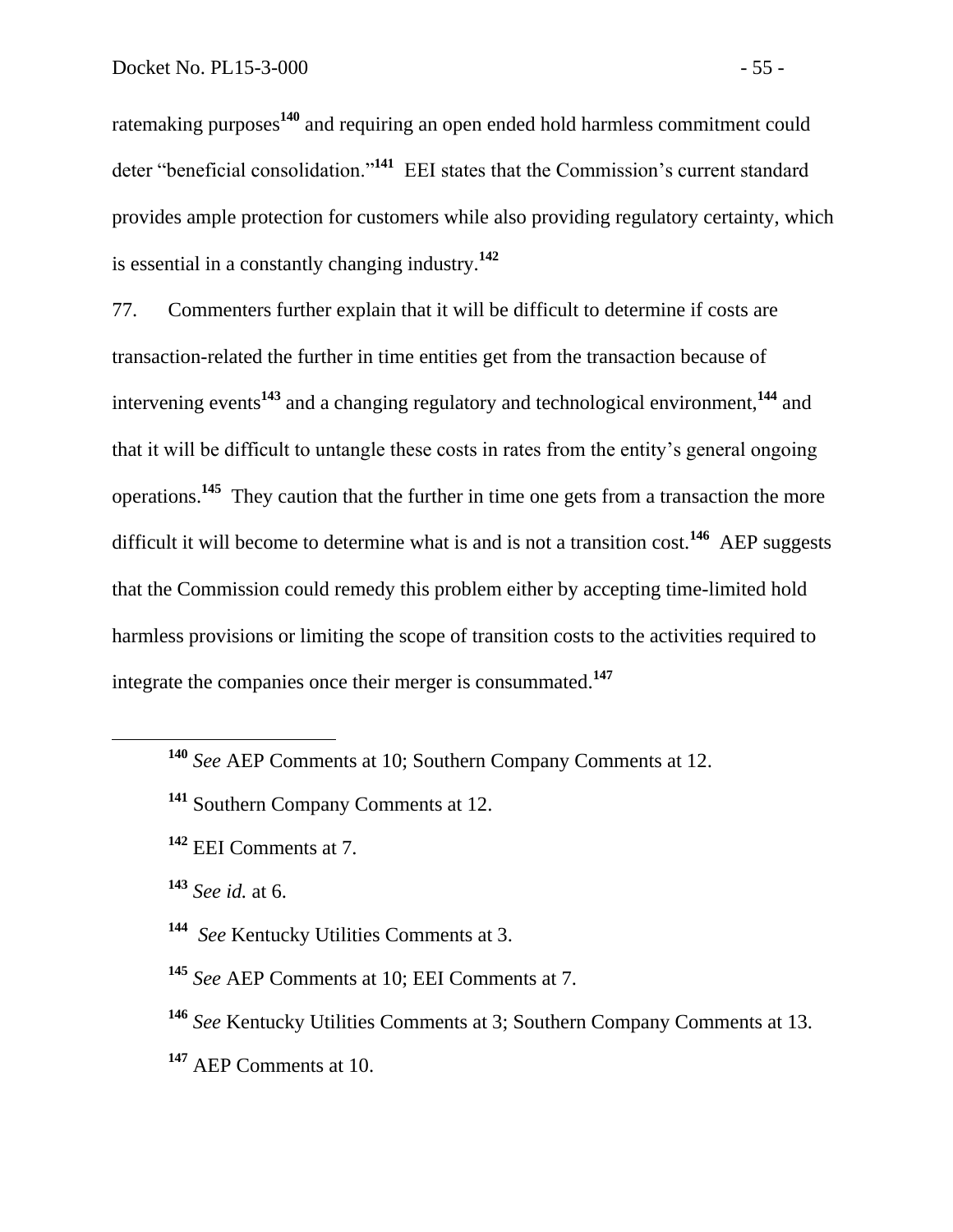78. AEP also notes that a hold harmless commitment with no limit on duration raises questions like: (1) how do you measure how much of a cost incurred 15 years after a merger was attributable to merger "integration" as opposed to normal utility operations; (2) if merger "integration" costs can still be incurred decades after the transaction closed, can merger "savings" still be accruing over that same period; (3) how do you measure those savings; and (4) would companies need to maintain shadow books for the unmerged companies for the rest of time to prove the savings that resulted from the merger?**<sup>148</sup>**

79. EEI asserts that a time-limited commitment is consistent with U.S. generally accepted accounting principles, which recognize that transactions end when all costs, assets, and liabilities have been recorded.**<sup>149</sup>** EEI states that the Commission should recognize that there is a finite transition period following a transaction and five years is a reasonable time frame in which one could expect that a company would complete its transition and integration.**<sup>150</sup>** EEI asserts that the Commission should also recognize a commitment of less than five years may be appropriate for "relatively minor" transactions and that an indefinite hold harmless commitment is simply unreasonable.**<sup>151</sup>**

**<sup>148</sup>** *Id.*

 $\overline{a}$ 

**<sup>149</sup>** EEI Comments at 8.

**<sup>150</sup>** *Id.* at 9.

**<sup>151</sup>** *Id.*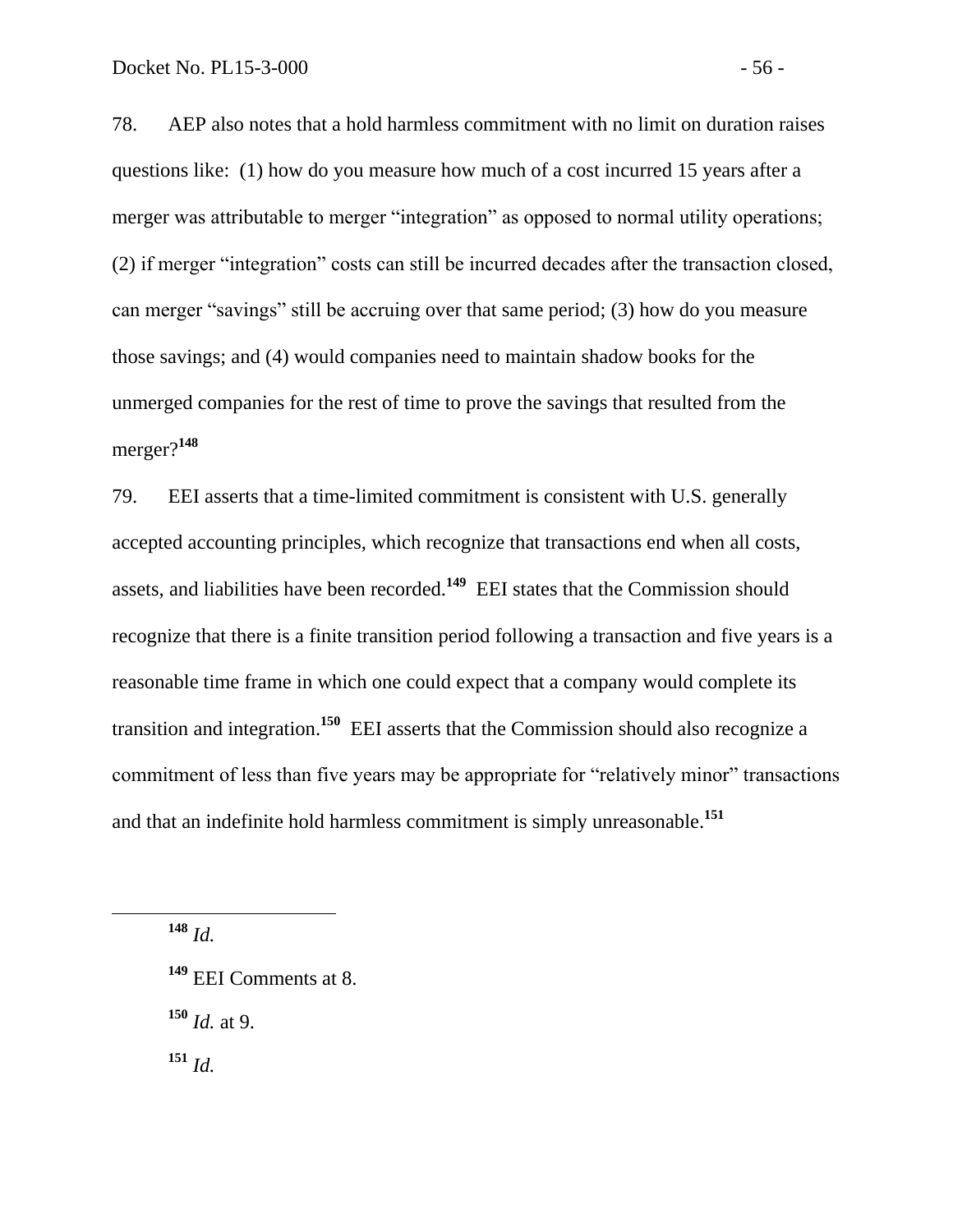80. APPA and NRECA, Transmission Access Policy Study Group, and the Transmission Dependent Utilities support the Commission's proposal not to accept timelimited hold harmless commitments.**<sup>152</sup>** These commenters state that the Commission should focus on whether a cost is transaction-related, not on when it was incurred or when recovery is sought.**<sup>153</sup>**

81. APPA and NRECA state that unlimited duration hold harmless commitments will not impose a significant additional burden on applicants because most transition costs are incurred in the first few years after the merger is consummated.**<sup>154</sup>** Furthermore, to the extent that a longer commitment may lead to an additional burden on applicants, APPA and NRECA state that this burden is reasonable because it would mean that transactionrelated costs continued to be incurred and offsetting merger savings failed to materialize.**<sup>155</sup>** Transmission Dependent Utilities state that time-limited commitments provide incentives for utilities to make inefficient spending and rate recovery decisions while failing to provide full protection to ratepayers.<sup>156</sup> Therefore, Transmission Dependent Utilities assert that eliminating any time limit on a hold harmless commitment

**<sup>155</sup>** *Id.*

**<sup>152</sup>** APPA and NRECA Comments at 11; Transmission Access Policy Study Group Comments at 2; Transmission Dependent Utilities Comments at 8.

**<sup>153</sup>** APPA and NRECA Comments at 11; Transmission Dependent Utilities Comments at 7-8.

**<sup>154</sup>** APPA and NRECA Comments at 11.

**<sup>156</sup>** Transmission Dependent Utilities Comments at 7.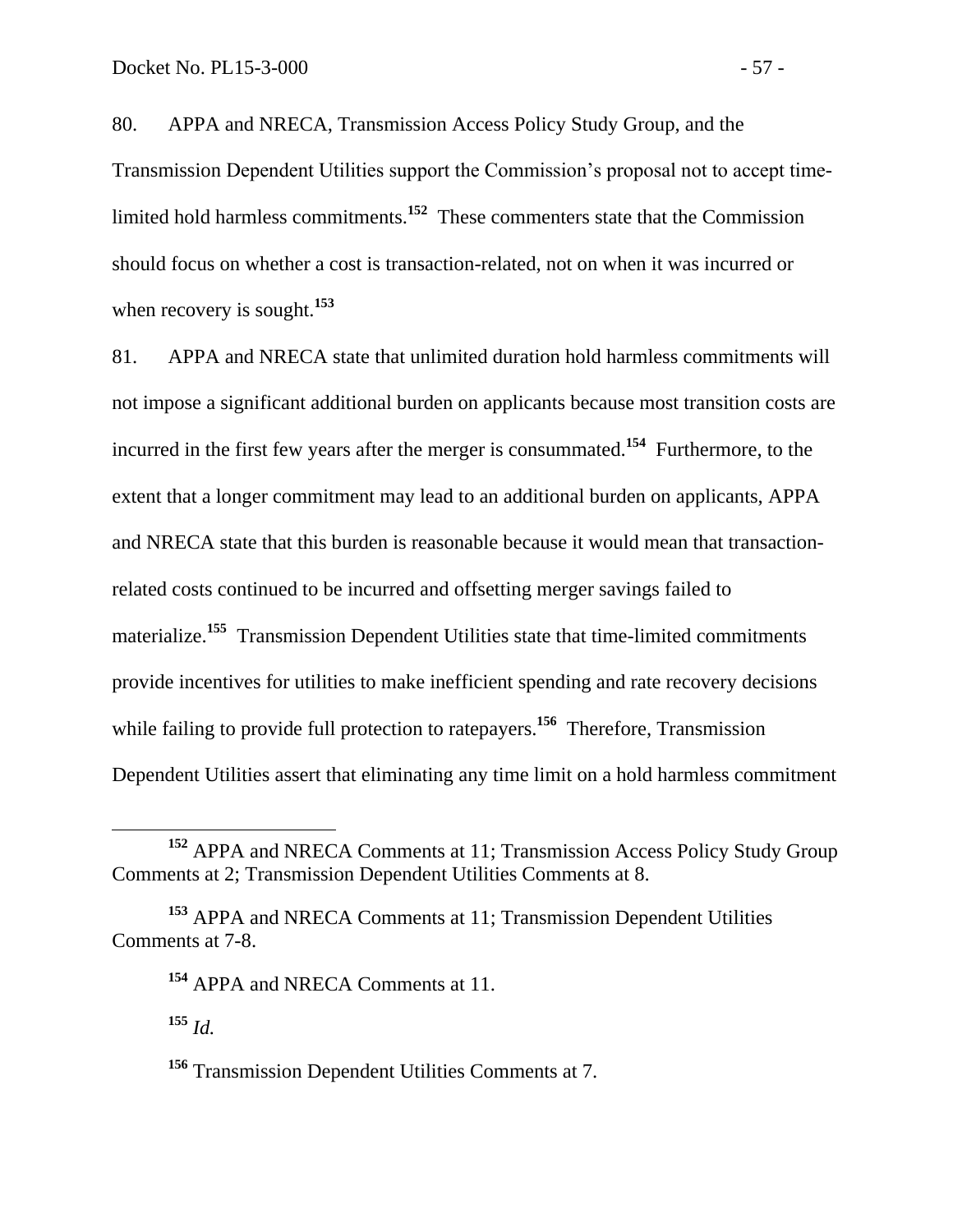is in the public interest because it will bring greater certainty to the electric markets regarding costs subject to recovery in the future.**<sup>157</sup>**

## **3. Commission Determination**

82. After careful consideration of the comments, we withdraw our proposal to no longer accept time-limited hold harmless commitments and will continue to accept hold harmless commitments that are time limited as a method to show no adverse effect on rates. We agree with certain commenters that there is a tradeoff between the articulation of transaction-related costs adopted in section II.A above**<sup>158</sup>** and the duration of a hold harmless commitment, as there is less of a nexus between activities that are identified as transition costs and the transaction as time passes. While the Commission intends to ensure that ratepayers are adequately protected from potential adverse effects on rates, a hold harmless commitment must also be administratively manageable.

83. As some commenters note, as time passes, it becomes more difficult to distinguish actions taken, and related expenditures, to integrate the operations and assets of newlymerged companies from the conduct of an applicant's normal business activities, and it becomes more difficult to determine which costs share a nexus with the transaction and should thus be subject to an offered hold harmless commitment. Future actions, such as engineering studies, taken in the normal course of business need to be distinguished from those undertaken to effectuate the transaction for the duration of the hold harmless

**<sup>157</sup>** *Id.*

**<sup>158</sup>** *See supra* PP 44-58.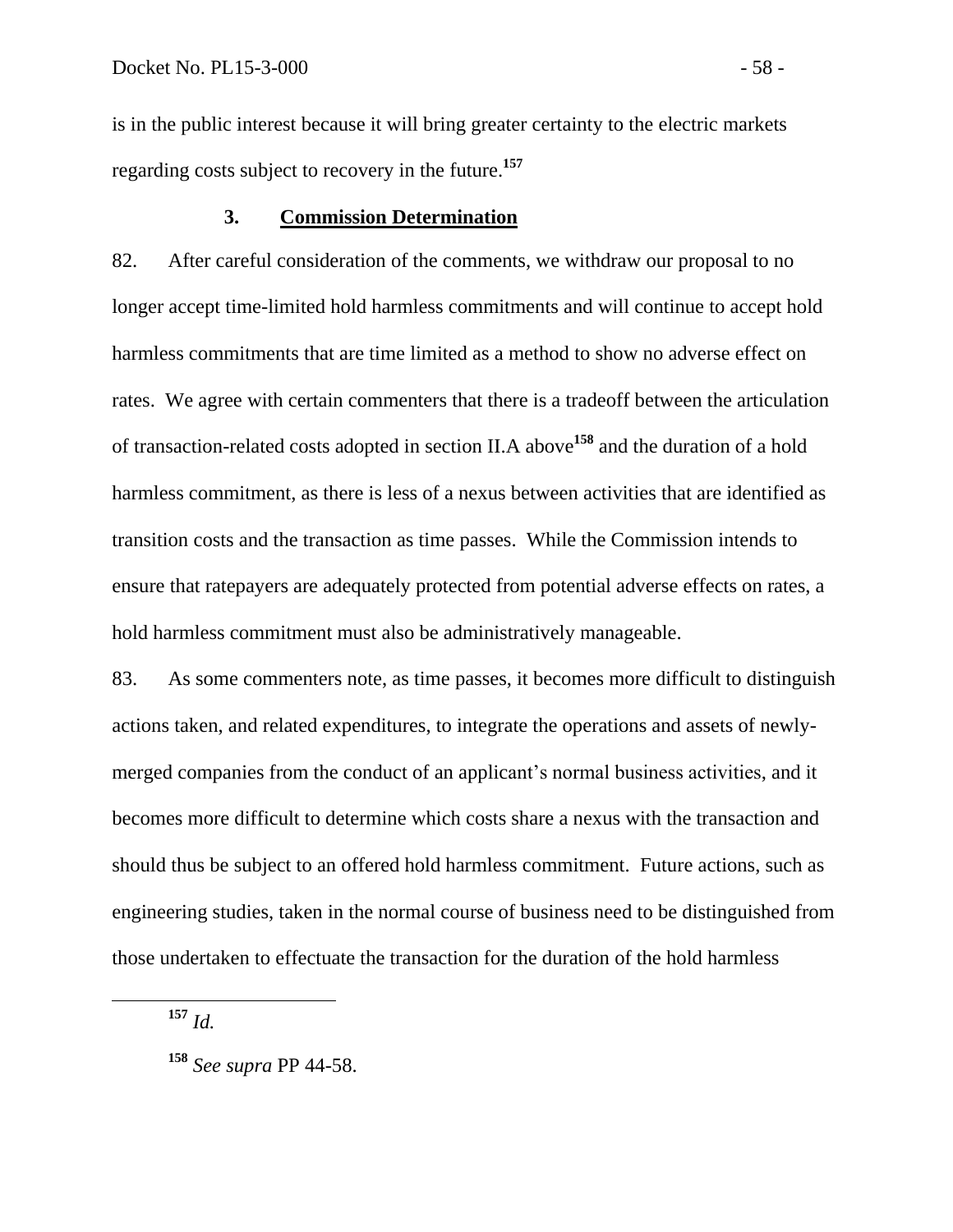commitment. If we were to adopt the proposal to no longer accept time-limited hold harmless commitments, applicants may be required to make these distinctions years removed from a transaction. As both commenters who support and oppose time limits on any hold harmless commitment recognize, the majority of these costs are incurred in the first five years after the closing of the transaction. At this time we do not find that there is sufficient evidence to conclude that applicants are indeed incurring substantial transaction-related costs after five years.

84. Therefore, we find that the articulation of transaction-related costs set forth in section II.A above, paired with the incentive of applicants to achieve integration and transaction related synergies as soon as possible, adequately protect ratepayers while providing applicants with regulatory certainty that a time-limited hold harmless commitment will not result in endless litigation regarding costs incurred after a transaction is consummated. We intend hold harmless commitments to avoid protracted litigation while at the same time protecting customers from the uncertain costs incurred to complete transactions.

85. In response to EEI's view that a commitment of less than five years may be appropriate for what EEI terms "relatively minor" transactions, as we stated in the Proposed Policy Statement, the Commission has found hold harmless commitments under which applicants commit not to seek to recover transaction-related costs except to the extent that such costs are exceeded by demonstrated transaction-related savings for a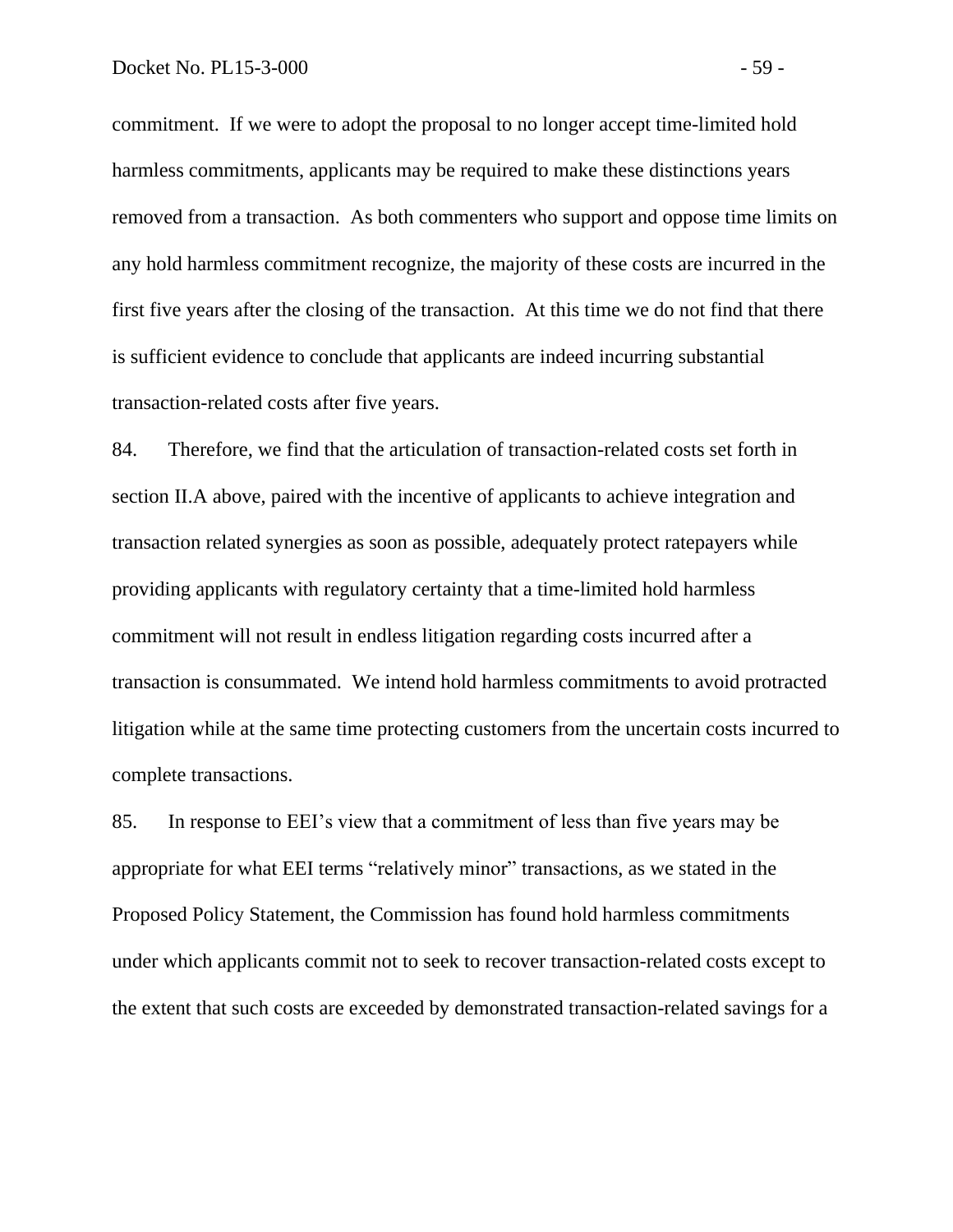period of five years to be "standard."**<sup>159</sup>** While applicants may nevertheless propose hold harmless commitments of any number of years, we caution that applicants retain the burden of demonstrating that proposed ratepayer protections are adequate.**<sup>160</sup>** Applicants must adequately support and demonstrate that any commitment they propose provides adequate ratepayer protection when compared to other ratepayer protection mechanisms, including the offer of a five year hold harmless period that has become the norm in the industry.

## **D. Transactions Without An Adverse Effect on Rates**

### **1. Proposed Policy Statement Recommendations**

86. The Commission noted in the Proposed Policy Statement that some applicants have made hold harmless commitments in connection with transactions involving the acquisition of existing jurisdictional facilities where the acquiring entity is a traditional franchised utility and is entering into the transaction in order to satisfy resource adequacy requirements at the state level, to improve system reliability, and/or meet other regulatory

**<sup>159</sup>** Proposed Policy Statement, 150 FERC ¶ 61,031 at P 12 (citing *ITC Holdings Corp.*, 121 FERC ¶ 61,229, at P 128 (2007)). Although five-year hold harmless commitments are most common, the Commission has also accepted three-year hold harmless commitments. *Id.* n.21 (citing *Westar Energy, Inc.,* 104 FERC [61,170, at PP 16-17 (2003); *Long Island Lighting Co.*, 82 FERC ¶ 61,129, at 61,463-65 (1998)).

**<sup>160</sup>** Order No. 642, FERC Stats. & Regs. ¶ 31,111 at 31,914.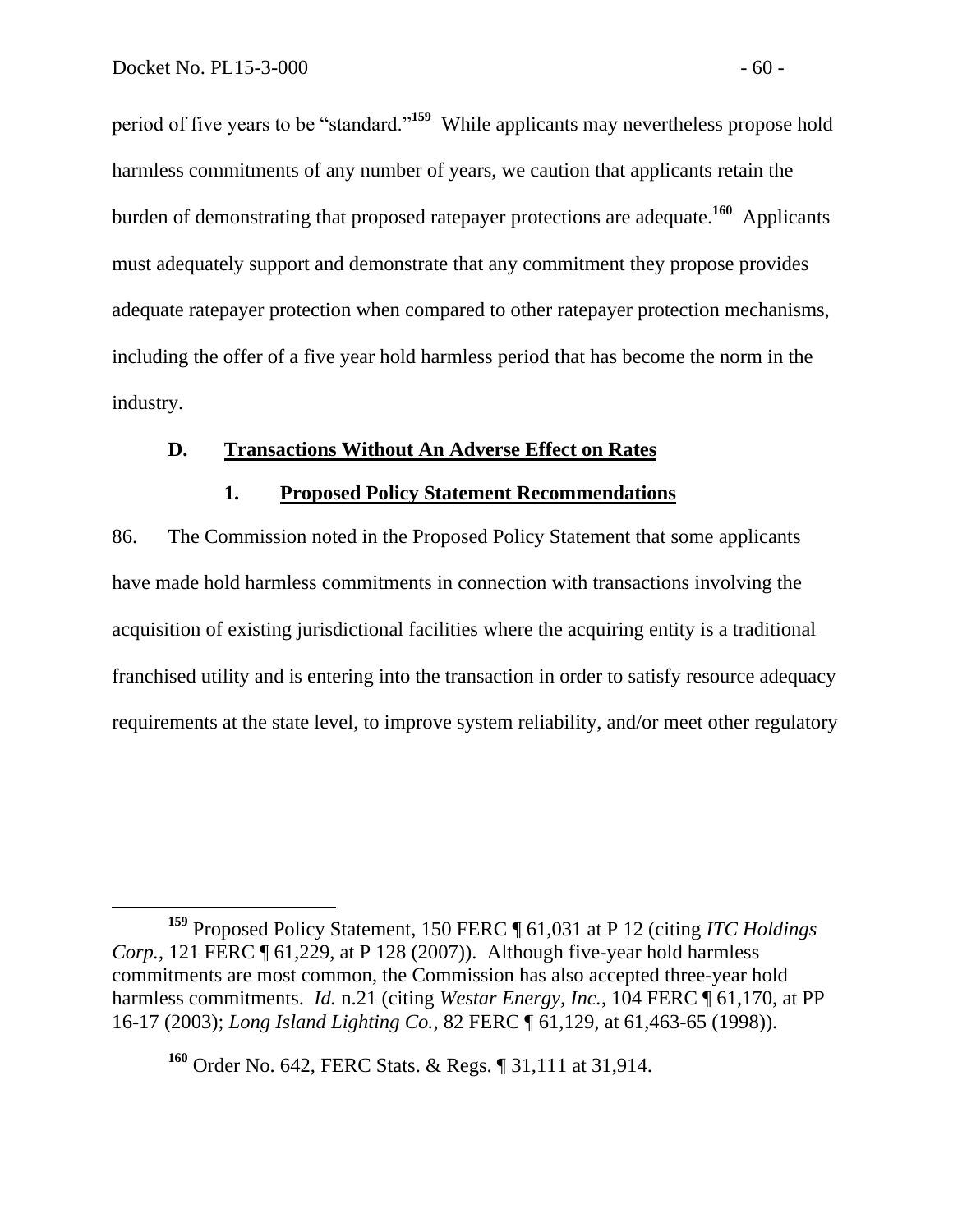requirements. **161** Furthermore, the Commission noted that, while customers in these examples may experience a rate increase due to the costs of the facilities, such rate effect may not necessarily be adverse because those costs were incurred to meet a governmental regulatory requirement. The Commission stated that it has held that, as a general matter of policy, ratepayers should bear the cost of utility service.**<sup>162</sup>**

87. The Commission proposed to clarify that applicants undertaking certain types of transactions to fulfill documented utility service needs may not need to offer a hold harmless commitment in order to show that the transaction does not have an adverse effect on rates.**<sup>163</sup>** Specifically, the Commission stated that it believed that applicants engaging in these types of transactions can make the requisite showing that, even though the proposed transaction may have an effect on rates, such effect on rates is not adverse. 88. The Commission noted several examples of transactions in which applicants may demonstrate no adverse effect on rates without offering a hold harmless commitment or other ratepayer protection mechanism, including the purchase of an existing generating

**<sup>161</sup>** Proposed Policy Statement, 150 FERC ¶ 61,031 at P 39. *See, e.g.*, *FirstEnergy*, 141 FERC ¶ 61,239 at PP 1, 16, 27-30 (accepting a hold harmless commitment in an asset transaction where generation assets would be turned into assets to support transmission system upgrades in order to meet needs identified in a study by PJM Interconnection, L.L.C. following the retirement of other generating facilities); *ITC Midwest*, 140 FERC ¶ 61,125 at P 15; *Int'l Transmission Co.*, 139 FERC ¶ 61,003 at P 16.

**<sup>162</sup>** *See, e.g.*, *Old Dominion Elec. Cooperative and N.C. Elec. Membership Corp. v. Va. Elec. and Power Co.,*146 FERC ¶ 61,200 (2014).

**<sup>163</sup>** Proposed Policy Statement, 150 FERC ¶ 61,031 at P 40.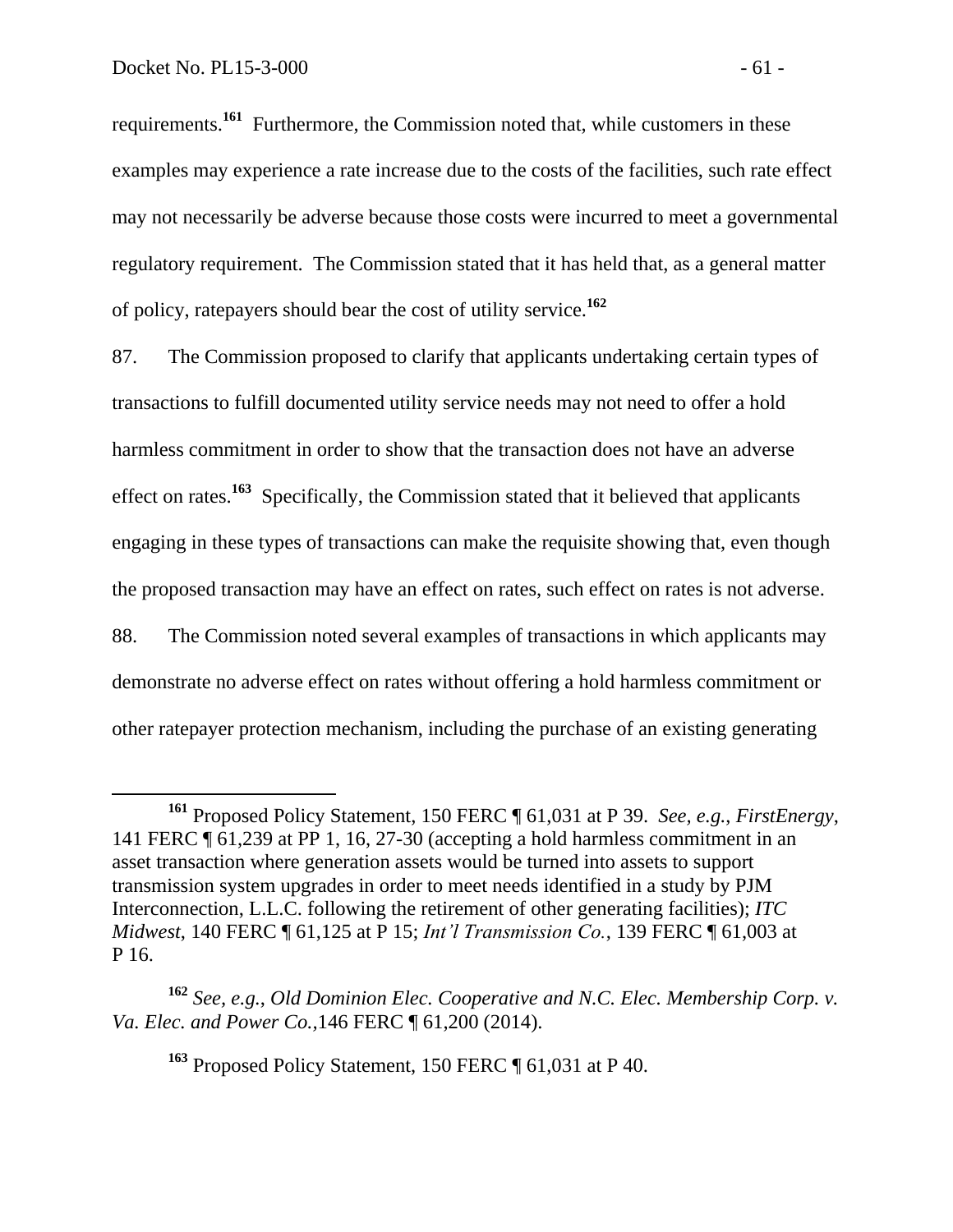plant or transmission facility that is needed to serve the acquiring company's customers or forecasted load within a public utility's existing footprint, in compliance with a resource planning process, or to meet specified North American Electric Reliability Corporation (NERC) standards. The Commission proposed that applicants seeking to demonstrate that a transaction will not have an adverse effect on rates for these or other reasons should provide supporting evidence and documentation which could include an explanation that the transaction is intended to serve existing customers or forecasted load within an existing footprint; to address a state commission order or directive requiring acquisition of specific assets; to address a need for a transmission facility, as established through a regional transmission planning process or as required to satisfy a NERC standard; or to address other state or federal regulatory requirements.<sup>164</sup> Under the clarification proposed therein, however, the Commission stated that a hold harmless commitment would not need to be offered in order to show that the transaction would not have an adverse effect on rates.

89. The Commission proposed that applicants may make a showing that a particular transaction does not have an adverse effect on rates based on other grounds, but the burden remains on applicants to show in their application for authorization under FPA section 203 that the costs, or a portion of the costs, related to such a transaction should be passed on to ratepayers. Further, the Commission proposed that applicants may provide the Commission with information to show the need to meet other regulatory requirements

 $\overline{a}$ 

**<sup>164</sup>** *Id.* P 41.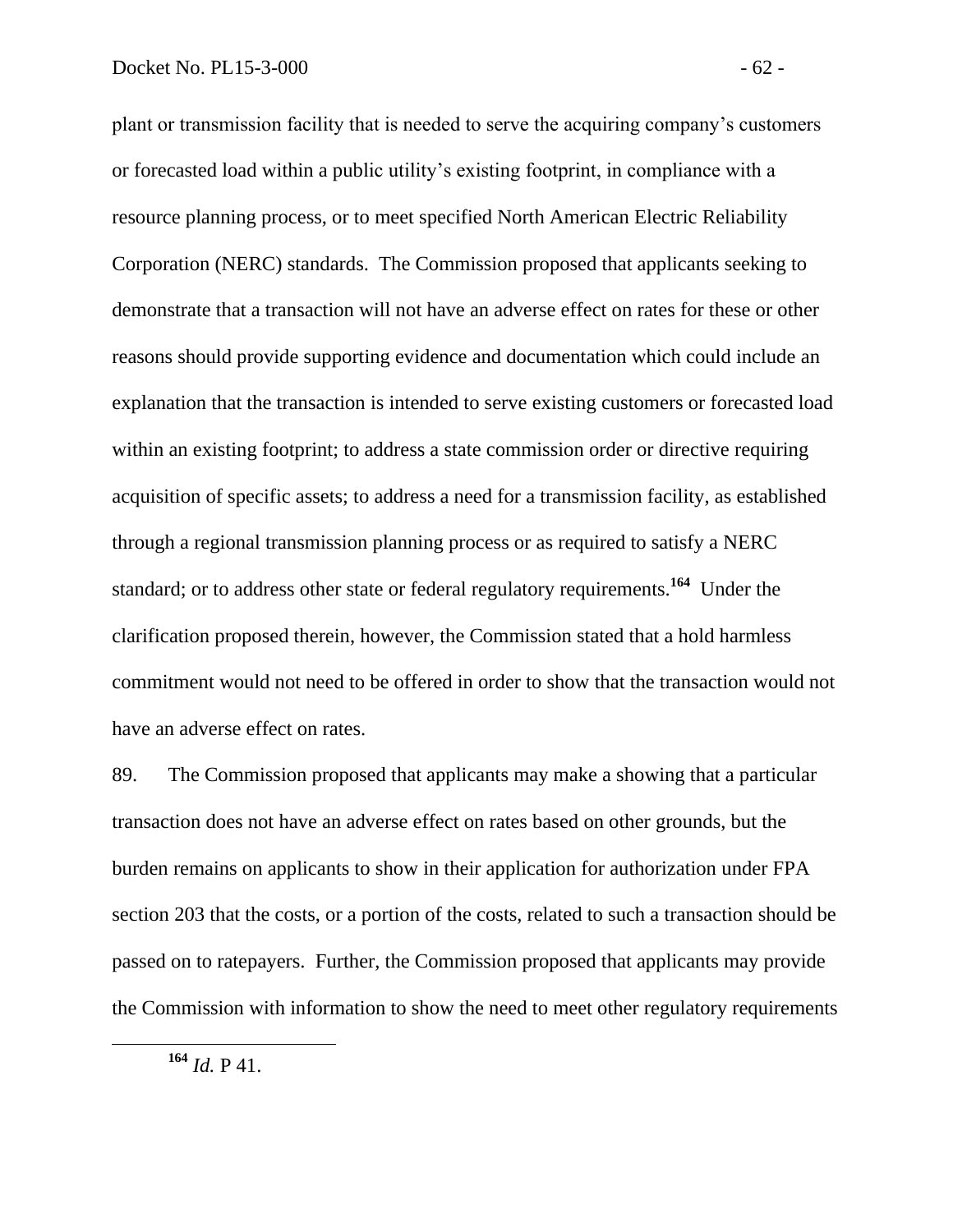as a means to demonstrate that the effect on rates due to the transaction is not adverse. The Commission proposed that it would carefully review such a showing before determining that a proposed transaction without any proposed ratepayer protection mechanism has no adverse effect on rates.

## **2. Comments**

90. Several commenters support the Commission's proposal that hold harmless commitments may not be necessary for certain categories of transactions when undertaken to provide utility service for which ratepayers should bear cost responsibility.**<sup>165</sup>** Several parties recommend that the Commission more directly and clearly acknowledge that hold harmless commitments are not always necessary and that the Proposed Policy Statement does not mandate their inclusion in every FPA section 203 application.<sup>166</sup> EEI states that each transaction is unique and suggests that the need for and role of a hold harmless commitment will vary.<sup>167</sup> Additionally, commenters request that the Commission clarify that the circumstances articulated in the Proposed Policy Statement for when a hold harmless commitment may not be necessary are not exclusive

**<sup>165</sup>** *See* AEP Comments at 13; EEI Comments at 12; EPSA Comments at 3; Kentucky Utilities Comments at 4; Southern Company Comments at 3; Transmission-Only Companies Comments at 1.

**<sup>166</sup>** *See* EEI Comments at 11 (contending that it is not clear how the different sections of the document interact); Kentucky Utilities Comments at 5.

<sup>&</sup>lt;sup>167</sup> EEI Comments at 11-12 (suggesting additional exemptions such as a transaction where the benefits outweigh any potential negative effects, or those negative effects may be *de minimis*).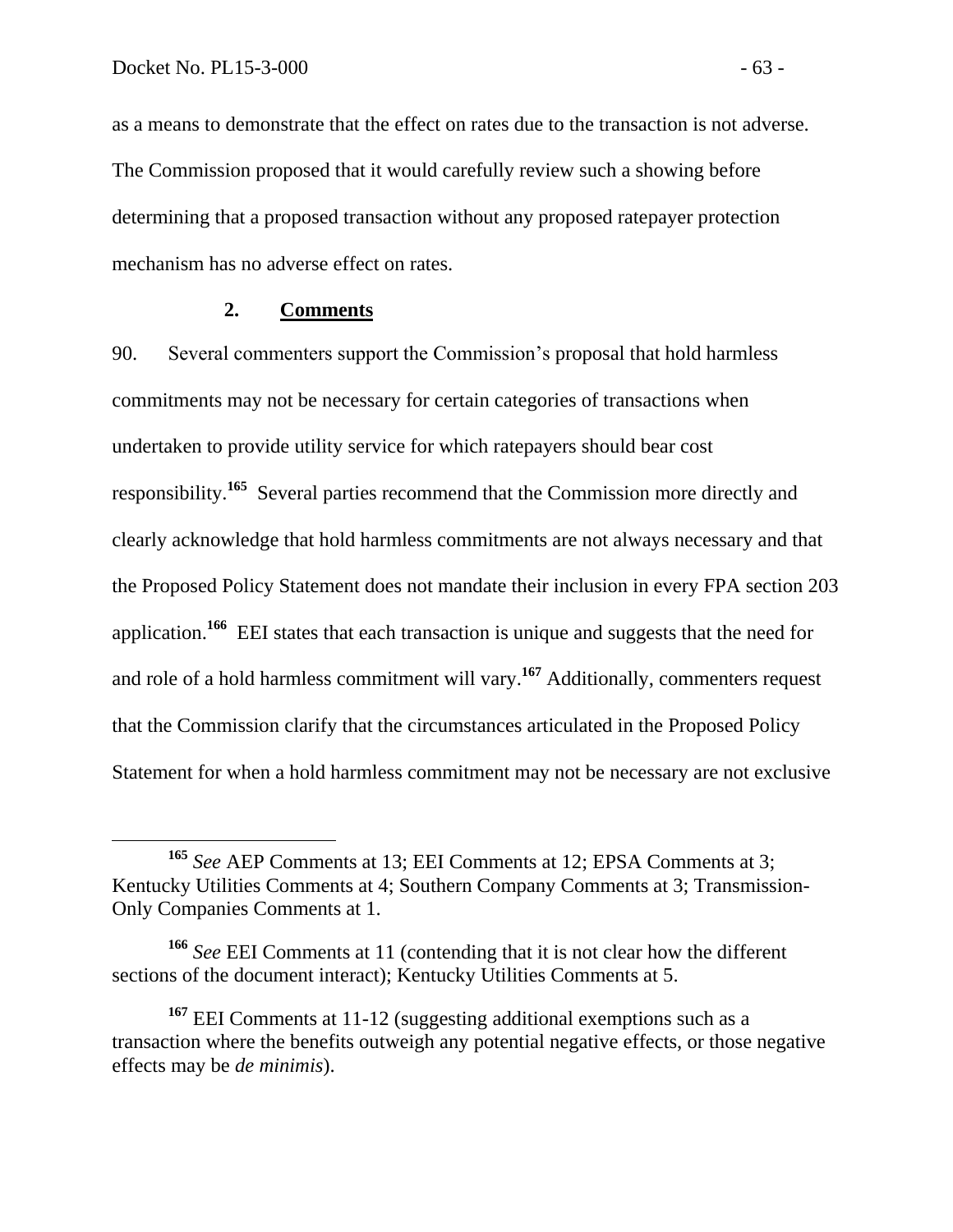or comprehensive,**<sup>168</sup>** and that the examples given were intended to be illustrative and will be interpreted broadly.**<sup>169</sup>**

91. Other commenters request that the Commission clarify that it does not intend to identify certain categories of transactions that do not have an adverse effect on rates or transactions that do not require ratepayer protection mechanisms.**<sup>170</sup>** These commenters seek confirmation that the Commission is stating only that applicants may make a showing for any FPA section 203 transaction that there is no adverse effect on rates based on case-specific evidence, and as such those applicants need not offer a hold harmless commitment if they have otherwise met their burden of proof to make such a demonstration.**<sup>171</sup>** Furthermore, APPA and NRECA urge the Commission to proceed with caution and avoid reducing the requirement of showing no adverse effect on rates to an exercise where any claimed, non-quantifiable benefits from a transaction are determined to outweigh rate increases.**<sup>172</sup>**

92. Similarly, the Transmission Dependent Utilities also urge the Commission not to exempt certain transactions from the requirement to adopt ratepayer protection

**<sup>169</sup>** Kentucky Utilities Comments at 5.

 $\overline{a}$ 

**<sup>170</sup>** *See* APPA and NRECA Comments at 12; Transmission Access Policy Study Group Comments at 6.

**<sup>171</sup>** *See* APPA and NRECA Comments at 12-13; Transmission Access Policy Study Group Comments at 8-9.

**<sup>172</sup>** APPA and NRECA Comments at 14.

**<sup>168</sup>** EPSA Comments at 3; Southern Company Comments at 4.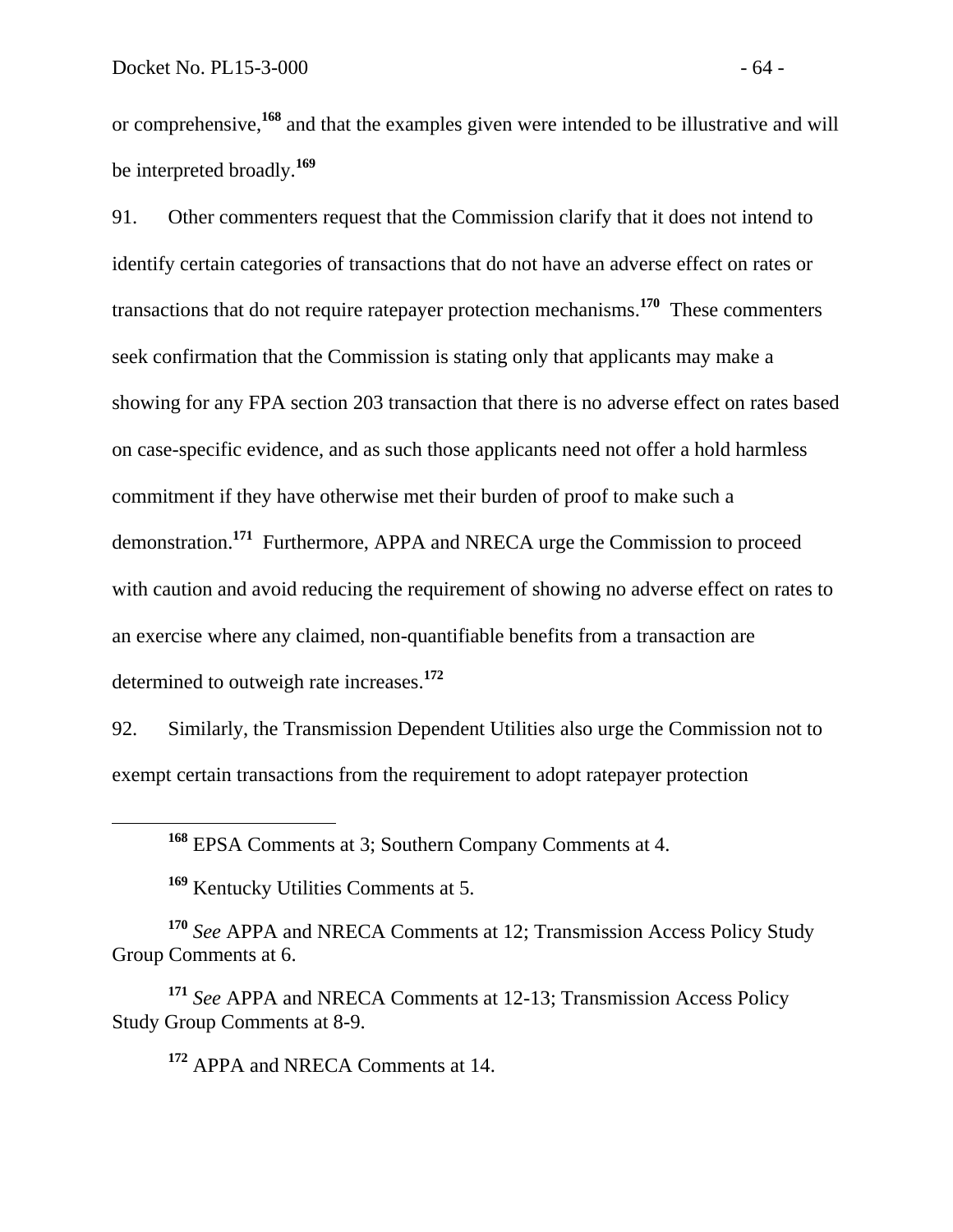mechanisms and state that the proposal undercuts the other ratepayer protection mechanisms proposed in the Proposed Policy Statement.**<sup>173</sup>** They assert that the Commission should not adopt the proposal because: (1) practically any asset transaction could meet the Commission's proposed standard as nearly any such transaction could be deemed necessary to serve existing or forecasted load or to satisfy at least one federal or state regulatory requirement; (2) wholesale customers may derive no benefits from transactions that satisfy state resource adequacy requirements; (3) FPA section 215**<sup>174</sup>** prohibits reliability standards from including any requirement to enlarge such facilities or to construct new transmission capacity or generation capacity and therefore, the Commission should not grant a special exemption from adopting ratepayer protection mechanisms to utilities that purchase facilities in order to comply with NERC standards; and (4) the premise that an increase in rates may not be adverse because of the reason for the transaction is flawed.**<sup>175</sup>** The Transmission Dependent Utilities state that no such exemption is needed because to the extent that such a transaction provides for benefits to wholesale ratepayers, applicants should be able to demonstrate such benefits or savings exceed the transaction-related costs.**<sup>176</sup>**

 $\overline{a}$ 

**<sup>173</sup>** *See* Transmission Dependent Utilities Comments at 8-9.

**<sup>174</sup>** 16 U.S.C. § 824o(a)(3) (2012).

**<sup>175</sup>** *See* Transmission Dependent Utilities Comments at 9-10. **<sup>176</sup>** *See id.* at 11.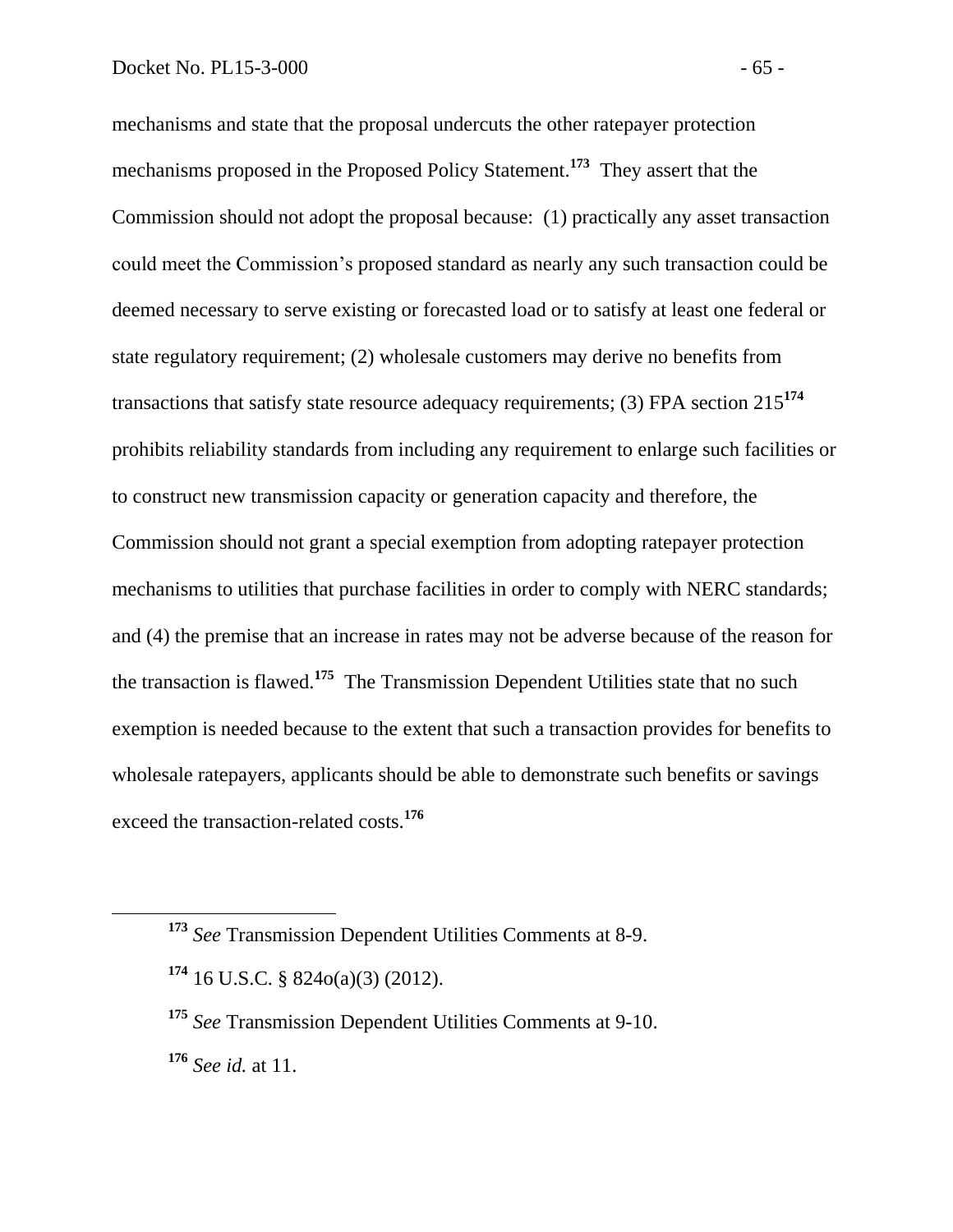93. Some commenters also identified other types of transactions that may have a rate impact, but not one that is adverse, and therefore should not require any additional ratepayer protection. These commenters request that the Commission clarify that, in addition to transactions involving purchases of existing generation facilities, a hold harmless commitment may also be unnecessary in connection with: (1) purchases of existing transmission facilities that provide benefits, such as added capacity or increased reliability;**<sup>177</sup>** (2) transactions consummated under a blanket authorization;**<sup>178</sup>** (3) transactions that involve necessary contract rights or other jurisdictional assets, rather than physical facilities;**<sup>179</sup>** (4) transactions undertaken in order to comply with any other federal or state regulatory framework; **<sup>180</sup>** (5) transactions with "no identified or reasonably *de minimis* costs, such as internal reorganizations or restructurings;"<sup>181</sup> (6) transactions involving the transfer of non-energized turn-key facilities;**<sup>182</sup>** and (7) acquisitions of non-jurisdictional transmission assets by a transmission-only company.**<sup>183</sup>**

**<sup>177</sup>** Southern Company Comments at 3.

**<sup>178</sup>** EEI Comments at 12.

**<sup>179</sup>** Kentucky Utilities Comments at 5.

**<sup>180</sup>** *Id.* at 5-6 (including environmental, antitrust, market power regulation, energy efficiency standards, or portfolio standards).

**<sup>181</sup>** *Id.* at 6.

 $\overline{a}$ 

**<sup>182</sup>** *See* AEP Comments at 14; Southern Company Comments at 4.

**<sup>183</sup>** Transmission-Only Companies Comments at 1. The Transmission-Only Companies explain that their business model itself carries benefits and will further Commission policy. *Id.* at 5-6.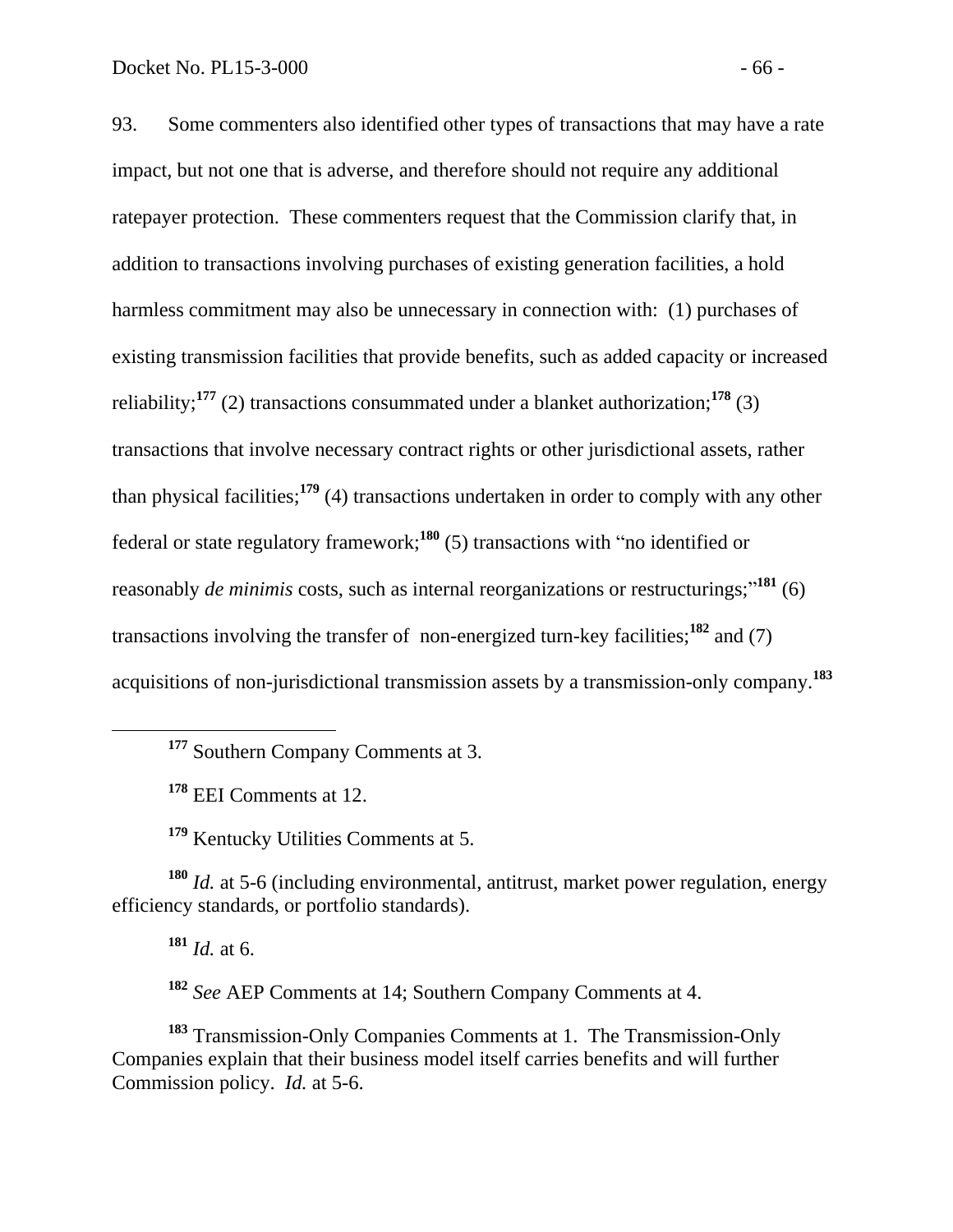94. EPSA requests that the Commission reaffirm its policy that there is no adverse effect on rates and that no hold harmless commitment is required where an applicant's cost-based rates do not allow for automatic pass-through of transaction-related costs because applicants can only recover transaction-related costs through a filing under FPA section 205 in such circumstances.<sup>184</sup> EPSA also asks that the Commission recognize that particular types of rate schedules, including schedules and agreements for reliability must run, reactive power/voltage control, and restoration services, do not allow for automatic pass-through of costs.**<sup>185</sup>**

#### **3. Commission Determination**

95. We clarify that the Commission does not intend to exempt classes of transactions that require authorization under FPA section 203 from the requirement to make a showing of no adverse effect on rates. Our intention is to make it clear that, under the Merger Policy Statement, a hold harmless commitment is just one of several ratepayer protection mechanisms that may be appropriate in a given case, but that a hold harmless commitment (or other ratepayer protection) may be unnecessary for some categories of

**<sup>184</sup>** EPSA Comments at 3 (citing *NRG Energy Holdings*, 146 FERC ¶ 61,196 at P 87).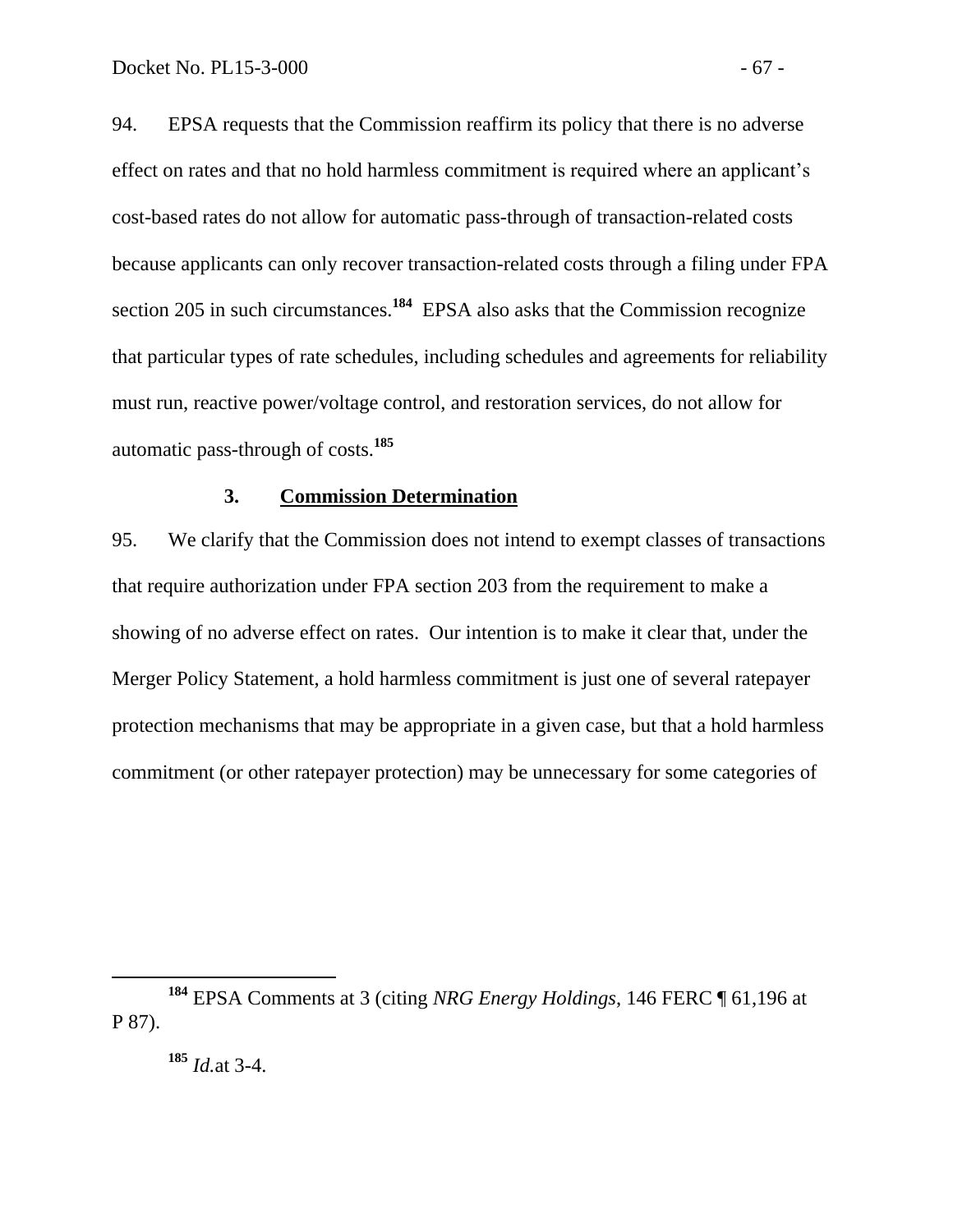transactions.**<sup>186</sup>** In addition, we reaffirm that a hold harmless commitment is not a requirement for an FPA section 203 application; in cases in which some form of ratepayer protection may be appropriate, applicants may offer other forms of ratepayer protection to demonstrate that the transaction has no adverse effect on rates.**<sup>187</sup>** This observation does not relieve applicants of their obligation to demonstrate that the proposed transaction does not have an adverse effect on rates based on the circumstances of their transaction or to offer ratepayer protection mechanisms where appropriate.**<sup>188</sup>** Further, the burden of demonstrating that any given transaction presents no adverse effect on rates continues to lie with the applicants.**<sup>189</sup>**

**<sup>188</sup>** *See id.*

**<sup>186</sup>** *See, e.g.*, *Pub. Serv. Co. of New Mexico*, 153 FERC ¶ 61,377 at P 39 (finding that there was no adverse effect on wholesale requirements customers because those customers receive service under long-term, Commission-approved contracts with stated rates whose terms would not change a result of the proposed transaction and cannot change absent a filing under FPA section 205 with the Commission to change those rates); *NRG Energy Holdings*, 146 FERC ¶ 61,196 at P 87 (finding that there was no adverse effect on wholesale rate because applicants would continue to make wholesale sales at market-based rates or at cost-based rates, under which applicants had no ability to pass through any increased costs resulting from the proposed transaction).

**<sup>187</sup>** Merger Policy Statement, FERC Stats. & Regs. ¶ 31,044 at 30,123-24.

**<sup>189</sup>** *Id.* at 30,123.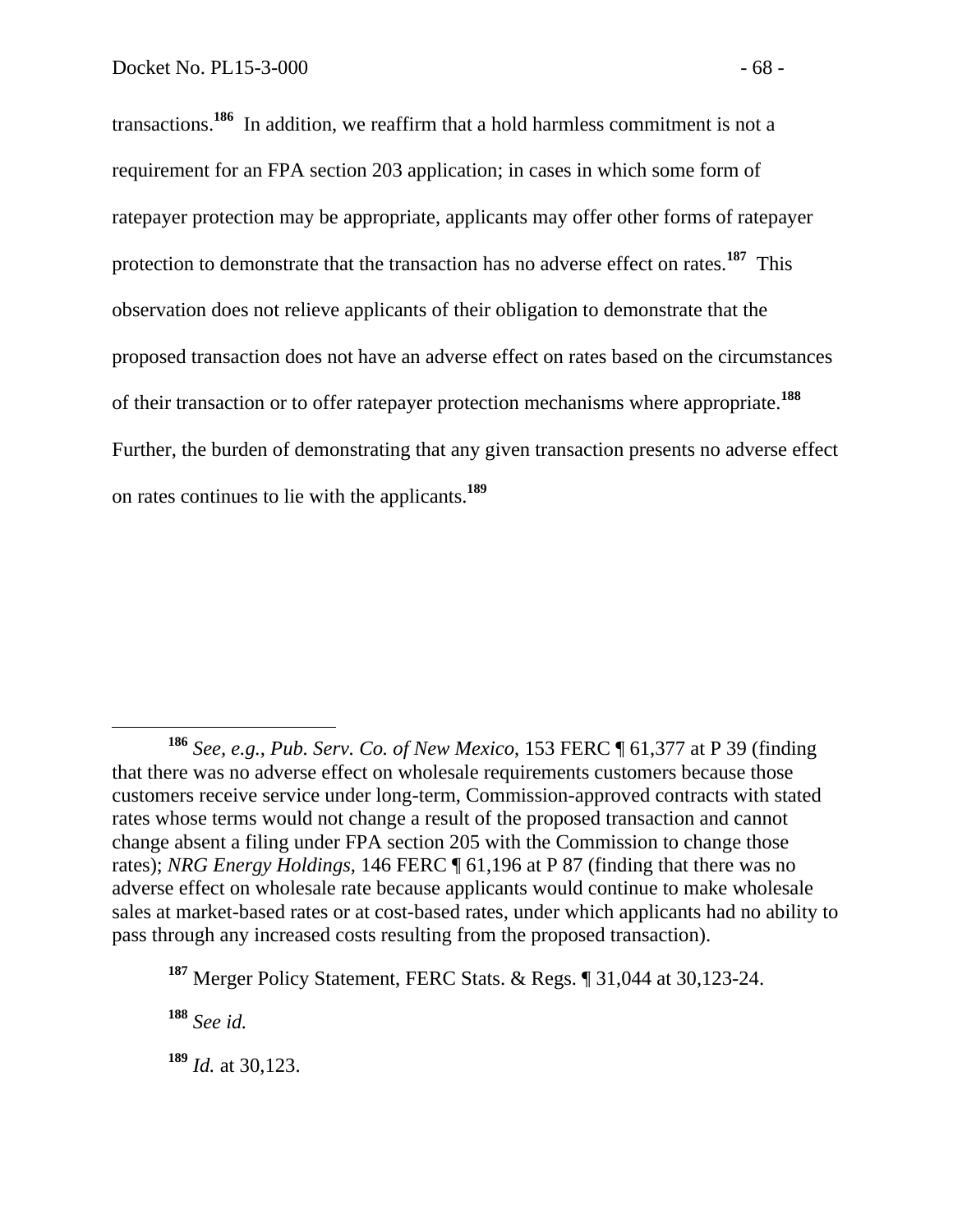96. For example, certain rate schedules do not contain a mechanism that would allow an applicant to pass on transaction-related costs. **<sup>190</sup>** Although it would be unnecessary to make any hold harmless commitment in connection with such a transaction, the applicant would nonetheless have to demonstrate how the rate schedule precludes passing on transaction-related costs to customers. Furthermore, if applicants believe the transaction for which they seek approval provides needed benefits to customers, they may choose to make such a showing.

97. The transactions we identified in the Proposed Policy Statement (i.e., documented utility needs such as the purchase of an existing generating plant or transmission facility that is needed to serve the acquiring company's customers or forecasted load within a public utility's existing footprint, in compliance with a resource planning process, or to meet specified NERC standards), were only illustrative, and not intended to be an allinclusive list. As a result, we do not adopt the suggestion by some commenters that the Commission identify other types of transactions that may not require a hold harmless commitment. We emphasize that, in all cases, applicants have the burden of demonstrating that a proposed transaction will have no adverse effect on rates. A hold

**<sup>190</sup>** *See, e.g.*, *Pub. Serv. Co. of New Mexico*, 153 FERC ¶ 61,377 at P 39 (finding that there was no adverse effect on wholesale requirements customers because those customers receive service under long-term, Commission-approved contracts with stated rates whose terms would not change a result of the proposed transaction and cannot change absent a filing under FPA section 205 with the Commission to change those rates).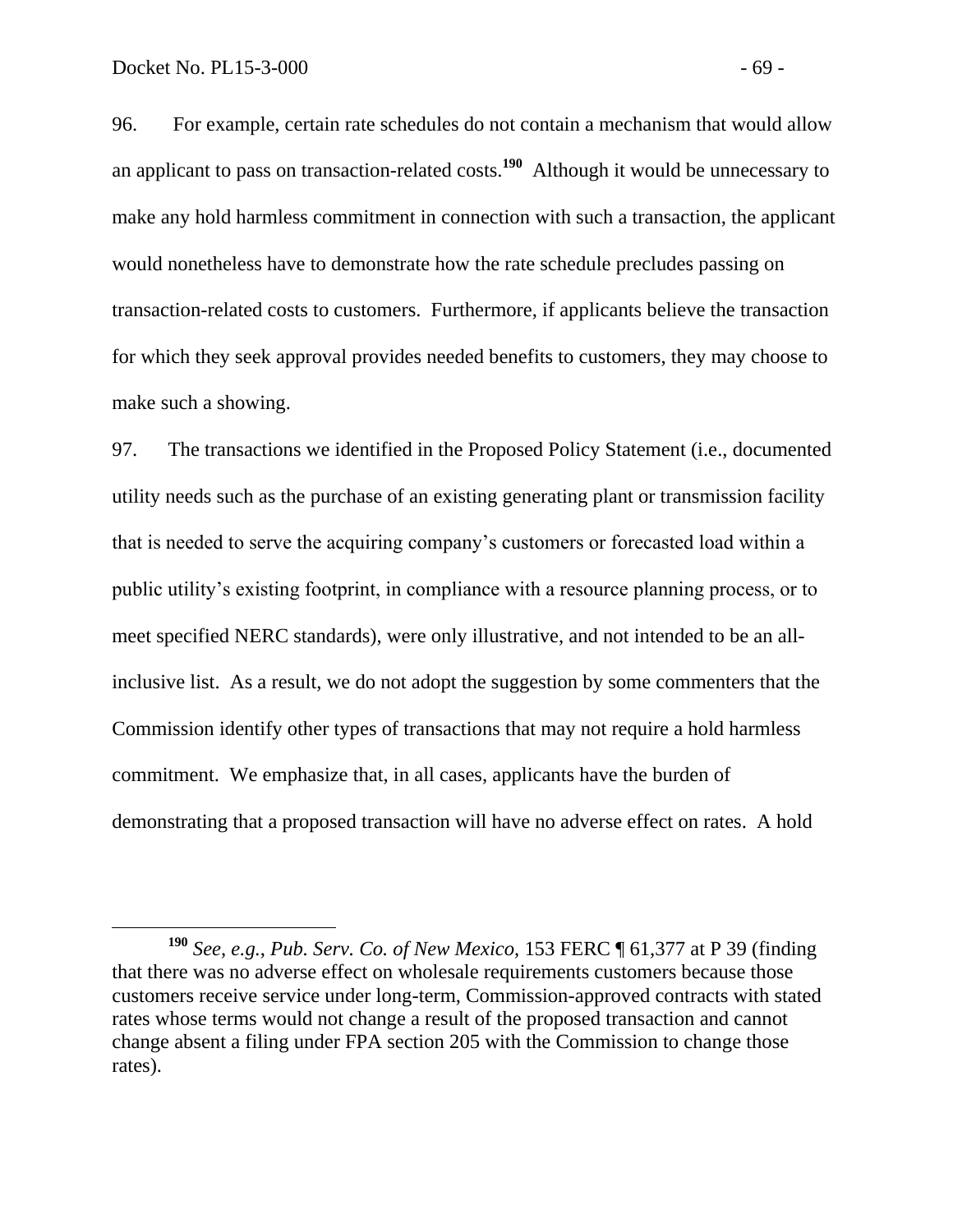harmless commitment or other form of ratepayer protection is only called for in those instances where an applicant cannot otherwise meet this burden.

98. Finally, we note that the Transmission Dependent Utilities misapprehend the statement in the Proposed Policy Statement regarding transactions involving acquisitions of existing facilities to fulfill a NERC reliability standard. Nothing in this Policy Statement requires an entity to acquire or invest in facilities. Instead, this Policy Statement states that if an entity acquires a facility to fulfill a requirement of a NERC reliability standard and it seeks approval under FPA section 203 for that transaction, the entity may present evidence that the transaction's effect on rates is not an adverse effect on rates instead of offering a hold harmless commitment.

### **E. Other Issues Raised**

## **1. Comments**

99. EEI states that the Commission's FPA section 203 analysis already protects customers well.**<sup>191</sup>** EEI asserts that the Commission's current regulations and guidance already ensure that the proper information to examine and address potential effects on customers and markets is required to be provided to the Commission. **<sup>192</sup>** EEI states that it appreciates the Commission's goal of providing clarity, but it encourages modification of the proposal so that any policy the Commission adopts "puts use of the commitments

**<sup>192</sup>** *Id.* at 5.

**<sup>191</sup>** EEI Comments at 3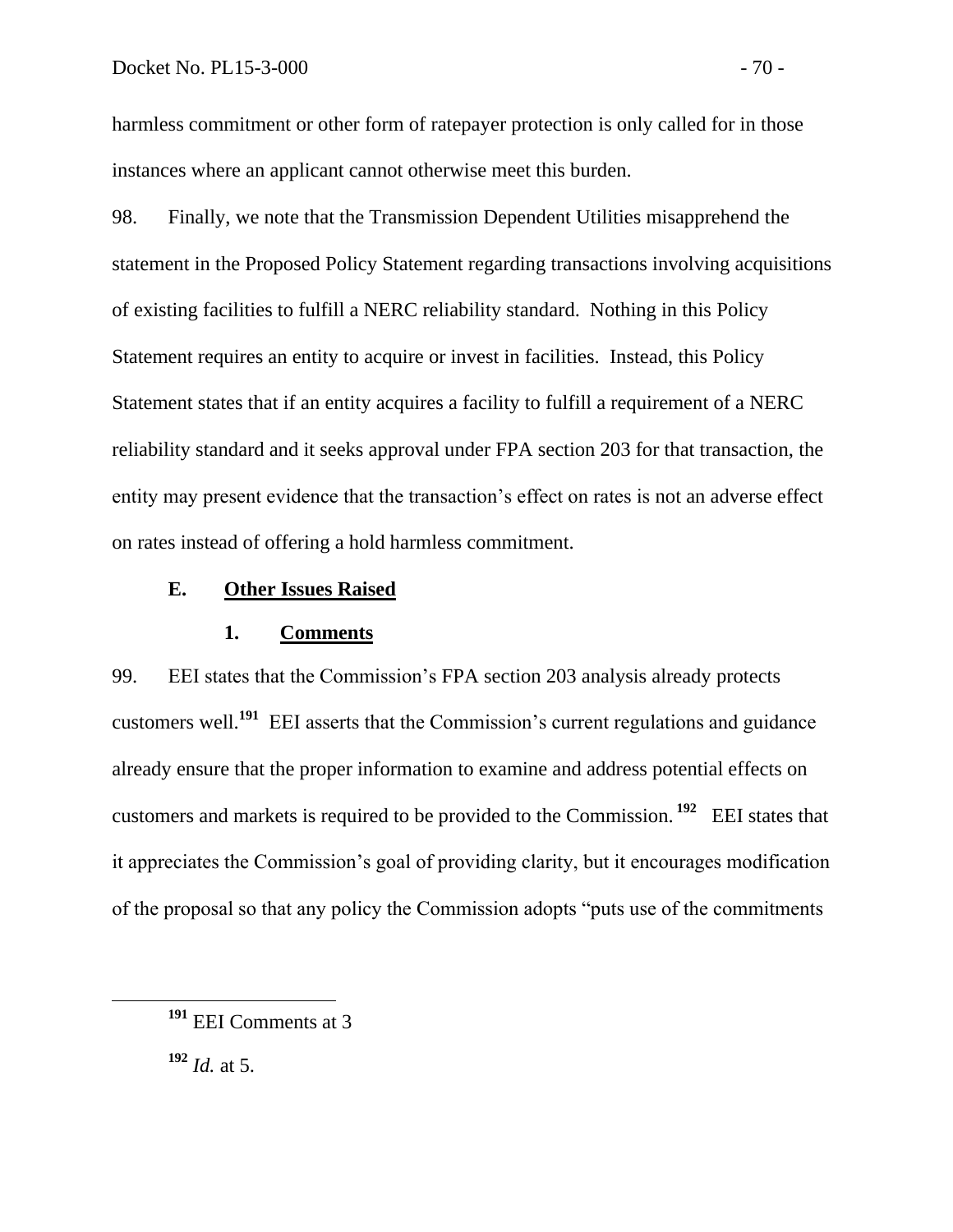in perspective within the [FPA] section 203 process and is fair and workable." **<sup>193</sup>** EEI asserts that the structure of the Proposed Policy Statement does not clearly identify what the text of the proposed policy is, which it asserts is essential for readers to understand and comment on the proposal.**<sup>194</sup>** EEI further asserts that given the fundamental changes it suggested to the Proposed Policy Statement, the Commission should respond to those suggestions, re-notice the statement and provide a chance for entities to provide additional feedback.**<sup>195</sup>**

100. EEI and EPSA ask the Commission to clarify that it will not apply any new requirements set out in this Policy Statement to pending or previously-approved section 203 transactions, even if there is a subsequent related FPA section 205 filing.**<sup>196</sup>** EEI states that parties have structured pending or previous transactions based on the thenapplicable review process and it would be "manifestly unfair" to apply new conditions on parties after they have submitted their applications.**<sup>197</sup>** EPSA states that its members and other market participants seek clarity that any such filings would not be evaluated against

 $\overline{a}$ 

**<sup>195</sup>** *Id.*

- **<sup>196</sup>** *Id.*; EPSA Comments at 6.
- **<sup>197</sup>** EEI Comments at 20.

**<sup>193</sup>** *Id.* at 6.

**<sup>194</sup>** *Id.* at 20.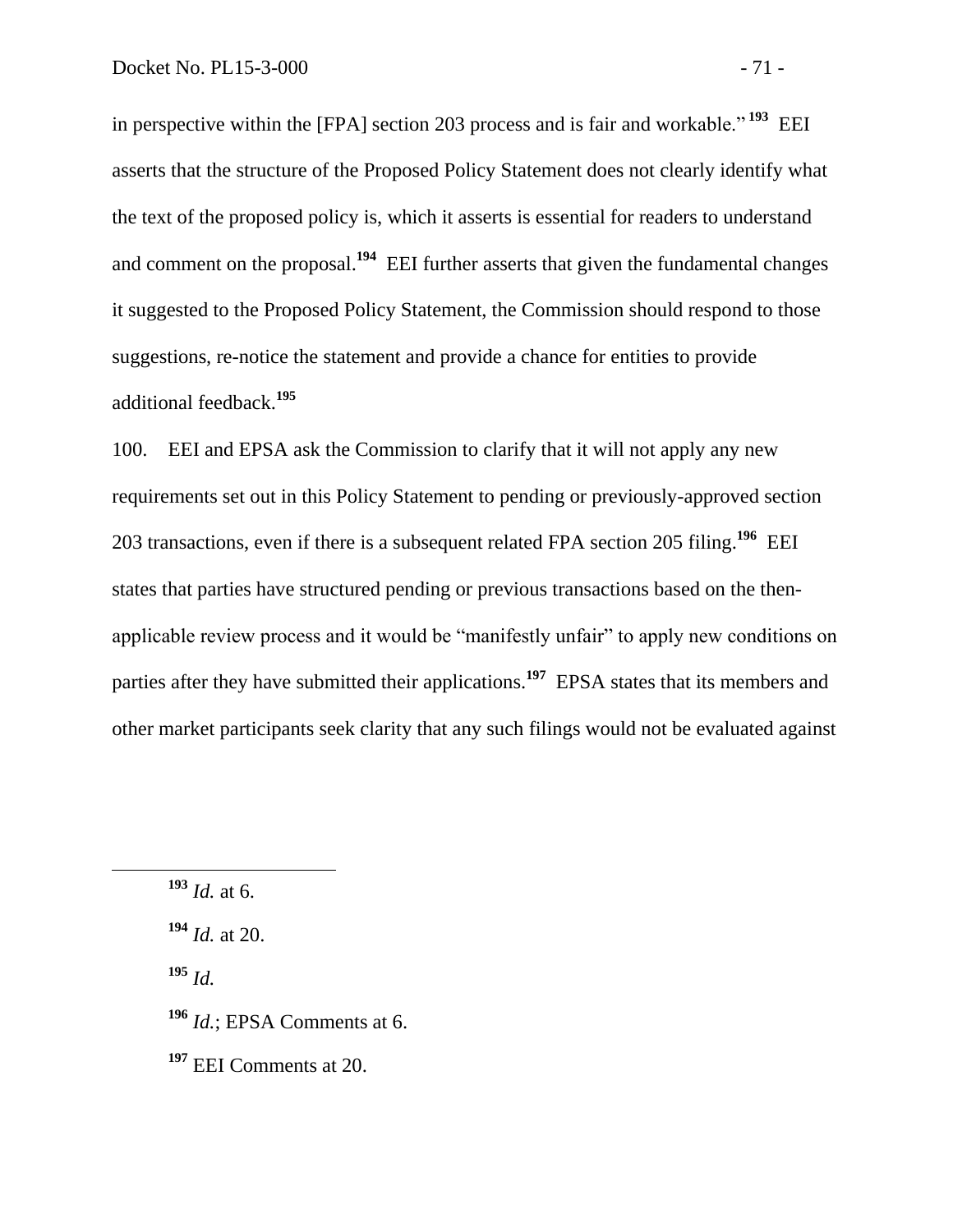any new requirements or policies implemented in a final Policy Statement, but under the policies in existence at the time the relevant transaction was approved.**<sup>198</sup>**

## **2. Commission Determination**

101. We will apply all changes contained in this Policy Statement on a prospective basis, effective 90 days after publication of this Policy Statement in the Federal Register, for applications submitted on and after that effective date. The guidance herein does not alter existing hold harmless commitments accepted by the Commission nor does it modify hold harmless commitments in applications pending at the time of issuance of this Policy Statement. Finally, we decline EEI's request that the Commission refine and reissue the Proposed Policy Statement to allow for additional feedback. The Policy Statement has incorporated and addressed suggestions by commenters, clarifies the scope and definition of the costs that should be subject to hold harmless commitments, and provides general guidance to be implemented on a case-by-case basis.

## **III. Information Collection Statement**

102. The Paperwork Reduction Act (PRA)**<sup>199</sup>** requires each federal agency to seek and obtain Office of Management and Budget (OMB) approval before undertaking a collection of information directed to ten or more persons or contained in a rule of general applicability. OMB regulations require approval of certain information collection

**<sup>198</sup>** EPSA Comments at 6-7.

**<sup>199</sup>** 44 U.S.C. 3501-3520.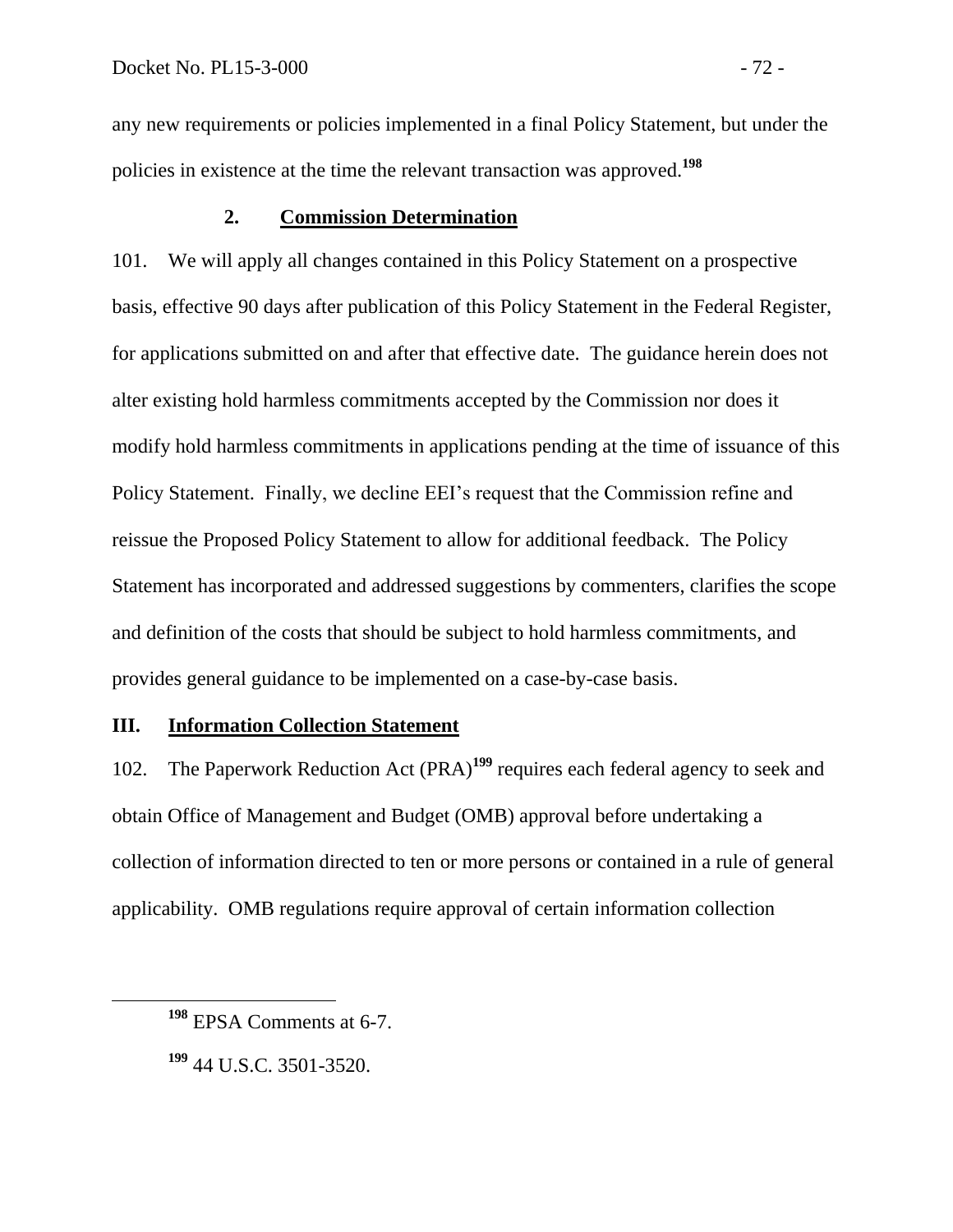requirements imposed by agency rules.**<sup>200</sup>** Upon approval of a collection(s) of

information, OMB will assign an OMB control number and an expiration date.

Respondents subject to the filing requirements of an agency rule will not be penalized for failing to respond to these collections of information unless the collections of information display a valid OMB control numbers. The following table shows the Commission's estimates for the additional burden and cost,**<sup>201</sup>** as contained in the Policy Statement:

| <b>Revisions, in the Policy Statement in Docket No. PL15-3</b> |                                                                  |                                                                  |                                                                |                                                                                                |                                                                               |  |  |  |
|----------------------------------------------------------------|------------------------------------------------------------------|------------------------------------------------------------------|----------------------------------------------------------------|------------------------------------------------------------------------------------------------|-------------------------------------------------------------------------------|--|--|--|
| <b>Requirements</b>                                            | <b>Number and</b><br><b>Type of</b><br><b>Respondents</b><br>(1) | Number of<br><b>Responses</b><br>per<br><b>Respondent</b><br>(2) | <b>Total</b><br>Number of<br><b>Responses</b><br>$(1)*(2)=(3)$ | Average<br><b>Burden</b><br>Hours &<br><b>Cost Per</b><br><b>Response</b><br>$\left( 4\right)$ | <b>Total</b><br><b>Burden</b><br>Hours $\&$<br><b>Total Cost</b><br>$(3)*(4)$ |  |  |  |
| <b>FERC-519</b>                                                |                                                                  |                                                                  |                                                                |                                                                                                |                                                                               |  |  |  |
| (FPA Section)                                                  |                                                                  |                                                                  |                                                                | $20$ hrs.;                                                                                     | 360 hrs.;                                                                     |  |  |  |
| 203 Filings) <sup>202</sup>                                    | 18                                                               |                                                                  | 18                                                             | \$1,440                                                                                        | \$25,920                                                                      |  |  |  |
| <b>FERC-516</b>                                                |                                                                  |                                                                  |                                                                |                                                                                                |                                                                               |  |  |  |
| (FPA Section)                                                  |                                                                  |                                                                  |                                                                | 103.26                                                                                         |                                                                               |  |  |  |
| 205, Rate and                                                  |                                                                  |                                                                  |                                                                | $hrs$ .;                                                                                       | 103.26 hrs.;                                                                  |  |  |  |
| Tariff Filings)                                                |                                                                  |                                                                  | 1203                                                           | \$7,434.72                                                                                     | \$7,434.72                                                                    |  |  |  |

**<sup>200</sup>** *See* 5 CFR 1320.

 $\overline{a}$ 

**<sup>201</sup>** The hourly cost figures are based on data for salary plus benefits. The Commission staff thinks that industry is similarly situated to FERC in terms of the average cost of a full time employee. Therefore, we are using the 2015 FERC hourly average for salary plus benefits of \$72 per hour.

**<sup>202</sup>** Commission staff estimates that, due to the Policy Statement, 18 of the FPA Section 203 filings will take 20 additional burden hours. The estimated number of filings is not changing.

**<sup>203</sup>** Commission staff estimates that one FPA section 205 filing may be made annually subject to the Policy Statement.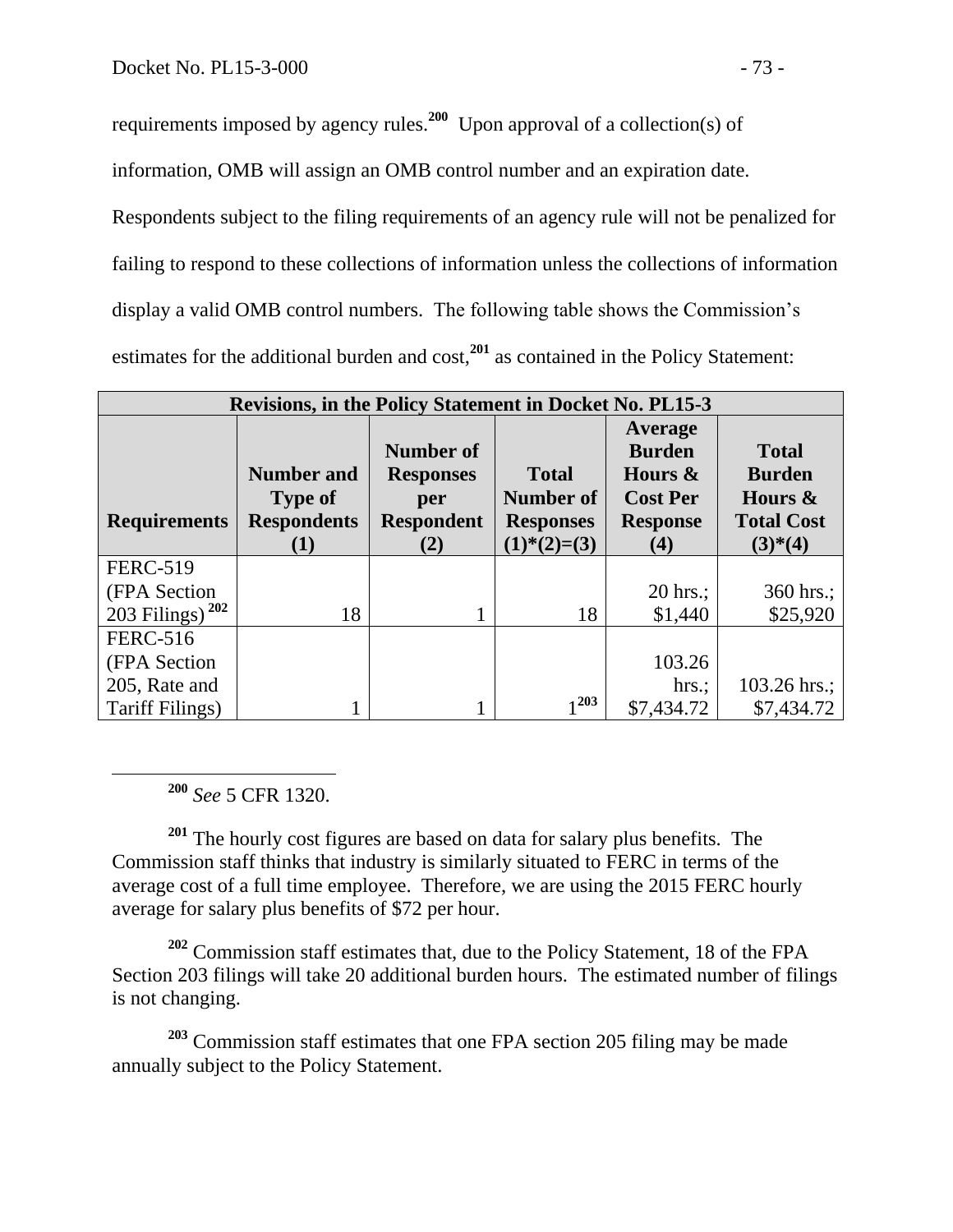| FERC-555,    |  |                   |                  |
|--------------|--|-------------------|------------------|
| Record       |  | $4 \text{ hrs.};$ | 72 hrs.; $\vert$ |
| Retention    |  | \$288             | \$5,184          |
| <b>TOTAL</b> |  |                   | 535.26 hrs.;     |
|              |  |                   | \$38,538.72      |

Title: FERC-519, Application under Federal Power Act Section 203; FERC-516, Electric Rate Schedules and Tariff Filings; and FERC-555, Preservation of Records for Public Utilities and Licensees, Natural Gas and Oil Pipeline Companies.

Action: Revised Collections of Information.

OMB Control No: 1902-0082 (FERC-519), 1902-0096 (FERC-516), and 1902-0098 (FERC-555).

Respondents:Business or other for profit, and not for profit institutions.

Frequency of Responses: As needed and ongoing.

Necessity of the Information: To protect ratepayers and to mitigate possible adverse

effects on rates that may result from mergers or certain other transactions that are subject

to section 203 of the FPA, we propose clarifications and additional information collection

requirements related to hold harmless commitments offered by applicants.

Internal review: The Commission has reviewed the changes included in the Policy Statement and has determined that the additional reporting and recordkeeping requirements are necessary.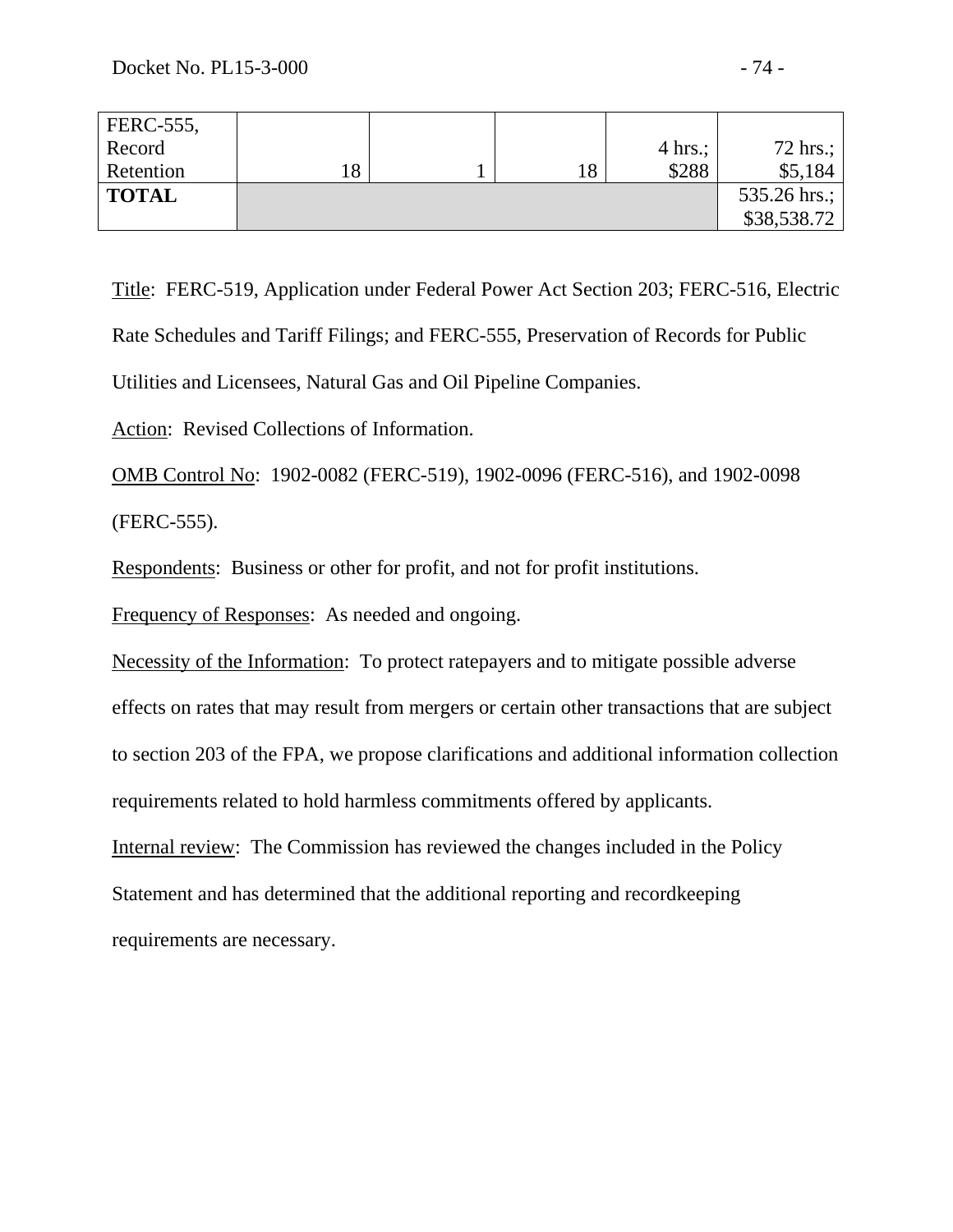Interested persons may obtain information on the reporting requirements by contacting: Federal Energy Regulatory Commission, 888 First Street, NE, Washington, DC 20426 [Attention: Ellen Brown, Office of the Executive Director, e-mail: DataClearance@ferc.gov, Phone: (202) 502-8663, fax: (202) 273-0873].

## **IV. Document Availability**

103. In addition to publishing the full text of this document in the Federal Register, the Commission provides all interested persons an opportunity to view and/or print the contents of this document via the Internet through FERC's Home Page (http://www.ferc.gov) and in FERC's Public Reference Room during normal business hours (8:30 a.m. to 5:00 p.m. Eastern time) at 888 First Street, NE, Room 2A, Washington DC 20426.

104. From FERC's Home Page on the Internet, this information is available on eLibrary. The full text of this document is available on eLibrary in PDF and Microsoft Word format for viewing, printing, and/or downloading. To access this document in eLibrary, type the docket number excluding the last three digits of this document in the docket number field.